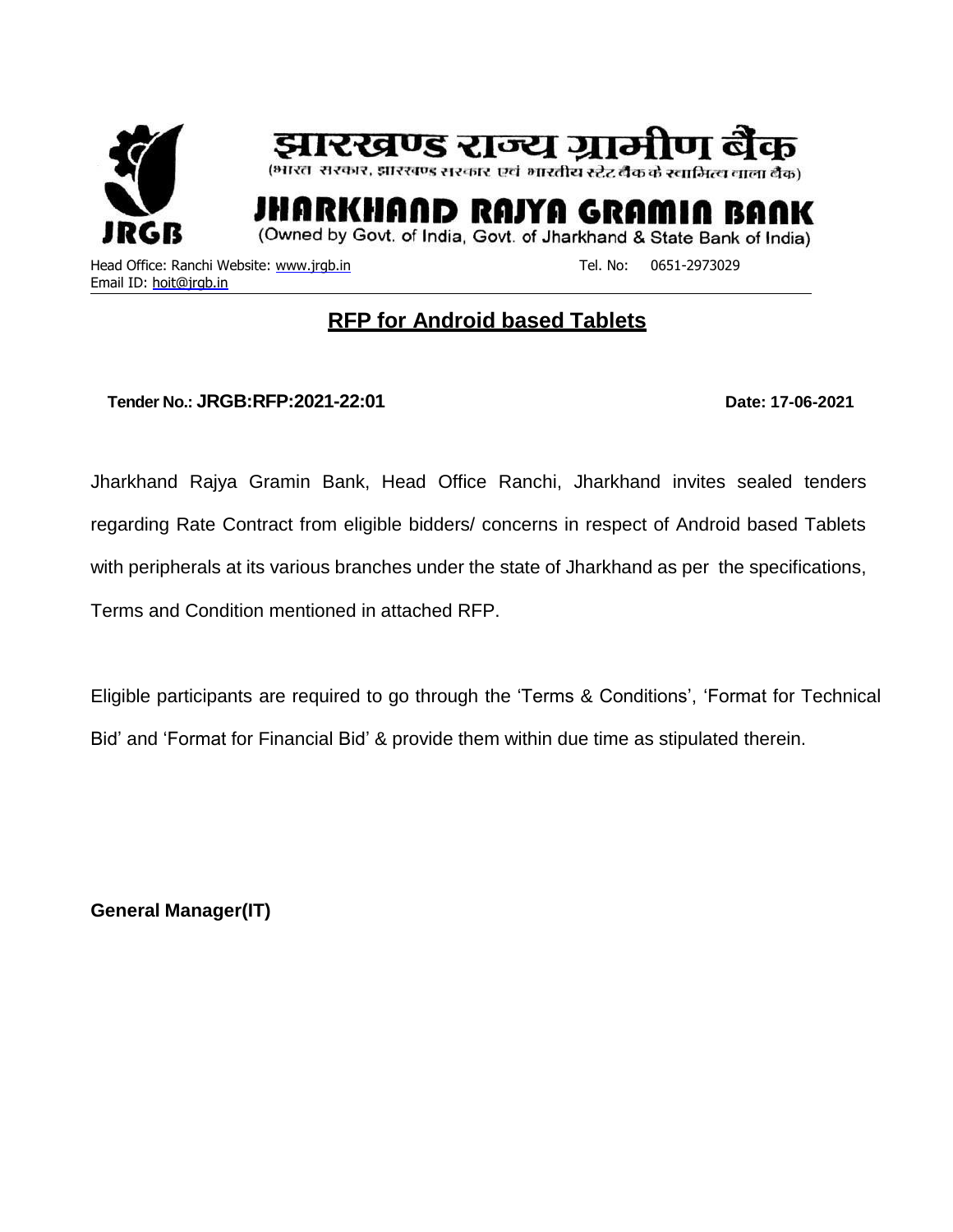# **Request for Proposal - Rate Contract for Procurement of Android based Tablets and other related Peripherals.**

**Jharkhand Rajya Gramin Bank Head Office, 3 rd Floor, Zila Parishad Premises, Kutchery Road, Ranchi-834001**

> **17th June 2021 RFP Reference: JRGB:RFP:2021-22:01**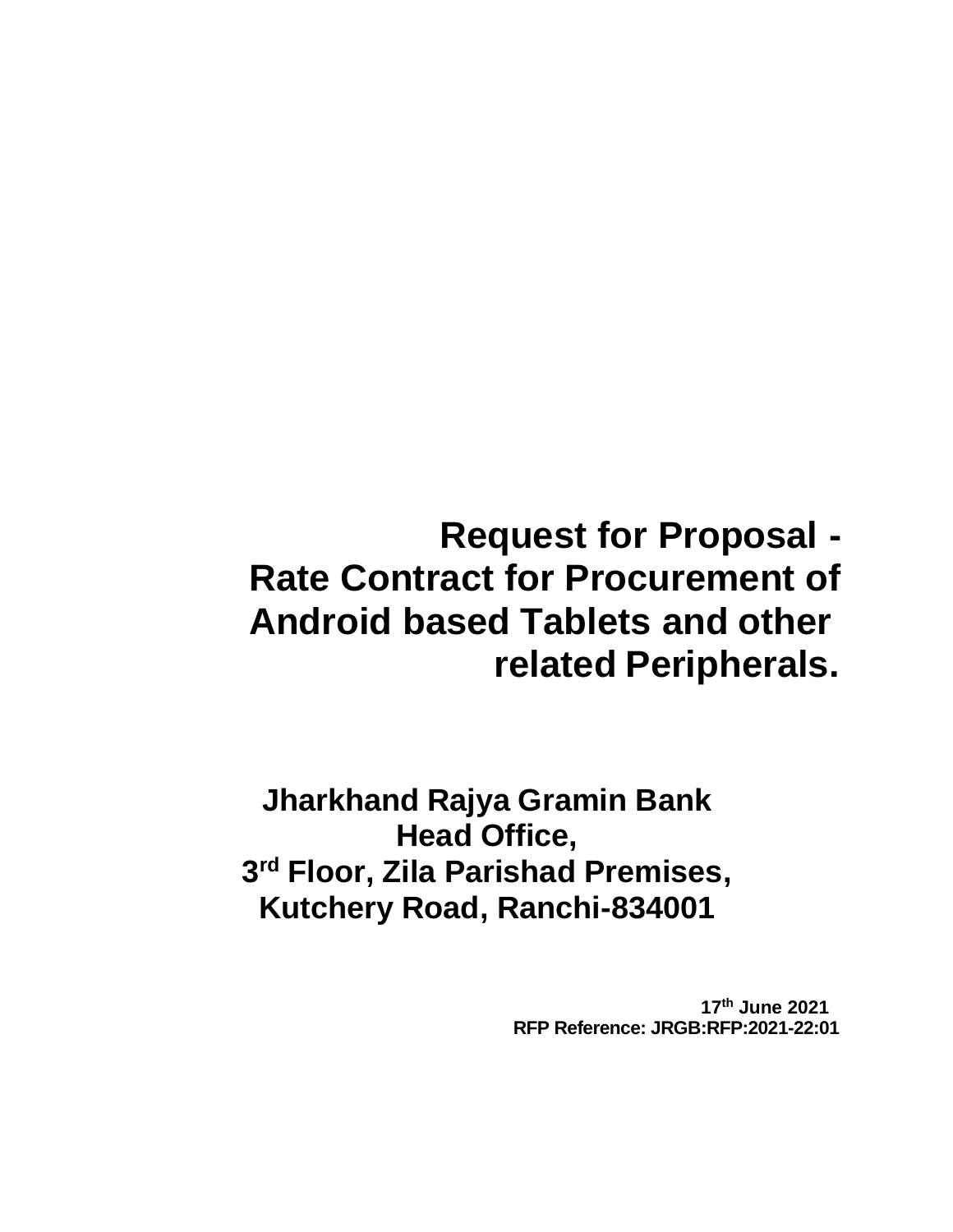### **[A] Important Dates:**

| #              | <b>Particulars</b>                                                                                  | <b>Timeline</b>                                                                                                                                                                                                                                             |
|----------------|-----------------------------------------------------------------------------------------------------|-------------------------------------------------------------------------------------------------------------------------------------------------------------------------------------------------------------------------------------------------------------|
| 1              | <b>RFP Issuance Date</b>                                                                            | 17th June 2021                                                                                                                                                                                                                                              |
| $\overline{2}$ | RFP Coordinator Name,<br>Contact details (Bank)                                                     | 1. Manager (IT)<br>Contact No. - 0651-2973029/7979759696/<br>2.<br>7033293438<br>3. Email: hoit@jrgb.in                                                                                                                                                     |
|                |                                                                                                     | 4. Postal Address: The General Manager (IT),<br>Jharkhand Rajya Gramin Bank, Head Office,<br>3rd Floor, Zila Parishad Premises, Kutchery<br>Road, Ranchi-834001.                                                                                            |
| 3              | of Written<br>Last Date<br>request for Clarifications<br><b>Before</b><br>the<br>Pre-bid<br>Meeting | 3:00 PM on 22 <sup>th</sup> June 2021                                                                                                                                                                                                                       |
| $\overline{4}$ | Pre-bid Meeting                                                                                     | 11.30 AM on 24 <sup>th</sup> June 2021 at Jharkhand Rajya<br>Gramin Bank, Head Office, 3rd Floor, Zila Parishad<br>Premises, Kutchery Road, Ranchi-<br>834001.                                                                                              |
| 5              | Last Date of Submission<br><b>of</b><br><b>RFP</b><br>Response<br>(Closing Date)                    | 5.00 PM on 05 <sup>th</sup> July 2021 at Jharkhand Rajya<br>Gramin Bank, Head Office, 3rd Floor, Zila Parishad<br>Premises, Kutchery Road, Ranchi-<br>834001.                                                                                               |
| 6              | <b>Eligibility Cum Technical</b><br><b>Bid Opening Date</b>                                         | 3.00 PM on 07th July 2021 at Jharkhand Rajya<br>Gramin Bank, Head Office, 3rd Floor, Zila Parishad<br>Premises, Kutchery Road, Ranchi-<br>834001.                                                                                                           |
| $\overline{7}$ | <b>Commercial Bid</b>                                                                               | The commercial bids of only those vendors who<br>qualify in both eligibility and technical evaluation<br>will be opened. The date for opening of the<br>commercial<br>bid<br>would<br>be<br>communicated<br>separately to the technically eligible vendors. |
| 8              | <b>Application Money</b>                                                                            | Rs. 500/- (Rupees five hundred only)                                                                                                                                                                                                                        |
| 9              | <b>Bid</b><br>Security<br>(Earnest<br>Money Deposit)                                                | Rs. 10,000/- (Rupees Ten thousand Only)                                                                                                                                                                                                                     |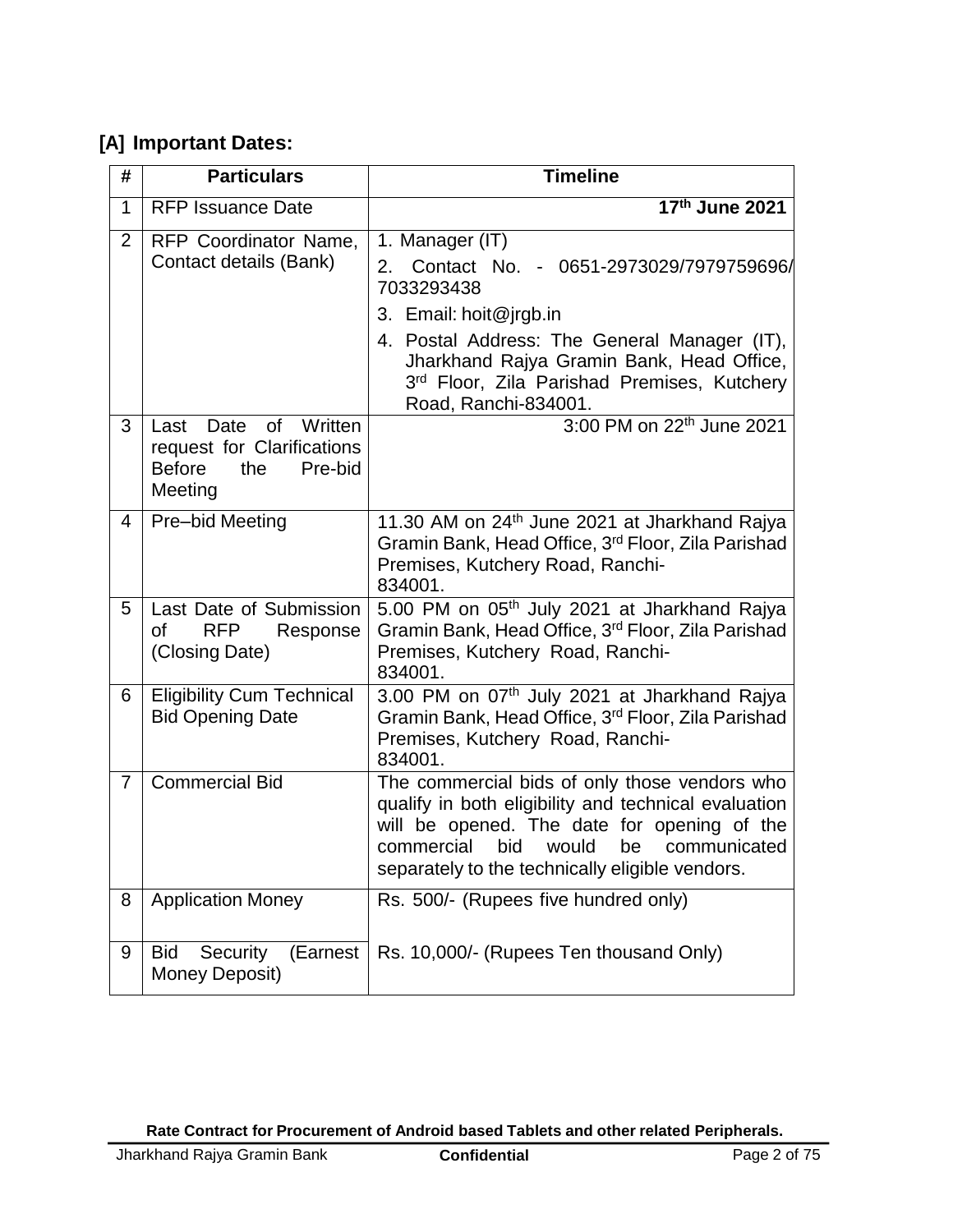### **[B] Important Clarifications:**

Following terms are used in the document interchangeably to mean:

- 1. Bank, JRGB means 'Jharkhand Rajya Gramin Bank'
- 2. Recipient, Respondent, Vendor, Bidder means the respondent to the RFP document
- 3. RFP means the Request For Proposal document
- 4. OEMs means "Original Equipment Manufacturers"
- 5. Bidder, Bank shall be individually referred to as 'Party' and collectively as 'Parties'
- 6. Tender means RFP response documents prepared by the bidder and submitted to Jharkhand Rajya Gramin Bank
- 7. 'NBD' means Next Business Day

### **Confidentiality:**

*This document is meant for the specific use by the Company / person/s interested to participate in the current tendering process. This document in its entirety is subject to Copyright Laws. Jharkhand Rajya Gramin Bank expects the vendors or any person acting on behalf of the vendors strictly adhere to the instructions given in the document and maintain confidentiality of information. The vendors will be held responsible for any misuse of information contained in the document, and liable to be prosecuted by the Bank In the event that such a circumstance is brought to the notice of the Bank. By downloading the document, the interested party is subject to confidentiality clauses.*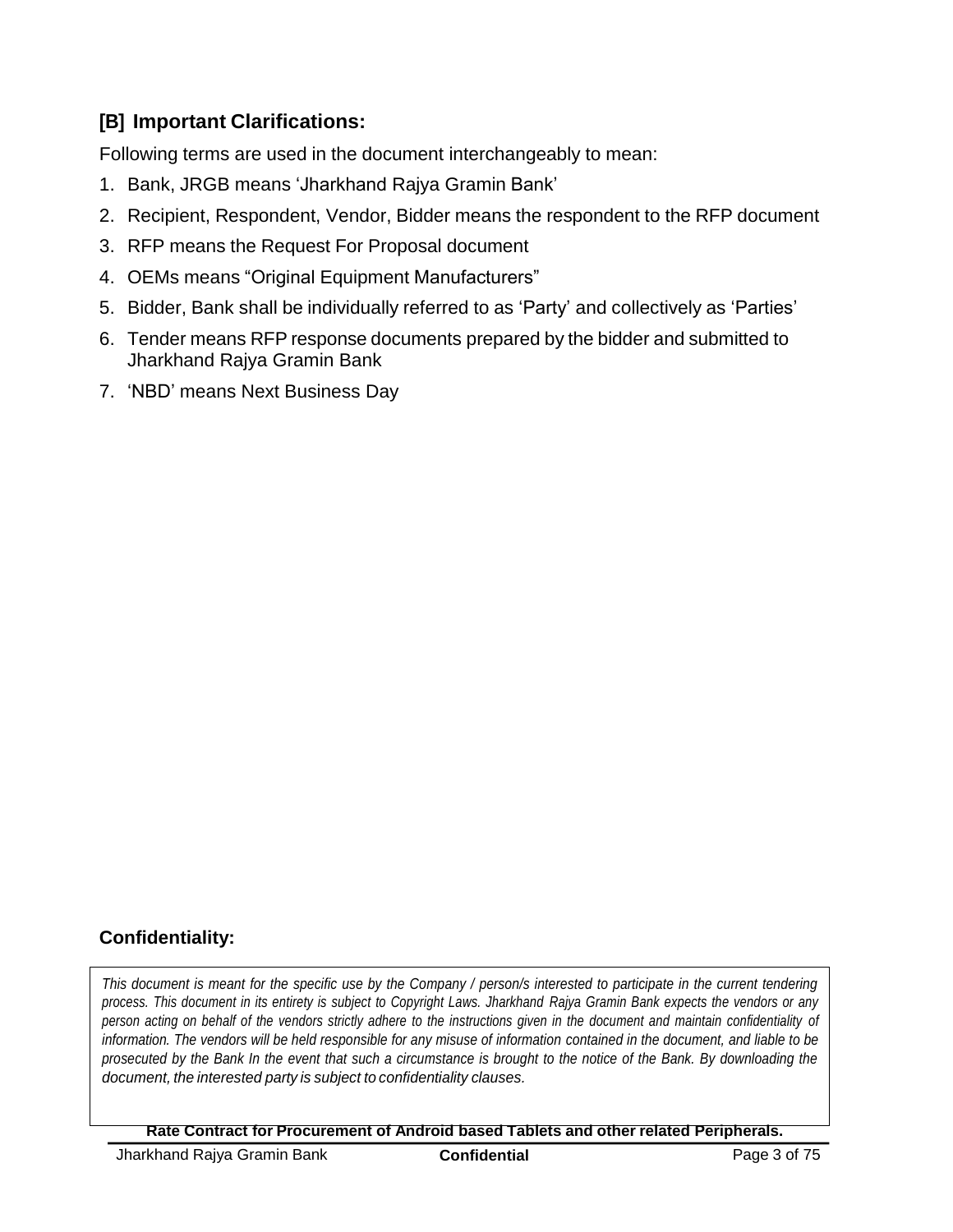### **Contents**

| $\mathbf{1}$ . |                                                                                       |    |  |  |  |  |
|----------------|---------------------------------------------------------------------------------------|----|--|--|--|--|
|                | 1.1                                                                                   |    |  |  |  |  |
|                | 1.2                                                                                   |    |  |  |  |  |
|                | 1.3                                                                                   |    |  |  |  |  |
|                | 1.4                                                                                   |    |  |  |  |  |
|                | 1.5                                                                                   |    |  |  |  |  |
|                | 1.6                                                                                   |    |  |  |  |  |
|                | 1.7                                                                                   |    |  |  |  |  |
|                | 1.8                                                                                   |    |  |  |  |  |
|                | 1.9                                                                                   |    |  |  |  |  |
|                | 1.10                                                                                  |    |  |  |  |  |
|                | 1.11                                                                                  |    |  |  |  |  |
|                | 1.12                                                                                  |    |  |  |  |  |
| 2.             |                                                                                       |    |  |  |  |  |
|                | 2.1                                                                                   |    |  |  |  |  |
|                | 2.2                                                                                   |    |  |  |  |  |
|                | 2.3                                                                                   |    |  |  |  |  |
|                | 2.4                                                                                   |    |  |  |  |  |
|                | 2.5                                                                                   |    |  |  |  |  |
|                | 2.6                                                                                   |    |  |  |  |  |
|                | 2.7                                                                                   |    |  |  |  |  |
|                | 2.8                                                                                   |    |  |  |  |  |
|                | 2.9                                                                                   |    |  |  |  |  |
|                | 2.10                                                                                  |    |  |  |  |  |
|                | 2.11                                                                                  |    |  |  |  |  |
|                | 2.12                                                                                  |    |  |  |  |  |
|                | 2.13                                                                                  |    |  |  |  |  |
| 3.             |                                                                                       |    |  |  |  |  |
|                | 3.1                                                                                   |    |  |  |  |  |
|                | 3.2                                                                                   |    |  |  |  |  |
|                | 3.3                                                                                   |    |  |  |  |  |
| 4.             |                                                                                       | 19 |  |  |  |  |
|                | Rate Contract for Procurement of Android based Tablets and other related Peripherals. |    |  |  |  |  |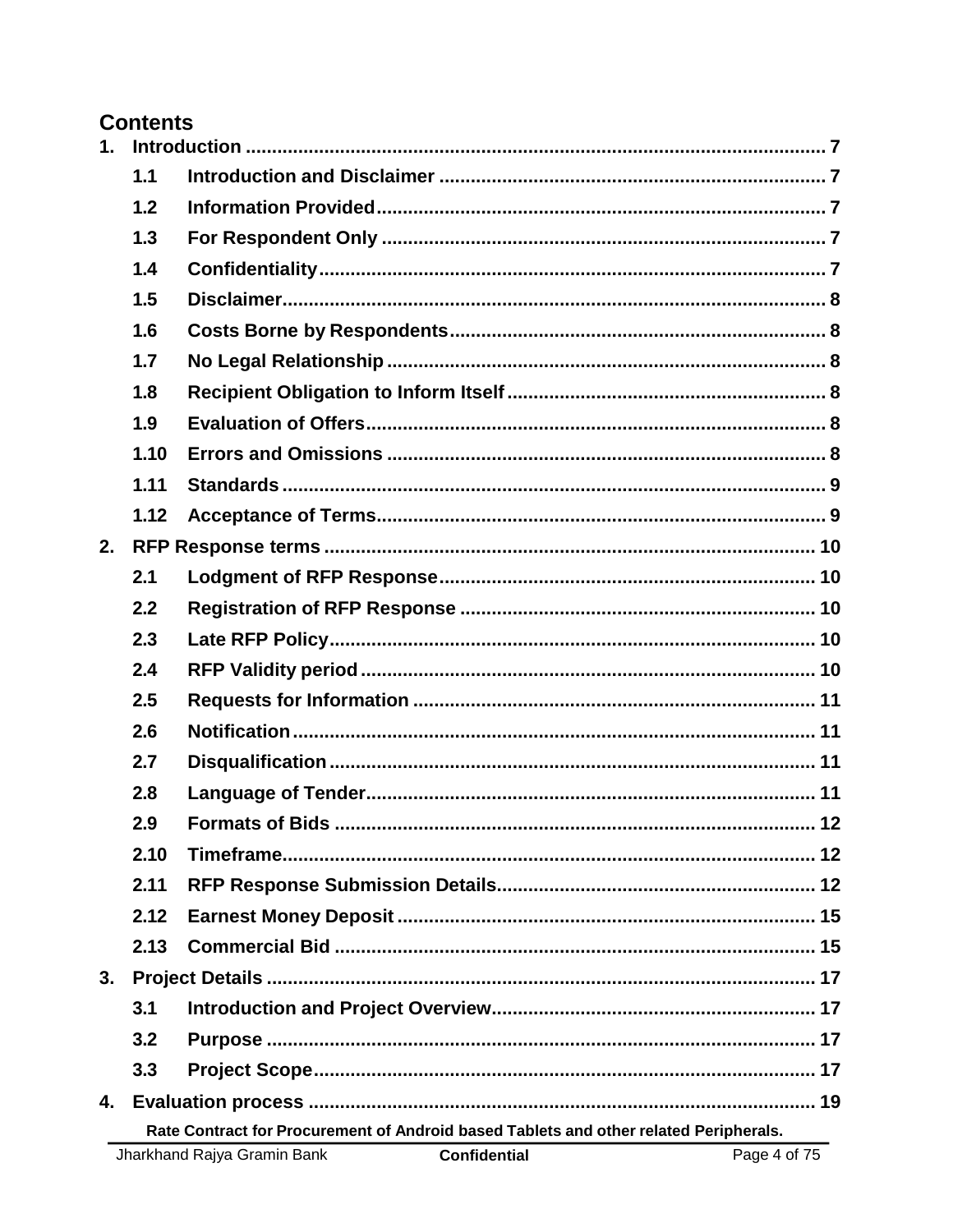|    | 4.1  |                                                         |  |
|----|------|---------------------------------------------------------|--|
|    | 4.2  |                                                         |  |
| 5. |      |                                                         |  |
|    | 5.1  |                                                         |  |
|    | 5.2  |                                                         |  |
|    | 5.3  |                                                         |  |
|    | 5.4  |                                                         |  |
|    | 5.5  |                                                         |  |
| 6. |      |                                                         |  |
|    | 6.1  |                                                         |  |
|    | 6.2  |                                                         |  |
|    | 6.3  |                                                         |  |
|    | 6.4  |                                                         |  |
|    | 6.5  |                                                         |  |
|    | 6.6  |                                                         |  |
|    | 6.7  |                                                         |  |
|    | 6.8  |                                                         |  |
|    | 6.9  |                                                         |  |
|    | 6.10 |                                                         |  |
|    | 6.11 |                                                         |  |
|    | 6.12 |                                                         |  |
|    | 6.13 |                                                         |  |
|    | 6.14 |                                                         |  |
|    | 6.15 |                                                         |  |
|    | 6.16 |                                                         |  |
|    | 6.17 |                                                         |  |
|    | 6.18 |                                                         |  |
|    | 6.19 |                                                         |  |
|    | 6.20 | Service Level Agreement and Non Disclosure Agreement 45 |  |
|    | 6.21 |                                                         |  |
|    | 6.22 |                                                         |  |
|    | 6.23 |                                                         |  |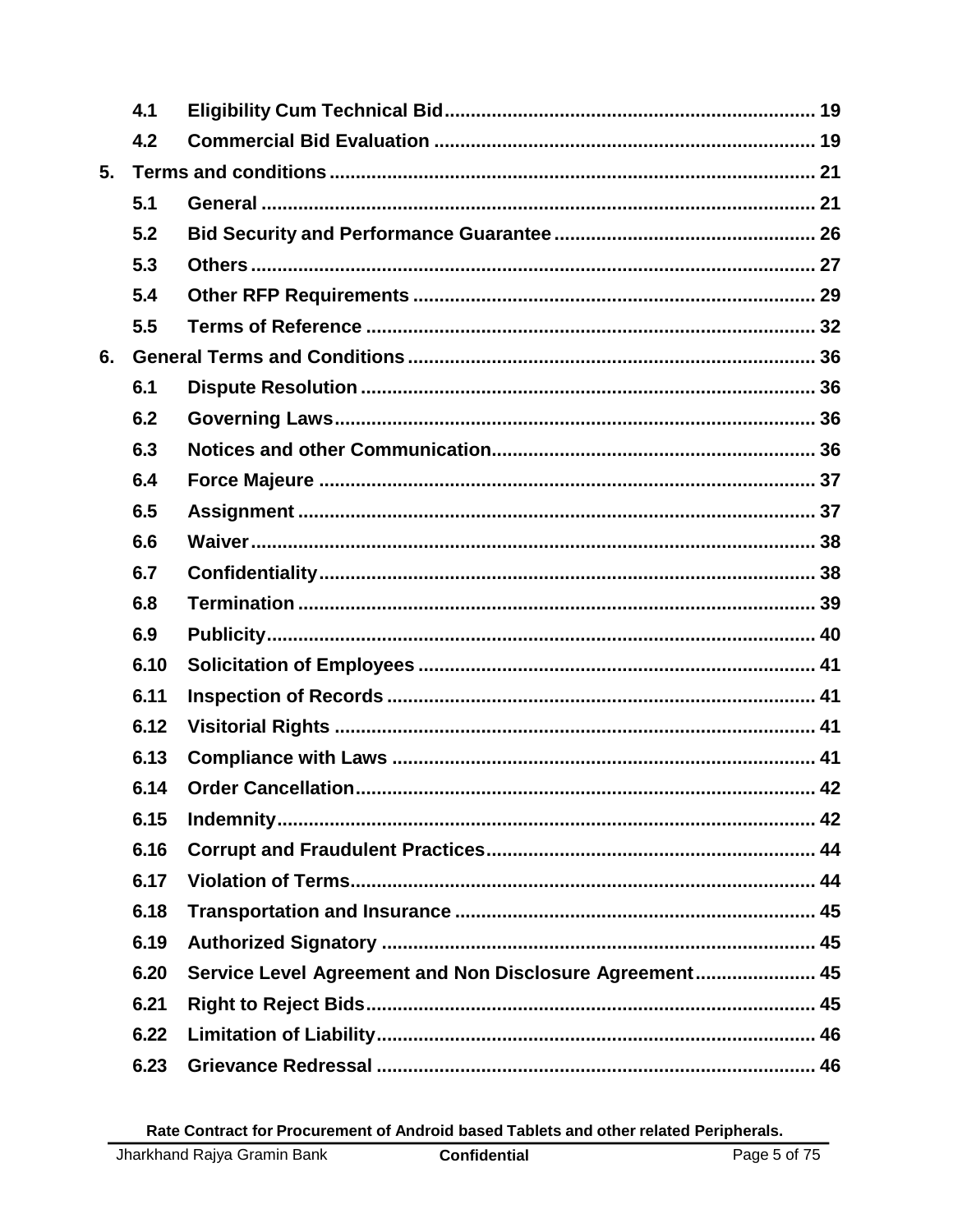|  | 6.24 Policy for Preference to domestically manufactured electronic                                                                                                 |  |
|--|--------------------------------------------------------------------------------------------------------------------------------------------------------------------|--|
|  |                                                                                                                                                                    |  |
|  |                                                                                                                                                                    |  |
|  |                                                                                                                                                                    |  |
|  |                                                                                                                                                                    |  |
|  |                                                                                                                                                                    |  |
|  |                                                                                                                                                                    |  |
|  |                                                                                                                                                                    |  |
|  |                                                                                                                                                                    |  |
|  |                                                                                                                                                                    |  |
|  |                                                                                                                                                                    |  |
|  |                                                                                                                                                                    |  |
|  | Annexure 11 - Technical Specification of Android based Tablet (10 inch or higher                                                                                   |  |
|  |                                                                                                                                                                    |  |
|  | Annexure 13 - Bank Guarantee for early release of retention money 72                                                                                               |  |
|  | Annexure 14 - Commercial Bid Format for Android based Tablet                                                                                                       |  |
|  | Annexure 15 - Template for inclusion of the policy provision regarding preference                                                                                  |  |
|  | Annexure 16 - Format for Affidavit of Self Certification regarding Domestic Value<br>Addition in an Electronic Product to be provided on Rs. 100/- Stamp Paper  79 |  |
|  |                                                                                                                                                                    |  |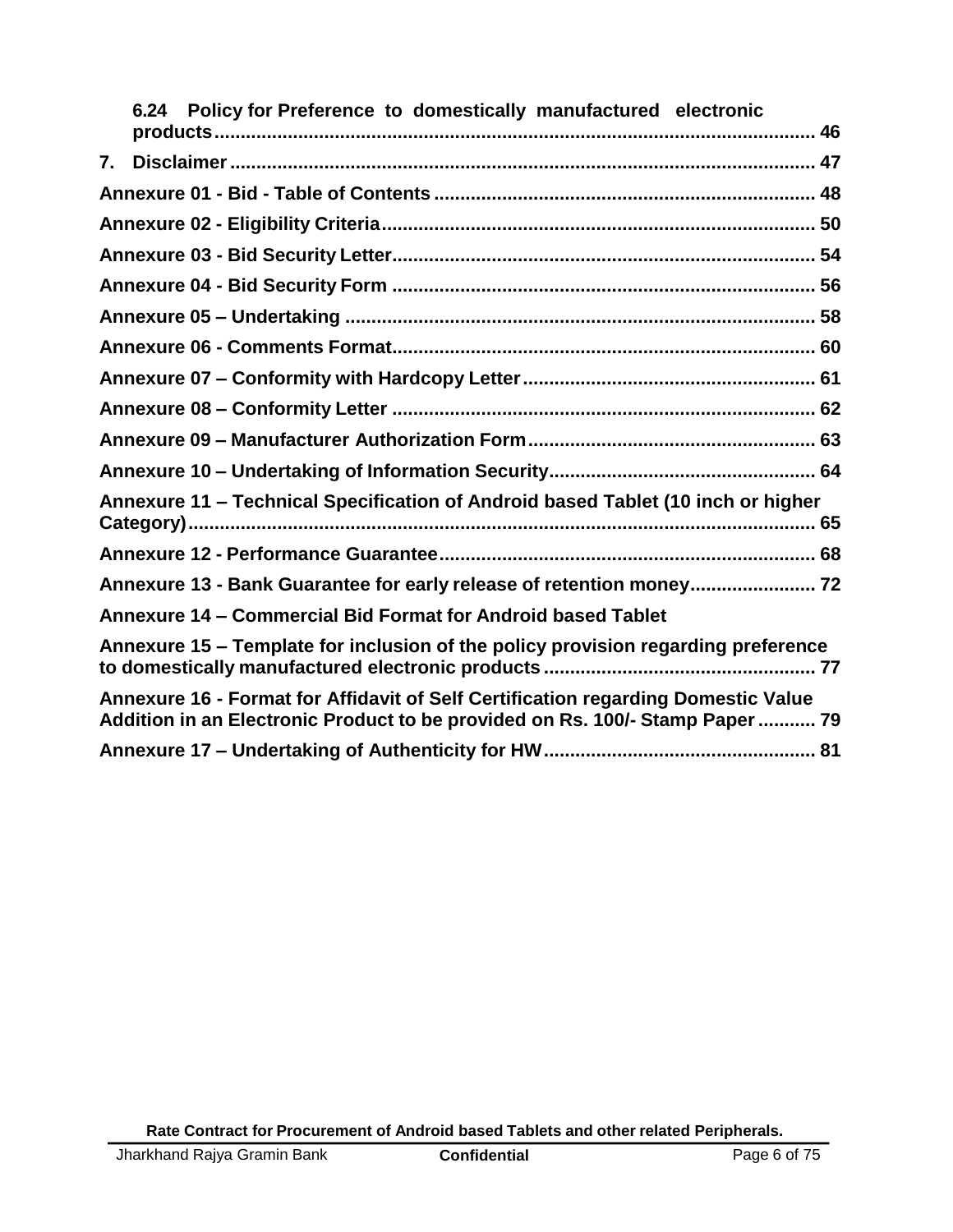## <span id="page-7-0"></span>**1. Introduction**

### <span id="page-7-1"></span>**1.1 Introduction and Disclaimer**

This Request for Proposal (RFP) document has been prepared solely for the purpose of enabling Jharkhand Rajya Gramin Bank ("the Bank") to select a vendor for entering into a Rate Contract for supply of Android based Tablets at Bank Branches / Offices across Jharkhand for a period of1 year from the date of placing of rate contract and Bank based on the requirement shall place orders during the said term.

The RFP document is not recommendation, offer or invitation to enter into a contract, agreement or any other arrangement, in respect of the services. The provision of the services is subject to observance of selection process and appropriate documentation being agreed between the Bank and any successful vendor as identified by the Bank, after completion of the selection process as detailed in this document.

### <span id="page-7-2"></span>**1.2 Information Provided**

The RFP document contains statements derived from information that is believed to be true and reliable at the date obtained but does not purport to provide all of the information that may be necessary or desirable to enable an intending contracting party to determine whether or not to enter into a contract or arrangement with the Bank in relation to the provision of services. Neither the Bank nor any of its directors, officers, employees, agents, representative, contractors, or advisers gives any representation or warranty (whether oral or written), express or implied as to the accuracy, updating or completeness of any writings, information or statement given or made in this RFP document. Neither the Bank nor any of its directors, officers, employees, agents, representative, contractors, or advisers has carried out or will carry out an independent audit or verification or investigation or due diligence exercise in relation to the contents of any part of the RFP document.

#### <span id="page-7-3"></span>**1.3 For Respondent Only**

The RFP document is intended solely for the information of the party to whom it is issued ("the Recipient" or "the Respondent") i.e. Government Organization / Public Sector Undertakings (PSU) / Limited Company or a partnership firm or a registered proprietorship firm and no other person or organization.

### <span id="page-7-4"></span>**1.4 Confidentiality**

The RFP document is confidential and is not to be disclosed, reproduced, transmitted, or made available by the Recipient to any other person. The RFP document is provided to the Recipient on the basis of the undertaking of confidentiality given by the Recipient to the Bank. The Bank may update or revise the RFP document or any part of it. The Recipient accepts that any such revised or amended document will be subject to the same confidentiality undertaking.

The Recipient will not disclose or discuss the contents of the RFP document with any officer, employee, consultant, director, agent, or other person associated or affiliated in any way with the Bank or any of its customers or suppliers without the prior written consent of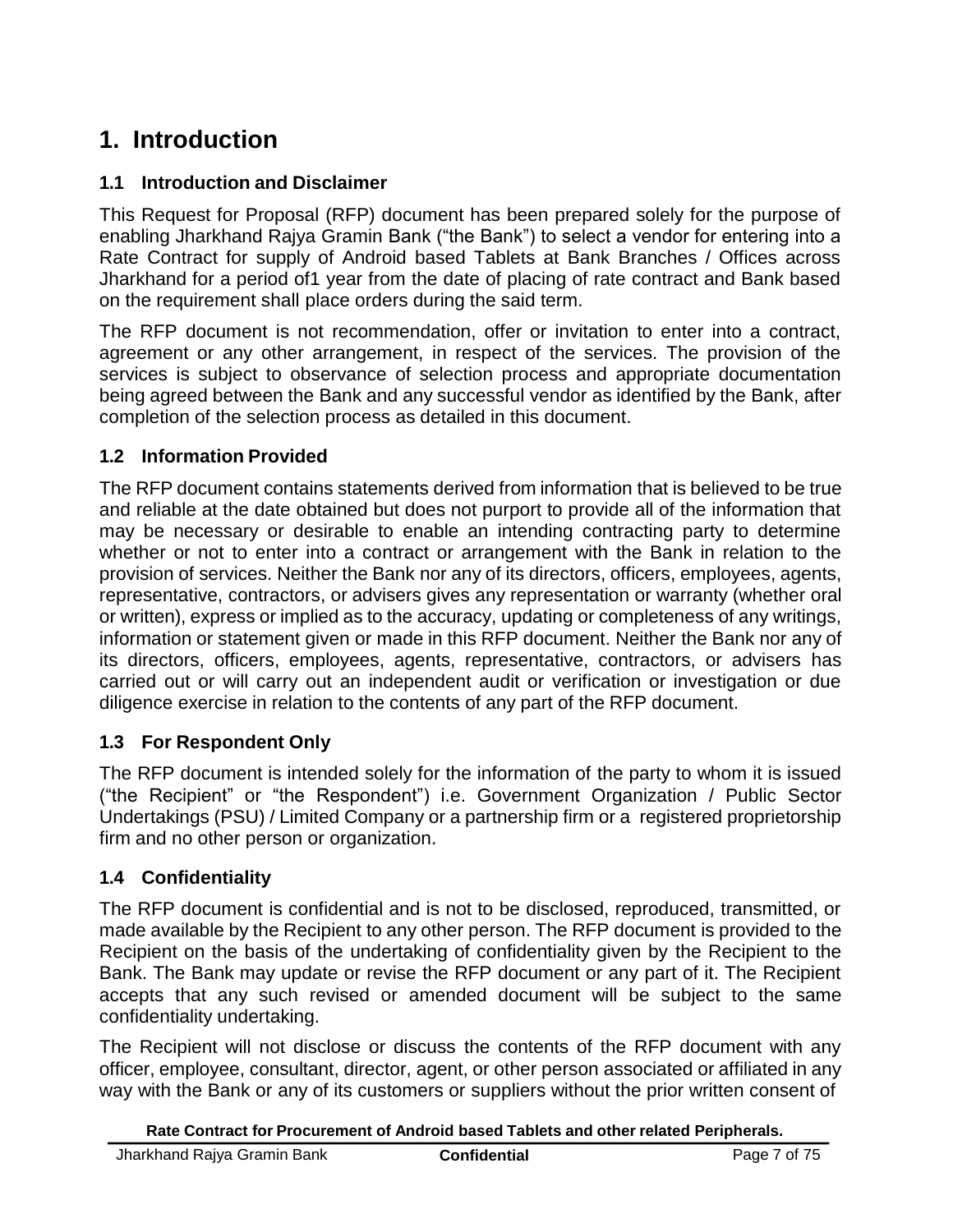the Bank.

### <span id="page-8-0"></span>**1.5 Disclaimer**

Subject to any law to the contrary, and to the maximum extent permitted by law, the Bank and its directors, officers, employees, contractors, representatives, agents, and advisers disclaim all liability from any loss, claim, expense (including, without limitation, any legal fees, costs, charges, demands, actions, liabilities, expenses or disbursements incurred therein or incidental thereto) or damage, (whether foreseeable or not) ("Losses") suffered by any person acting on or refraining from acting because of any presumptions or information (whether oral or written and whether express or implied), including forecasts, statements, estimates, or projections contained in this RFP document or conduct ancillary to it whether or not the Losses arises in connection with any ignorance, negligence, inattention, casualness, disregard, omission, default, lack of care, immature information, falsification or misrepresentation on the part of the Bank or any of its directors, officers, employees, contractors, representatives, agents, or advisers.

### <span id="page-8-1"></span>**1.6 Costs Borne by Respondents**

All costs and expenses (whether in terms of time or money) incurred by the Recipient / Respondent in any way associated with the development, preparation and submission of responses, including but not limited to attendance at meetings, discussions, demonstrations, etc. and providing any additional information required by the Bank, will be borne entirely and exclusively by the Recipient / Respondent.

### <span id="page-8-2"></span>**1.7 No Legal Relationship**

No binding legal relationship will exist between any of the Recipients / Respondents and the Bank until execution of a contractual agreement to the full satisfaction of the Bank.

### <span id="page-8-3"></span>**1.8 Recipient Obligation to Inform Itself**

The Recipient must apply its own care and conduct its own investigation and analysis regarding any information contained in the RFP document and the meaning and impact of that information.

### <span id="page-8-4"></span>**1.9 Evaluation of Offers**

Each Recipient acknowledges and accepts that the Bank may, in its sole and absolute discretion, apply whatever criteria it deems appropriate in the selection of vendor, not limited to those selection criteria set out in this RFP document.

The issuance of RFP document is merely an invitation to offer and must not be construed as any agreement or contract or arrangement nor would it be construed as any investigation or review carried out by a Recipient. The Recipient unconditionally acknowledges by submitting its response to this RFP document that it has not relied on any idea, information, statement, representation, or warranty given in this RFP document.

### <span id="page-8-5"></span>**1.10 Errors and Omissions**

Each Recipient should notify the Bank of any error, fault, omission, or discrepancy found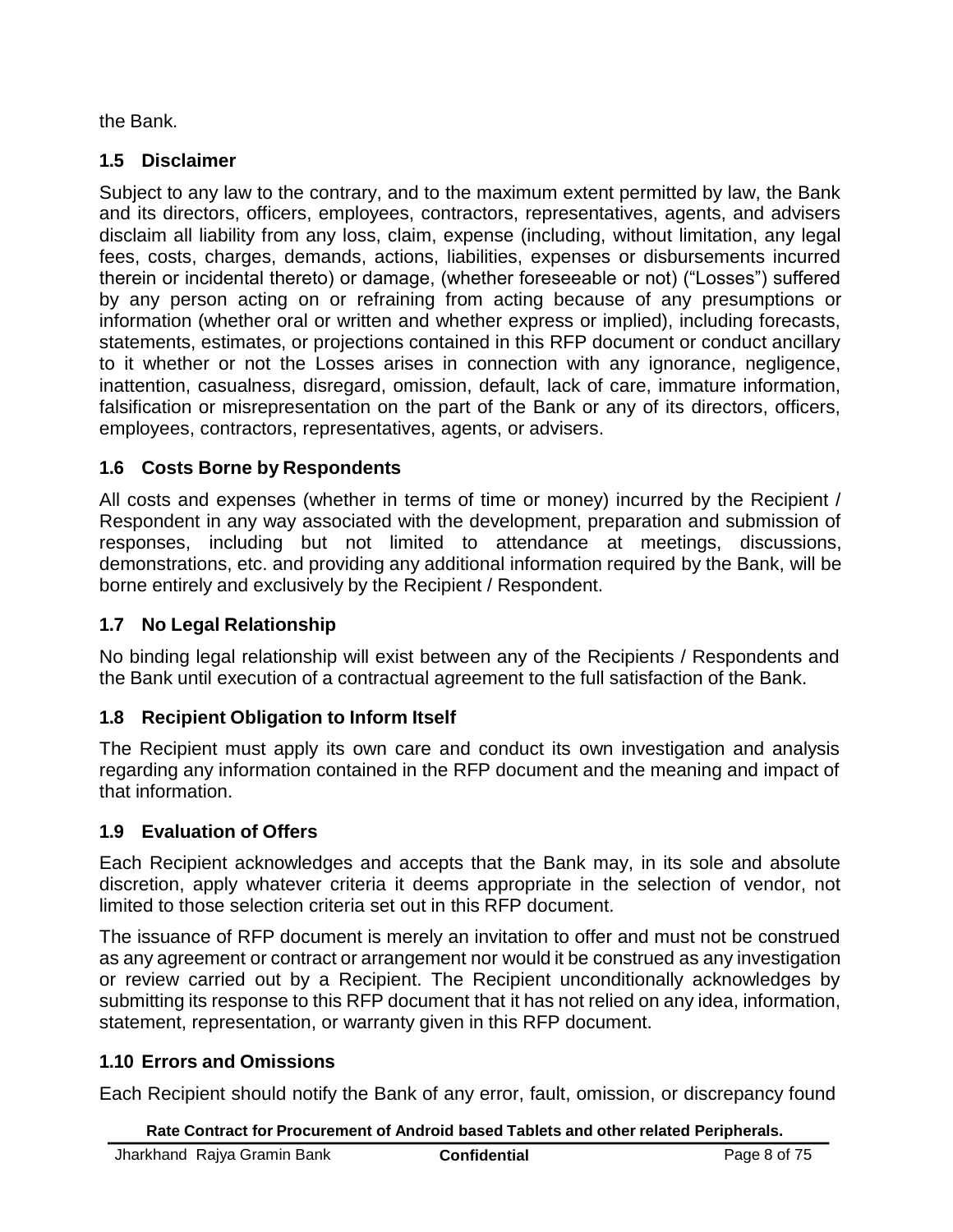in this RFP document but not later than last date of receiving clarifications as specified in Section 2.6.

### <span id="page-9-0"></span>**1.11 Standards**

All standards to be followed will adhere to Bureau of Indian Standards (BIS) specifications or other acceptable standards.

### <span id="page-9-1"></span>**1.12 Acceptance of Terms**

A Recipient will, by responding to the Bank's RFP document, be deemed to have accepted the terms as stated in this RFP document.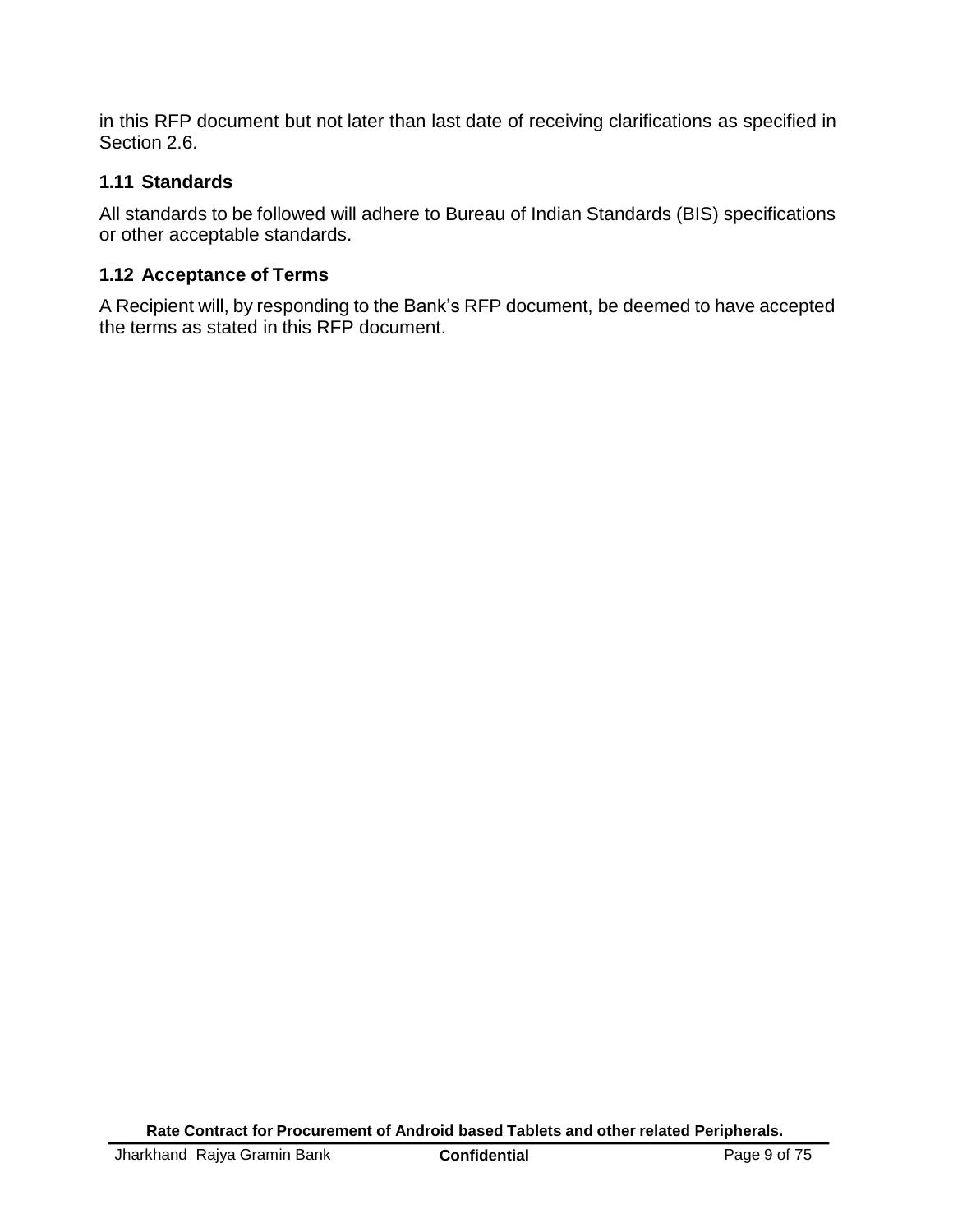## <span id="page-10-0"></span>**2. RFP Response terms**

### <span id="page-10-1"></span>**2.1 Lodgment of RFP Response**

### **2.1.1 Application Money**

Application Money as mentioned in "**[A] Important Dates – Application Money"** by way of Bankers Cheque / Demand Draft / Pay Order favoring Jharkhand Rajya Gramin Bank, payable at Ranchi, which is non refundable, must be submitted separately along with RFP response.The Bank may, at its discretion, reject any vendor where application money has not been furnished with RFP response.

### **2.1.2 RFP Closing Date**

RFP Response should be received by the officials as indicated in "**[A] Important Dates – Last Date of Submission of RFP Response (Closing Date)"** as per the details given in this Section.

### <span id="page-10-2"></span>**2.2 Registration of RFP Response**

Registration of RFP response will be affected by the Bank by making an entry in a separate register kept for the purpose upon the Bank receiving the RFP response in the above manner. The registration must contain all documents, information, and details required by this RFP. If the submission to this RFP does not include all the documents and information required or is incomplete or submission is through Fax mode, the RFP is liable to be summarily rejected.

All submissions, including any accompanying documents, will become the property of the Bank. The Recipient shall be deemed to have licensed, and granted all rights to, the Bank to reproduce the whole or any portion of their submission for the purpose of evaluation, to disclose the contents of the submission to other Recipients who have registered a submission and to disclose and/or use the contents of the submission as the basis for any resulting RFP process, notwithstanding any copyright or other intellectual property right of the Recipient that may subsist in the submission or accompanying documents.

### <span id="page-10-3"></span>**2.3 Late RFP Policy**

RFP responses received after the deadline for lodgment of RFPs may be registered by the Bank and may be considered and evaluated by the evaluation team at the absolute discretion of the Bank. Respondents are to provide detailed evidence to substantiate the reasons for a late RFP submission. It should be clearly noted that the Bank has no obligation to accept or act on any reason for a late submitted response to RFP. The Bank has no liability to any Respondent who lodges a late RFP response for any reason whatsoever, including RFP responses taken to be late only because of another condition of responding.

### <span id="page-10-4"></span>**2.4 RFP Validity period**

RFP responses must remain valid and open for evaluation according to their terms for a period of at least 180 days from the RFP opening date. The Bank shall have the right at its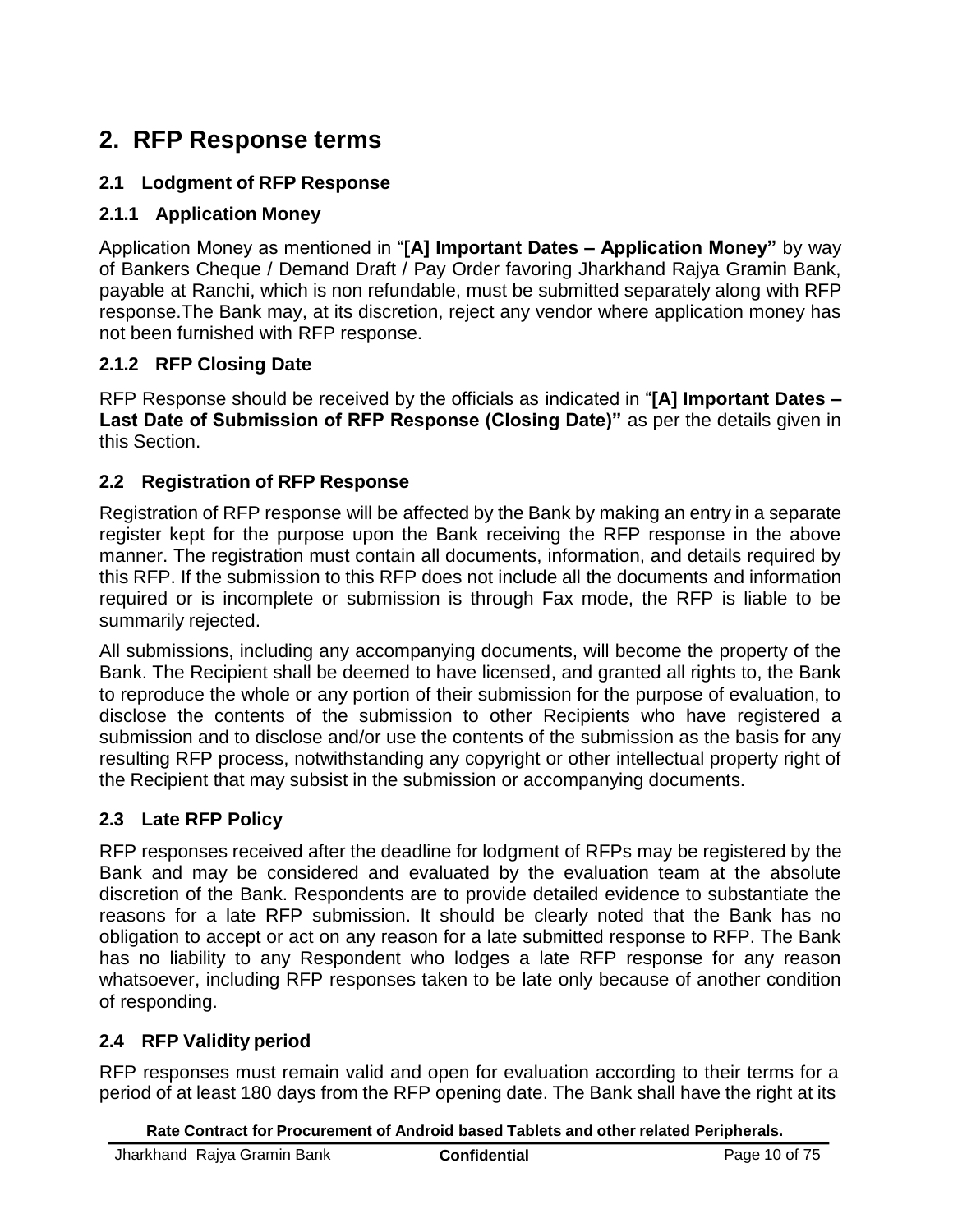sole and absolute discretion to continue the assignment/contract on the selected vendor for future requirement for various items/activities as described in the RFP after expiry of current assignment period.

### <span id="page-11-0"></span>**2.5 Requests for Information**

Recipients are required to direct all communications for any clarification related to this RFP to **RFP Coordinator**.

All questions relating to the RFP, technical or otherwise, must be in writing and addressed to the addresses given in point "**[A] Important Dates**" above. Interpersonal communications will not be entered into and a Respondent will be disqualified if attempting to enter into such communications. All queries / clarifications requested must be addressed in the format as per Annexure 06 – Comments Format only.

The Respondent must communicate the same in writing on or before last date of receiving request for clarification as per details given in RFP. The Bank will try to reply, without any obligation in respect thereof, every reasonable query raised by the Respondents in the manner specified. However, the Bank will not answer any communication initiated by the Respondents later than date given in "**[A] Important Dates – Last Date of Written Request for Clarifications Before the Pre-bid Meeting"**

However, the Bank may in its absolute discretion seek, but under no obligation to seek, additional information or material from any Respondents after the RFP closes and all such information and material provided must be taken to form part of that Respondent's response.

Respondents should invariably provide details of their email address (es) as responses to queries will only be provided to the Respondent via email. If Bank in its sole and absolute discretion deems that the originator of the query will gain an advantage by a response to a question, then Bank reserves the right to communicate such response to all Respondents.

The Bank may in its absolute discretion engage in discussion or negotiation with any Respondent (or simultaneously with more than one Respondent) after the RFP closes to improve or clarify any response.

### <span id="page-11-1"></span>**2.6 Notification**

The Bank will notify the Respondents in writing as soon as practicable after the RFP Evaluation Complete date, about the outcome of the RFP evaluation process, including whether the Respondent's RFP response has been accepted or rejected. The Bank is not obliged to provide any reasons for any such acceptance or rejection.

### <span id="page-11-2"></span>**2.7 Disqualification**

Any form of canvassing/lobbying/influence/query regarding short listing, status etc will be a disqualification.

### <span id="page-11-3"></span>**2.8 Language of Tender**

The Tender prepared by the Vendor, as well as all correspondence and documents relating to the Tender exchanged by the Vendor and the Bank and supporting documents and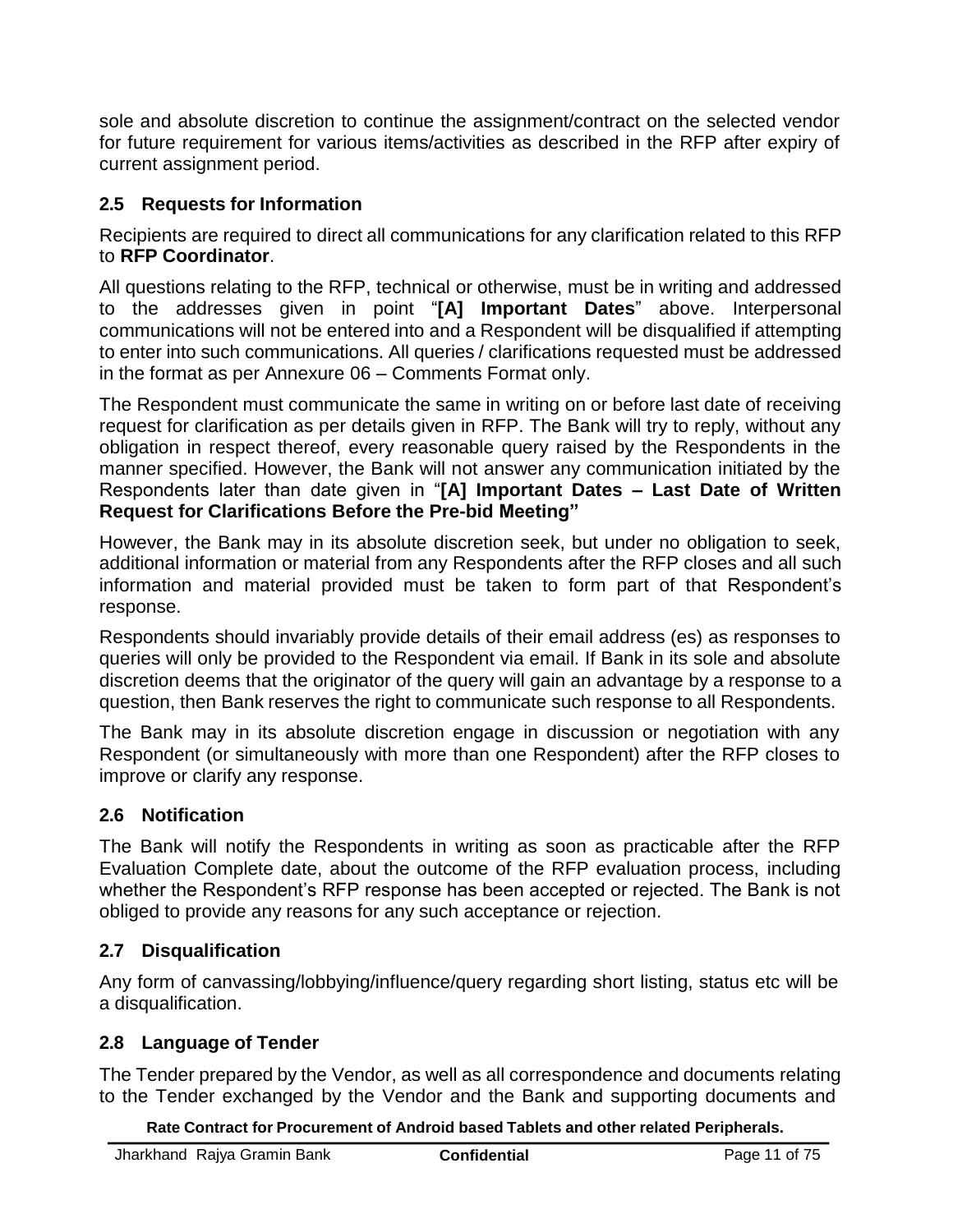printed literature shall be in English language only.

### <span id="page-12-0"></span>**2.9 Formats of Bids**

The vendors should use the formats prescribed by the Bank in the tender for submitting both technical and commercial bids.

The Bank reserves the right to ascertain information from the banks and other institutions to which the vendors have rendered their products for execution of similar projects.

#### <span id="page-12-1"></span>**2.10 Timeframe**

The timeframe provided in point "**[A] Important Dates**" above is for the overall selection process. The Bank reserves the right to vary this timeframe at its absolute and sole discretion and without providing any notice/intimation or reasons thereof. Changes to the timeframe will be relayed to the affected Respondents during the process. The time schedule will be strictly followed. Interested parties are expected to adhere to these timelines. However, the Bank reserves the right to change the aforementioned timelines.

#### <span id="page-12-2"></span>**2.11 RFP Response Submission Details**

Eligibility Cum Technical and Commercial bids shall be submitted in separate sealed subenvelopes super scribing:

**a)** "**ELIGIBILITY CUM TECHNICAL BID FOR JHARKHAND RAJYA GRAMIN BANK – RFP FOR RATE CONTRACT FOR PROCUREMENT OF ANDROID BASED TABLETS AND OTHER RELATED PERIPHERALS (10 inch of higher category) – TENDER REFERENCE NO. …….. SUBMITTED BY ………. ON .............................................AT RANCHI, DUE DATE ……**

#### **VENDOR DETAILS:**

**NAME ……………, EMAIL ADDRESS …………, CONTACT NUMBER ............"** on the top of the sub-envelope containing the eligibility cum technical bid. The envelope should also have the Application Money Demand Draft / Banker's Cheque as per 2.1.1 and the EMD as per 2.13. This sub-envelope should have hard copy of Eligibility and Technical Bid Content.

#### **The sub-envelop of Eligibility Cum Technical Bid – Android based tablets and other related Peripherals (10 inch or higher category) should contain:**

- Annexure 01 Eligibility & Technical Bid Table of Contents (list of document enclosed)
- Covering letter certifying eligibility criteria compliance (Eligibility criteria as defined in Annexure 02)
- Annexure 02 Duly filled up Eligibility Criteria Compliance. Supporting credential letters or copies of documentation from clients or purchase order copies certifying eligibility criteria compliance.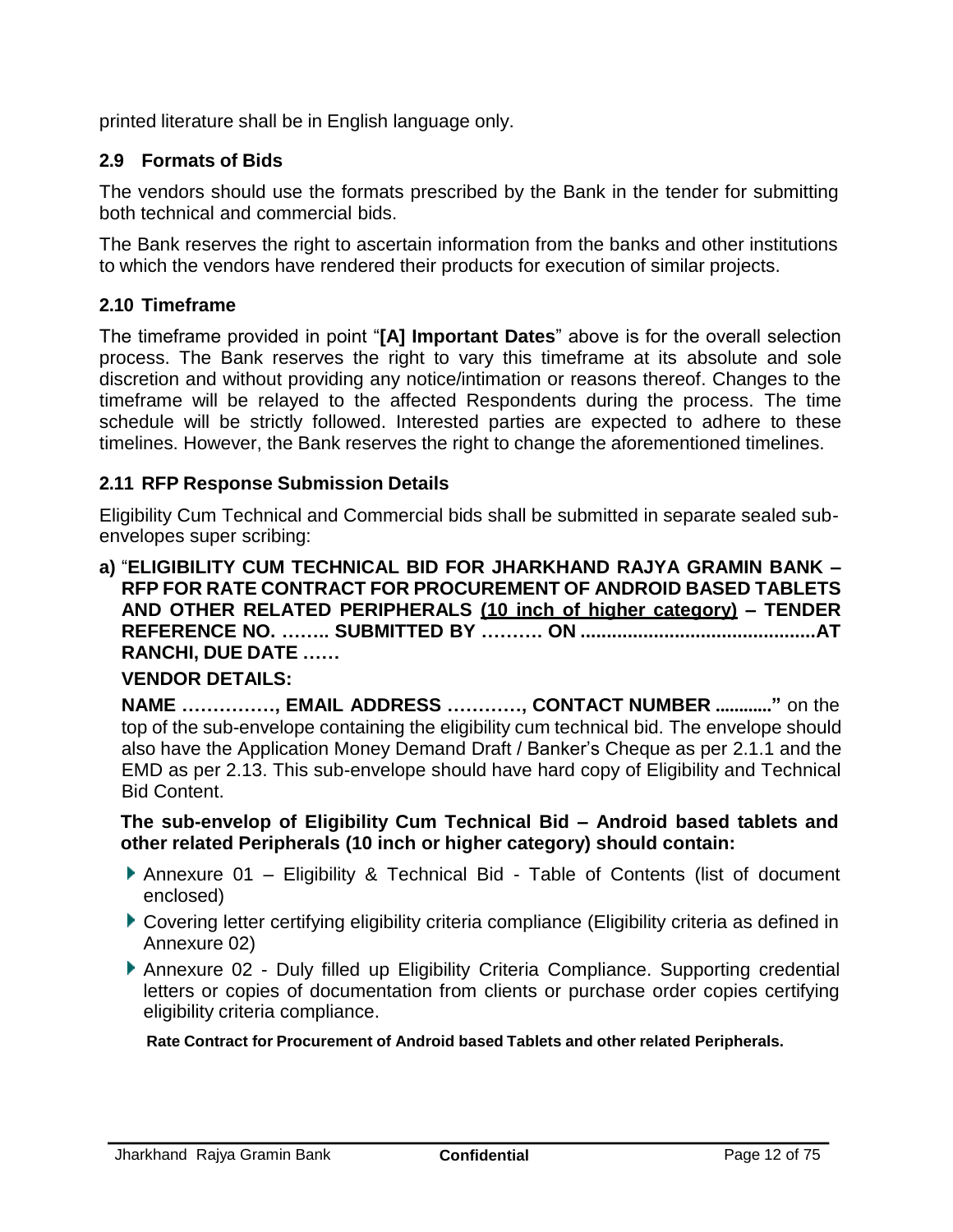- Application Money, Bid Security money (Earnest Money deposit) and Bid Security Letter as per Annexure 03. The RFP response without accompanying the Demand Draft / Banker's Cheque / Bank Guarantee towards Application Money / Bid Security are liable to be rejected.
- Annexure 04 Bid Security Undertaking (if Earnest Money deposit in the form of a bank guarantee)
- Annexure 05 Undertaking from the Vendor
- Annexure 07 Conformity with Hardcopy letter
- **Annexure 08 Conformity Letter**
- Executive Technical Summary:
- The Executive Summary should be limited to a maximum of five pages and should summarize the content of the response. The Executive Summary should initially provide i) An overview of Vendor's organization and position with regards to Supply, Android Based tablet ii) A summary of the Vendor's services related to the proposal that will be provided as a part of this procurement iii) Brief description of the unique qualifications of the Vendor iv) A summary on capabilities such as resources and past experience of providing such scope v) Response to the technical requirements in Annexure 11 explaining the technical specifications wherever required. Information provided in the Executive Summary is to be presented in a clear and concise manner.
- Technical Proposal: The proposal based on Technical requirement as per Annexure 11 should be submitted with pages properly numbered, each page signed and stamped. The Technical Proposal should be bound in such a way that the sections of the Proposal cannot be removed and separated easily.
- Copy of the tender document along with the addendum duly putting the seal and signature on all the pages of the document for having noted contents and testifying conformance of the terms and conditions.
- Annexure 09 Manufacturer Authorization Form.
- Annexure 10 Undertaking on Information Security.

### **b)** "**COMMERCIAL BID FOR JHARKHAND RAJYA GRAMIN BANK – RFP FOR RATE CONTRACT FOR PROCUREMENT OF ANDROID BASED TABLETS AND OTHER RELATED PERIPHERALS (10 inch or higher category) - SUBMITTED BY**

**……………. ON ……….. AT RANCHI, DUE DATE............................................**" on the top of the sub-envelope containing the Commercial Bid. This sub-envelope should have the hard copy and CD for Commercial Bid.

**The Sub-envelop of Commercial Bid – Android based tablets (10 inch or higher category)**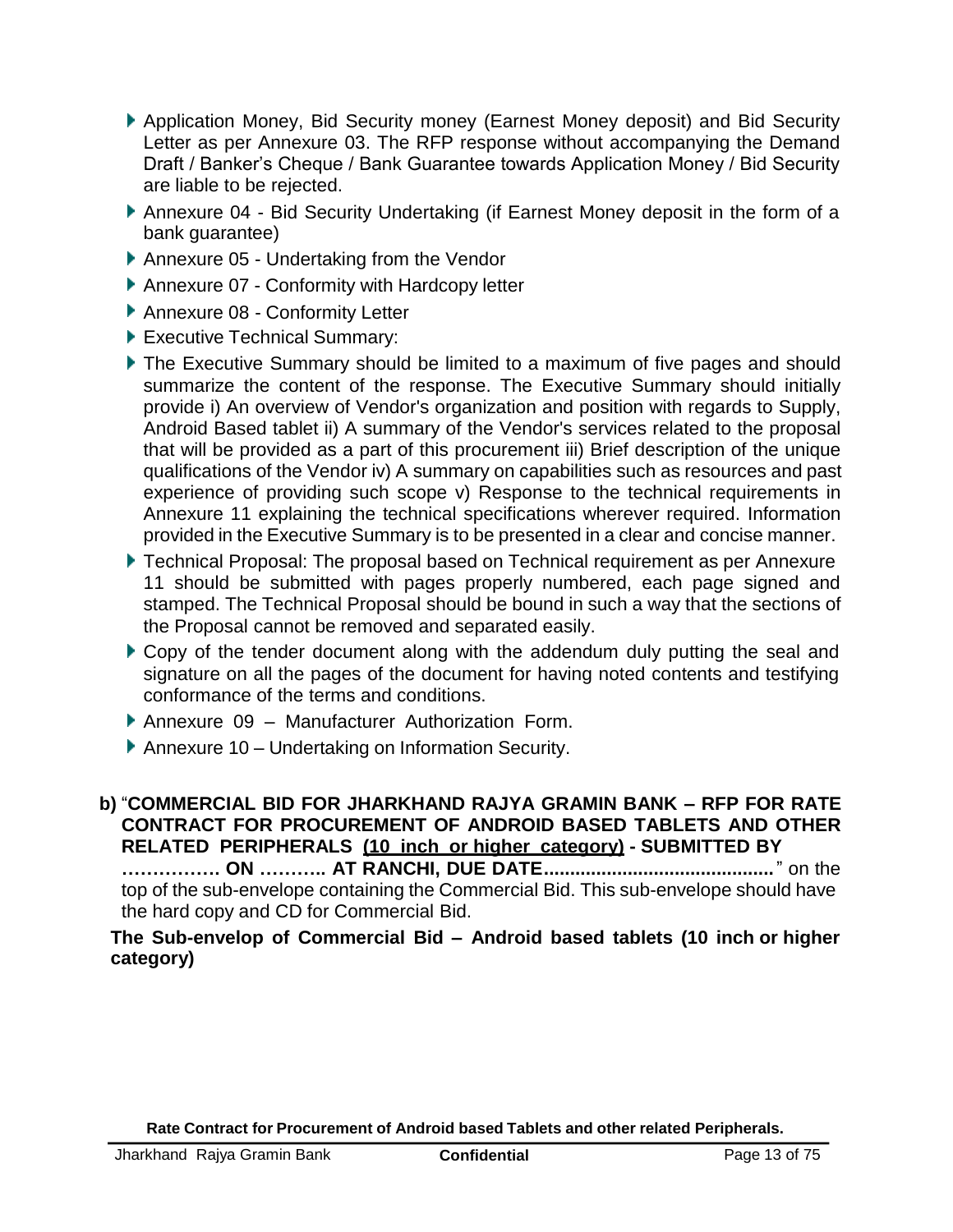#### **should contain:**

- Covering letter on submission of Commercial bid
- ▶ Annexure 14 Commercial Bid Android based tablets
- Annexure 07 Conformity with Hardcopy letter

These two separate **sealed sub-envelopes** should be put together in another **sealed envelope** super scribing "**BID FOR JHARKHAND RAJYA GRAMIN BANK – RFP FOR RATE CONTRACTFOR PROCUREMENT OF ANDROID BASED TABLETS AND OTHER RELATED PERIPHERALS (10 inch of higher category ) - TENDER REFERENCE NO. ……….. SUBMITTED BY ……………. ON AT RANCHI, DUE DATE "**

#### **IMPORTANT POINTS TO BE NOTED**

- a) The sealed bid envelopes with sub-envelopes should be delivered to the RFP Coordinator at the postal address mentioned in point "**[A] Important Dates – RFP Coordinator Name, Contact Details (Bank)**". The Bank has established a RFP coordinator to provide a venue for managing vendor relationship and other requirements through the Bank's decision making body for clarification. All the queries and communication must be addressed to the RFP coordinator / contact personnel fromthe Bank.
- b) The RFP response documents should be submitted to the Bank in duplicate in paper copies i.e. two sets of envelope (One containing original and the other having the duplicate set). All envelopes should be securely sealed and stamped. Any discrepancy between the original & duplicate, the original document will prevail.
- c) If any envelope is found to contain technical and commercial bid in a single subenvelope or commercials are provided along with the technical bid, then that offer will be rejected outright.
- d) The proposal should be prepared in English in MS Word / Excel / Powerpoint format.
- e) All letters must be addressed to the following:
	- General Manager(IT)

Jharkhand Rajya Gramin Bank,

Head Office, 3rd Floor,

Zila Parishad Premises, Kutchery Road,

Ranchi-834001.

- f) Only one submission of response to RFP by each Respondent will be permitted.
- g) All responses would be deemed to be irrevocable offers / proposals from the Respondent and may if accepted by the Bank form part of the final contract between the Bank and selected Respondent.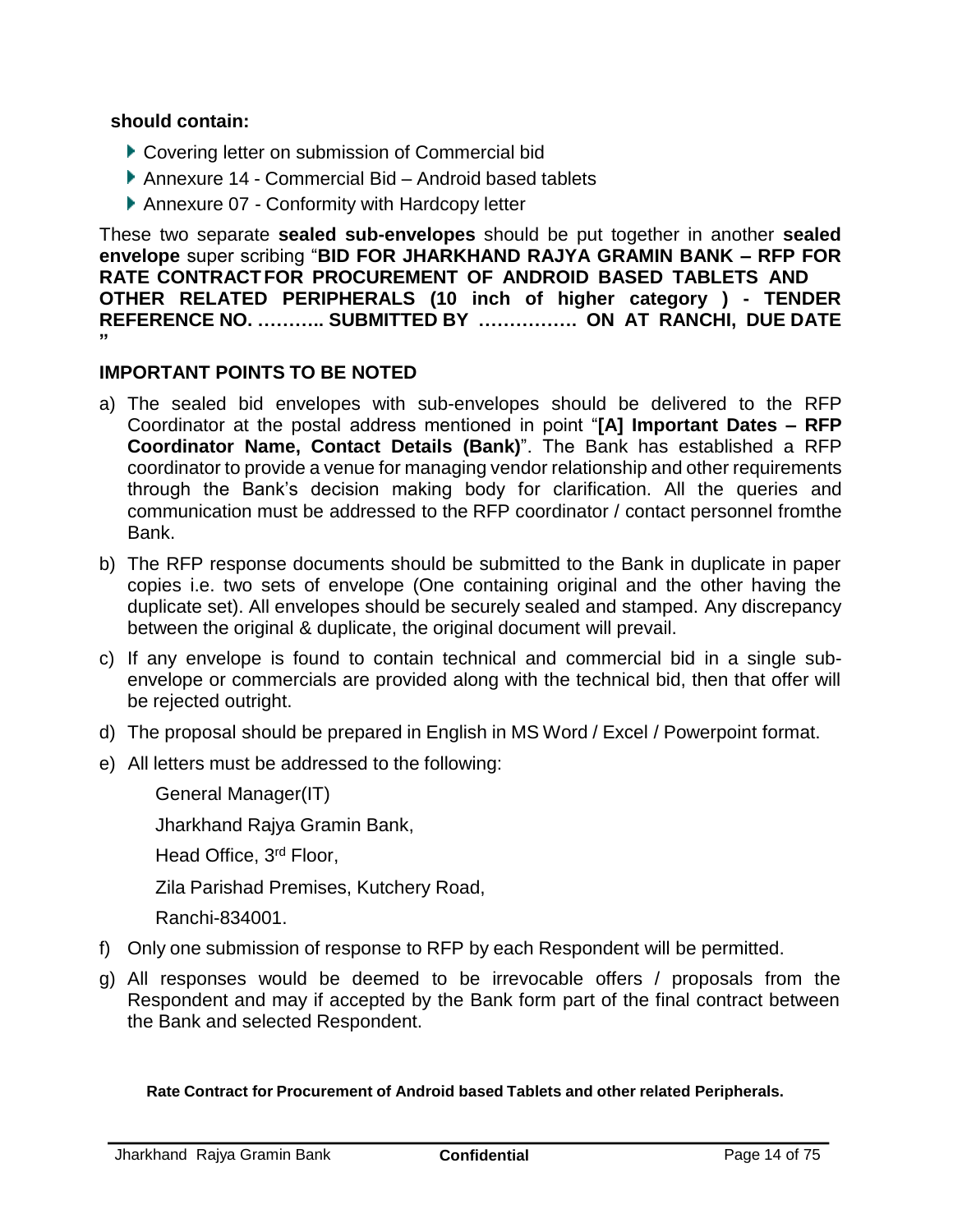- h) The response should be organized and all the pages of the proposal including annexures and documentary proofs should be numbered and be signed by the authorized signatory.
- i) Unsigned responses would be treated as incomplete and are liable to be rejected.

### <span id="page-15-0"></span>**2.12 Earnest Money Deposit**

The vendors will have to submit the Earnest Money Deposit (EMD – Bid Security) while submitting their bid at the rate stipulated by the bank in point "**[A] Important Dates – Bid Security (Earnest Money Deposit)**". The earnest money deposit is required to protect the Bank against the risk of Vendor's conduct.

The Earnest Money Deposit shall be denominated in the Indian Rupees only and shall be in the form of a Demand Draft favoring "Jharkhand Rajya Gramin Bank" payable at RANCHI or a bank guarantee of an equal amount issued by a Commercial Bank located in India (other than Jharkhand Rajya Gramin Bank), which is valid for 8 months, in the form provided in the RFP (Annexure 04 - Bid Security Form). Any bid not secured in accordance with the above will be rejected by Jharkhand Rajya Gramin Bank as non- responsive.

The earnest money deposit of a vendor may be forfeited or the bank guarantee in lieu of EMD may be invoked by the Bank if the vendor withdraws its bid during the bid validity period.

*Unsuccessful Vendor's -* Earnest money deposit or bank guarantee will be returned by the Bank within two weeks from closure of the RFP. No interest shall be paid on earnest money deposit to unsuccessful Vendors.

*Successful Vendor –* Earnest money deposit or bank guarantee will be discharged upon the vendor furnishing the performance guarantee. The EMD of the successful vendor may be forfeited or the bank guarantee in lieu of EMD may be invoked by the Bank if the vendor fails to furnish performance guarantee within 30 days from the date of Bank placing the order for any reason whatsoever and / or the vendor refuses to accept and sign the contract within 1 month of issue of contract order / letter of intent for any reason whatsoever.

### <span id="page-15-1"></span>**2.13 Commercial Bid**

The Commercial Offer should give all relevant price information and should not contradict the Technical Offer in any manner. There should be no hidden costs for items quoted. Prices quoted by the Vendor should be inclusive of all taxes, duties, levies etc. except GST. GST will be paid at actuals. The Vendor is expected to provide the GST amount and GST percentage in both the commercial and masked bids (without amounts being submitted in the technical response). There will be no price escalation for during the contract period and any extension thereof. Bid submitted with an adjustable price quotation will be treated as non-responsive and will be rejected. The Vendor is expected to provide a breakup of the taxes indicated in the commercial bid format. The Vendor is expected to provide the tax types and tax percentage in both the commercial and masked bids (without amounts being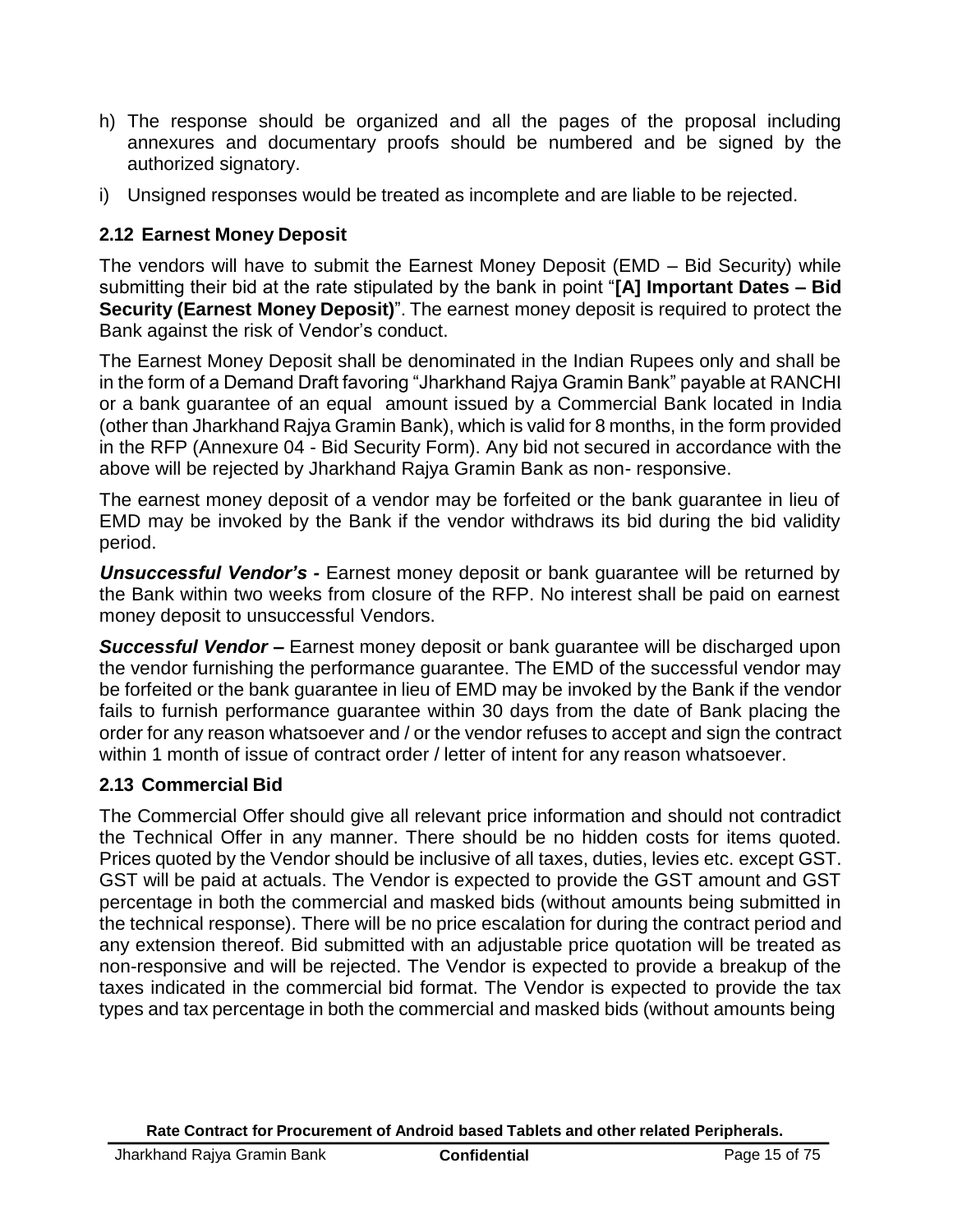submitted in the technical response).The offer must be made in Indian Rupees only and the offer should include all applicable taxes and other charges, if any. The suggested format for submission of Commercial offer is mentioned in Annexure 14. The Bank is not responsible for the arithmetical accuracy of the bid. The vendors will have to ensure all calculations are accurate. The Bank at any point in time for reasons whatsoever is not responsible for any assumptions made by the Vendor. The Bank at a later date will not accept any plea of the vendor or changes in the commercial offer for any such assumptions.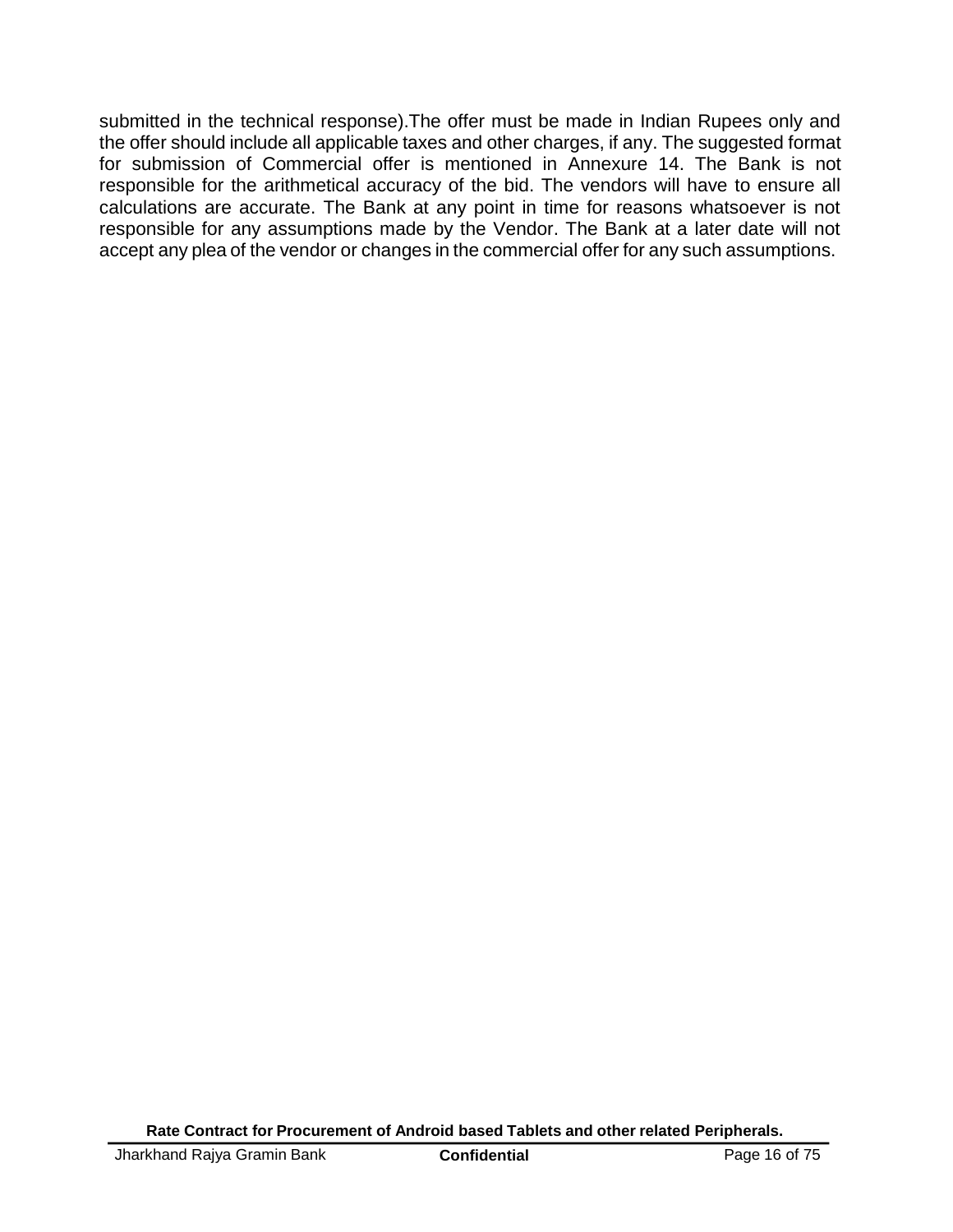## <span id="page-17-0"></span>**3. Project Details**

#### <span id="page-17-1"></span>**3.1 Introduction and Project Overview**

Jharkhand Rajya Gramin Bank is one of the Regional Rurla Bank with a branch networkof 444 branches in Jharkhand.

Jharkhand Rajya Gramin Bank is floating the RFP to select a vendor for entering into a Rate Contract for supply of Android based Tablets at Bank Branches / Offices across Jharkhand for a period of 1 year from the date of placing of rate contract and Bank based on the requirement shall place orders during the said term.

### <span id="page-17-2"></span>**3.2 Purpose**

Jharkhand Rajya Gramin Bank, a body corporate constituted under the Regional Rural Bank Act 1976, having its Corporate Office at 3<sup>rd</sup> Floor, Zila Parishad Premises, Kutchery Road, Ranchi-834001 (hereinafter referred to as the "Bank") which expression unless repugnant to the context or meaning thereof shall mean and include its successors and assigns), intends to issue this bid document, hereinafter called RFP, to eligible Vendors, hereafter called as 'Bidders / Vendors', to participate in the competitive bidding for entering into a Rate Contract for supply of Android based Tablets at Bank Branches / Offices across Jharkhand for a period of 1 year from the date of placing of rate contract and Bank based on the requirement shall place orders during the said term.

The Bank, for this purpose, invites proposal from Vendors who are interested in participating in this RFP who fulfill the eligibility criteria mentioned under Annexure 02 and are also in a position to comply with the technical requirement for entering into a Rate Contract for supply of Android based Tablets at Bank Branches / Offices across Jharkhand for a period of 1 year from the date of placing of rate contract and Bank based on the requirement shall place orders during the said term mentioned in Annexure 11. The participating vendormust agree all our terms & conditions mentioned under this RFP.

### <span id="page-17-3"></span>**3.3 Project Scope**

Bank will award the contract to the successful vendor and the vendor should deliver the product with the following scope

- 1. Vendor should be capable of providing all the equipments that are specified under the Technical Specifications Annexure 11
- 2. Bank desires to procure Android based Tablet for the branches / offices, hence the selected vendor should work seamlessly throughout the stae of Jharkhand.

Note:- Scope of supply also includes components, materials, accessories required to render the equipment's and systems offered complete in all respects even though every individual item may not have been specifically mentioned in the RFP. Bank will award the contract to the successful vendor who should deliver the product with the detailed scope mentioned in the Technical Requirement in Annexure 11.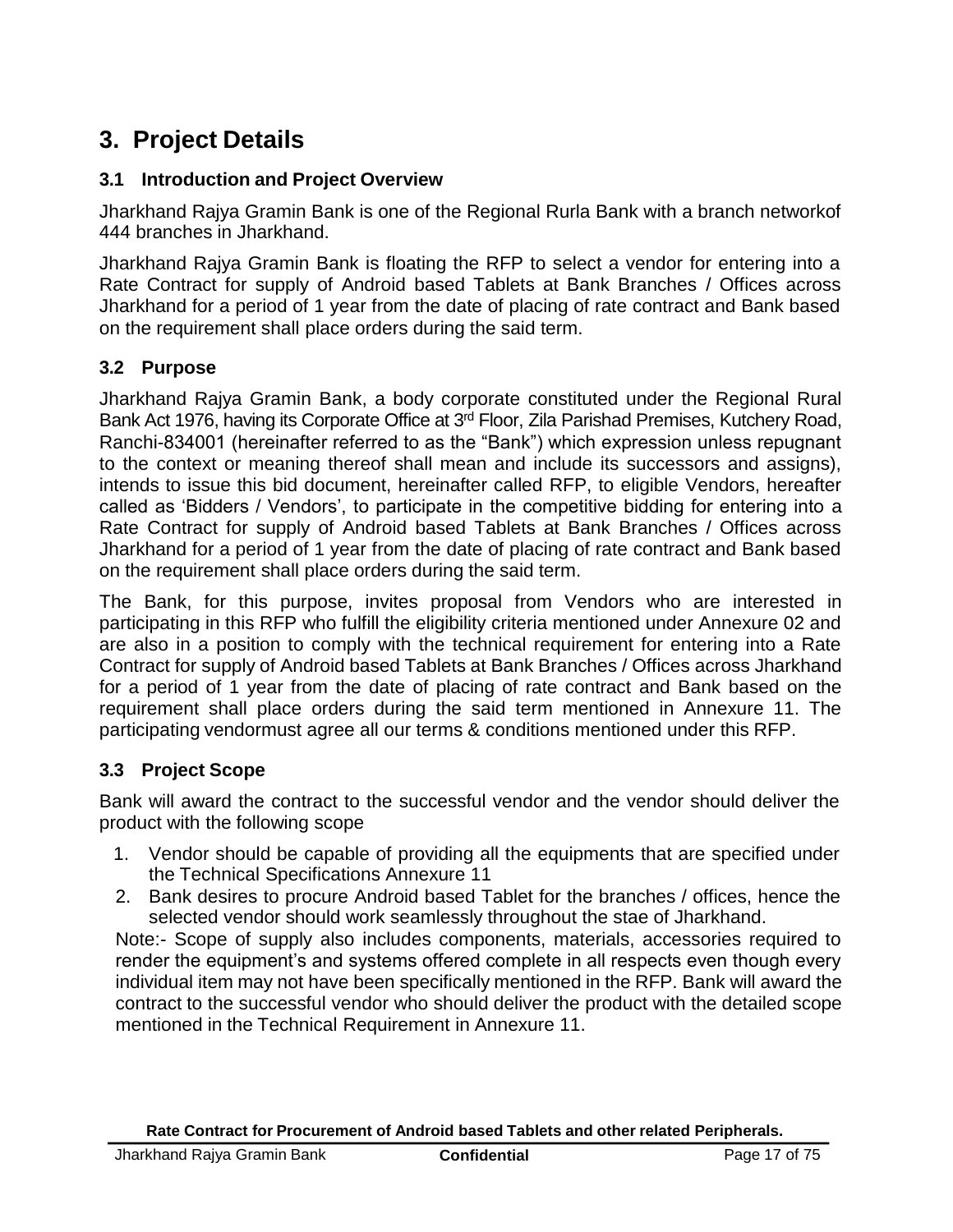### **Proof of Concept (POC) for all Android based Tablets**

Vendors as part of technical evaluation need to do a Proof of Concept (POC) and demonstrate their proposed Tablet. The vendor should arrange a demo of the quoted model in RANCHI, at our office immediately after intimation from the Bank. The demo needs to bearranged at the cost of the vendor.

As part of the POC the vendor should present and demonstrate the features of the proposed Android Based Tablet.

The POC would be done to check whether the proposed model meets the technical specifications as mentioned in the Annexure 11.

Those vendors who do not fulfill any one of the required technical specifications or are not meeting any other criteria or are not able to arrange for demonstration in RANCHI, at our office will be rejected as part of POC. Vendors who have failed in the POC will automatically stand disqualified technically. Only those vendors who qualify in eligibility and technical evaluation would be short-listed for Commercial Bid Evaluation.

POC will be based on the following conditions:

- 1. All and any cost associated with demonstrating the POC (including provision of Servers, technical resources, travel cost, boarding cost etc) will be to the account of the vendor and bank will not bear any cost.
- 2. Bank reserve its right to extend / shorten the period of POC where needed.
- 3. The POC would be done to check whether the quoted model meets the technical specifications as mentioned in Annexure 11. Further the following parameters will also verify the Compatibility of the device with Mobile Device Management (MDM) Application and Bank Application.
- 4. The Android based Tablets must be successfully integrated with MDM Application and Bank Application for smooth functionality of the device.
- 5. Any vendor who is not complying with the above POC will be technically disqualified.
- 6. Vendors who have failed in the POC will automatically stand disqualified technically.

The successful Vendor has to provide support for managing Delivery & Installation and service related issues during warranty period. Dedicated service manager should be assigned for the same. The successful vendor to share the service escalation matrix with the Bank along with the Rate Contact Acceptance letter.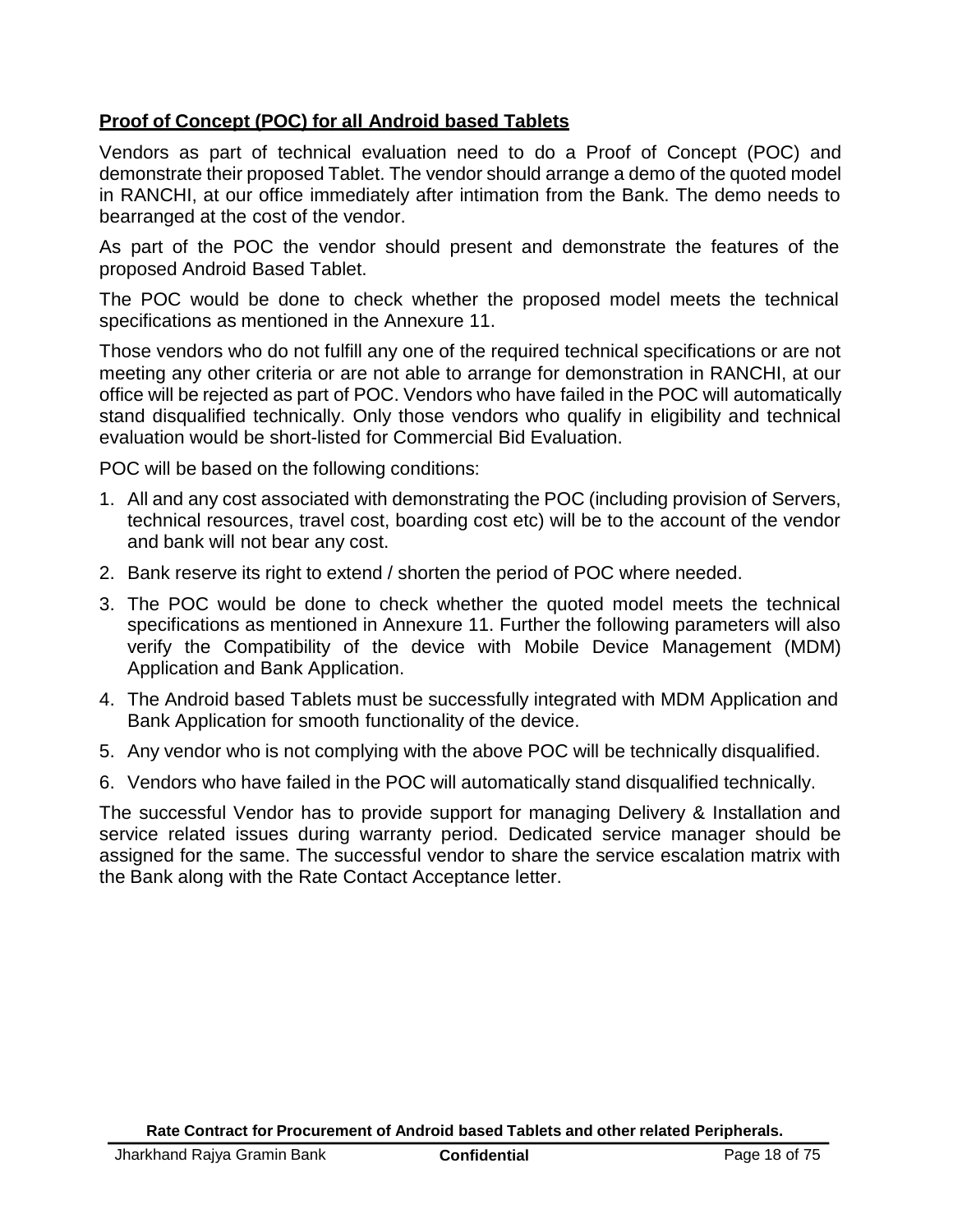## <span id="page-19-0"></span>**4. Evaluation process**

A two stage process is adopted for selection of the vendor:

- ▶ Stage 1 Eligibility Cum Technical Bid
- $\triangleright$  Stage 2 Commercial Bid

During evaluation of the Tenders, the Bank, at its discretion, may ask the Vendor for clarification in respect of its tender. The request for clarification and the response shall be in writing, and no change in the substance of the tender shall be sought, offered, or permitted. The Bank reserves the right to accept or reject any tender in whole or in parts without assigning any reason thereof. The decision of the Bank shall be final and binding on all the vendors to this document and bank will not entertain any correspondence in this regard.

#### <span id="page-19-1"></span>**4.1 Eligibility Cum Technical Bid**

Eligibility criterion for the Vendor to qualify this stage is clearly mentioned in Annexure 02 – Eligibility Criterion Compliance to this document. The bidder would need to provide supporting documents as part of the eligibility proof. All the credentials of the Vendor necessarily need to be relevant to the INDIAN market.

The technical bids of only those vendors who qualify in the eligibility criteria will be evaluated. The Technical Proposal will be evaluated for technical suitability (Annexure 11). The vendor should present and demonstrate the proposed product which will be evaluated on functional and technical requirement given in the RFP. Further the Bank's officials would visit reference sites provided by the Vendor if deemed necessary.

During evaluation of the Tenders, the Bank, at its discretion, may ask the Bidder for clarification in respect of its tender. The request for clarification and the response shall be in writing, and no change in the substance of the tender shall be sought, offered or permitted

The Bank reserves the right to accept or reject any tender in whole or in parts without assigning any reason thereof. The decision of the Bank shall be final and binding on all the bidders to this document and bank will not entertain any correspondence in this regard.

Bidder who meets these criteria would only qualify for the commercial bid opening.

#### <span id="page-19-2"></span>**4.2 Commercial Bid Evaluation**

The commercial bids of only those vendors who qualify in both eligibility and technical evaluation will be opened. The date for opening of the commercial bid would be communicated separately to the technically eligible vendors.

The decision of the Bank shall be final and binding on all the vendors to this document. The Bank reserves the right to accept or reject an offer without assigning any reason whatsoever. The Vendor is expected not to add any conditions / deviations in the commercial bid. Any such conditions / deviations may make the bid liable for disqualification.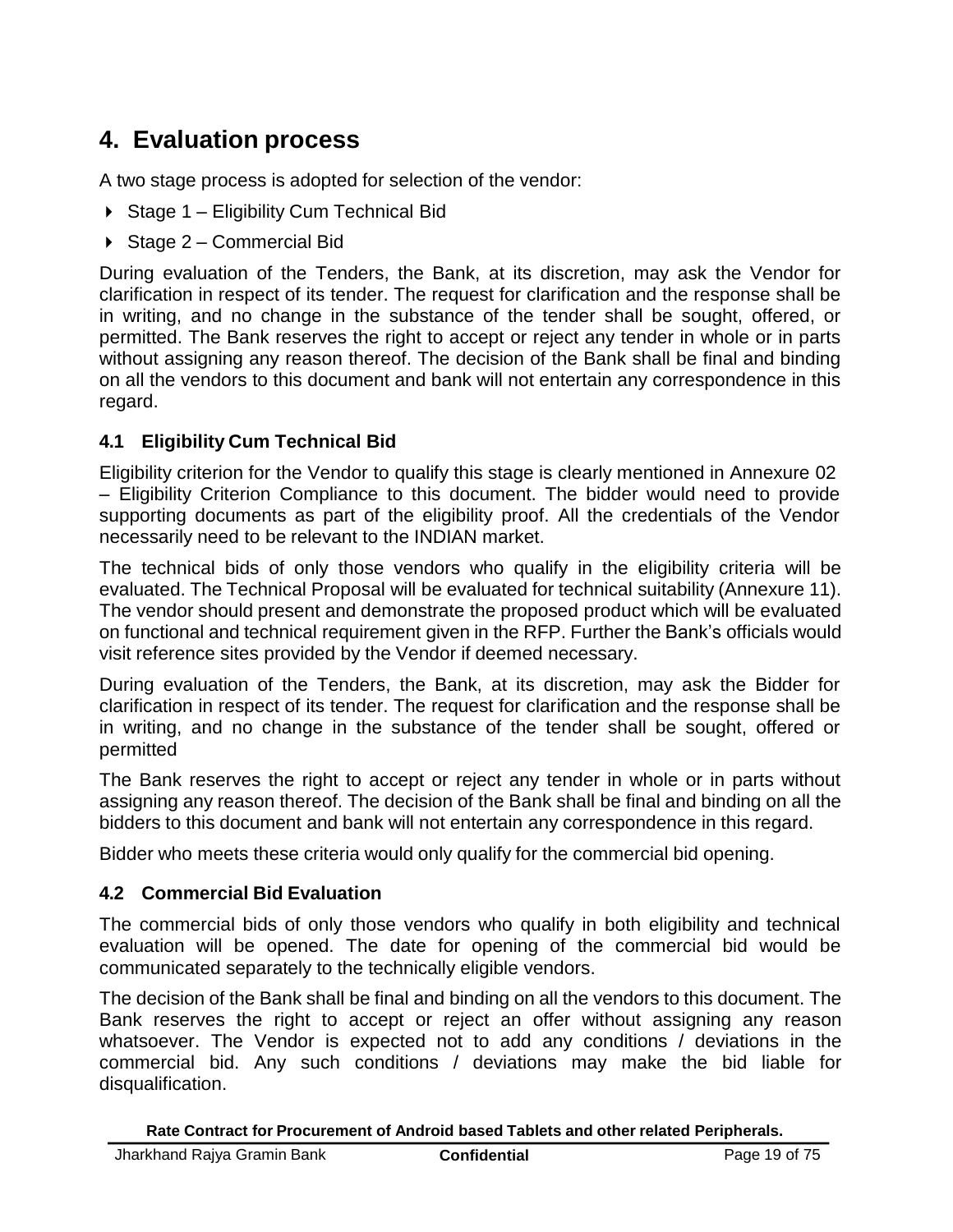TCO of commercials will be evaluated separately and L1 vendor will be decided based on the lowest commercials evaluated as per RFP terms. *The Bank may allocate the orders maximum upto 40 % of the total requirement to L2 vendor also at the rate quoted by L1 vendor.*

In the case of additional requirements desired by the Bank in any category of Android based Tablet over and above the quantity for which the rate contract is placed with a particular vendor then the maximum quantity which the Bank can order would be an addition of 25% of the quantity mentioned in the rate contact. However, the additional requirements desired by the Bank in next 6 months from the date of last purchase order during the rate contact period, over and above the quantity mentioned in this RFP the rates will remain valid.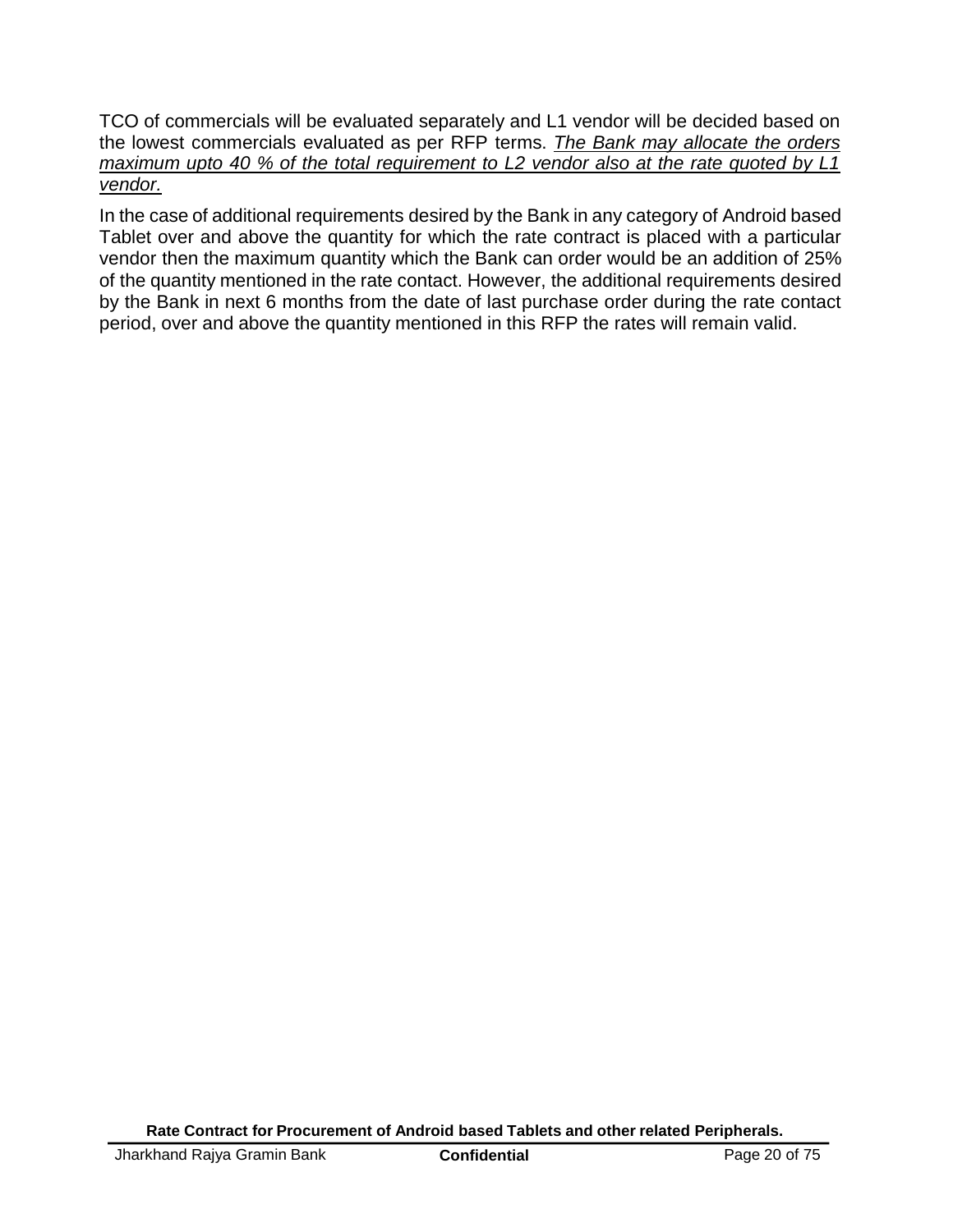## <span id="page-21-0"></span>**5. Terms and conditions**

#### <span id="page-21-1"></span>**5.1 General**

#### **5.1.1 General Terms**

- 5.1.1.1 The Bank expects the vendor to adhere to the terms of this tender document and would not accept any deviations to the same.
- 5.1.1.2 The Bank expects that the vendor appointed under the tender document shall have the single point responsibility for fulfilling all obligations and providing all deliverables and services required by Bank.
- 5.1.1.3 Unless agreed to specifically by the Bank in writing for any changes to the tender document issued the vendor responses would not be incorporated automatically in the tender document.
- 5.1.1.4 Unless expressly overridden by the specific agreement to be entered into between the Bank and the vendor, the tender document shall be the governing document for arrangement between the Bank and the vendor.
- 5.1.1.5 In case of reduction in prices due to technology advancement, the bank has the right to renegotiate the rates with the vendor after 6 months from the date of Rate Contract.

#### **5.1.2 Rules for Responding to this RFP**

- 5.1.2.1 All responses received after the due date / time as mentioned in "[A] Important Dates – Last Date of Submission of RFP Response (Closing Date)" would be considered late and would be liable to be rejected.
- 5.1.2.2 All responses should be in English language. All responses by the vendor to this tender document shall be binding on such vendor for a period of 180 days after opening of the commercial bids
- 5.1.2.3 All responses including commercial and technical bids would be deemed to be irrevocable offers/proposals from the vendors and may be accepted by the Bank to form part of final contract between the Bank and the selected vendor. Vendors are requested to attach a letter from an authorized signatory attesting the veracity of information provided in the responses. Unsigned responses would be treated as incomplete and are liable to be rejected.
- 5.1.2.4 The technical and commercial bid, submitted cannot be withdrawn / modified after the last date for submission of the bids unless specifically permitted by the Bank. In case, due to unavoidable circumstances, the Bank does not award the contract within six months from the last date of the submission of the commercial bids, and there is a possibility to award the same within a short duration, the vendor would have the choice to maintain the EMD or bank guarantee in lieu of EMD with the Bank or to withdraw the bid and obtain the security provided.
- 5.1.2.5 Either the Indian agent on behalf of the principal/ OEM or Principal/ OEM itself can bid but both cannot bid simultaneously for the same product in this tender. If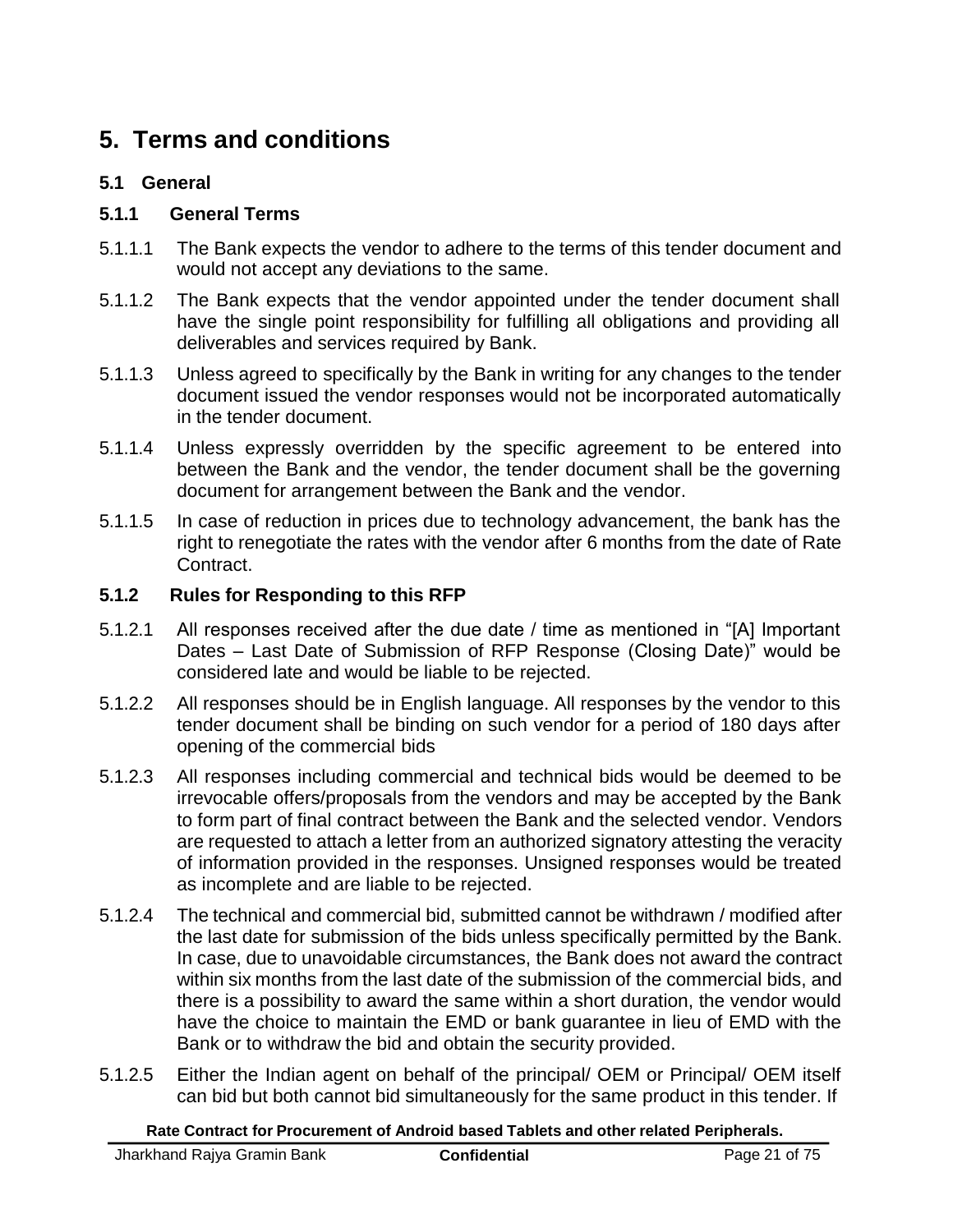an agent submits bid on behalf of the Principal/ OEM, the same agent cannot submit a bid on behalf of another Principal/ OEM in this tender for the same items/ product.

- 5.1.2.6 The vendor may modify or withdraw its offer after submission, provided that, the Bank, prior to the closing date and time, and receives a written notice of the modification or withdrawal prescribed for submission of offers. No offer can be modified or withdrawn by the vendor subsequent to the closing date and time for submission of the offers.
- 5.1.2.7 The vendor is required to quote for all the components/ products mentioned in the "Project scope" and all other requirements of this RFP. In case the vendor does not quote for any of the components/products, the response would be deemed to include the quote for such unquoted components/service. It is mandatory to submit the details in the formats provided along with this document duly filled in, along with the offer. The Bank reserves the right not to allow / permit changes in the technical specifications and not to evaluate the offer in case of nonsubmission of the technical details in the required format or partial submission of technical details.
- 5.1.2.8 In case of discrepancy in soft copy and hard copy of the bids, the vendors agree that Bank can consider hard copy as final and it will be binding on the vendor. The Bank in this case may also reject the offer outright.
- 5.1.2.9 Based on the Bank's requirements as listed in this document, the vendor should identify the best-suited product that would meet the Bank's requirements and quote for the same. In case the vendor quotes more than one model and they have not specified which particular model quoted by them needs to be considered, then the response would be considered as improper and the whole tender submitted by the vendor is liable to be rejected. The vendor is expected toprovide the best option and quote for the same.
- 5.1.2.10 Vendor must furnish requirements as per the formats provided in the RFP document.
- 5.1.2.11 In the event the vendor has not quoted for any mandatory items as required by the Bank and forming a part of the tender document circulated to the Vendor's and responded to by the vendor, the same will be deemed to be provided by the vendor at no extra cost to the Bank.
- 5.1.2.12 In the event the Bank has not asked for any quotes for alternative prices, and the vendor furnishes the alternative price in the vendor's financial bid, the higher of the prices will be taken for calculating and arriving at the Total Cost of Ownership. However payment by the Bank will be made at the lower price. The Bank in this case may also reject the offer outright.
- 5.1.2.13 In the event optional prices are not quoted by the vendor, for items where such prices are a must and required to be quoted for, the highest price quoted by any of the participating vendor will be taken as the costs, for such alternatives and also for arriving at the Total Cost of Ownership for the purpose of evaluation of the Vendor. The same item has to be supplied by the Vendor free of cost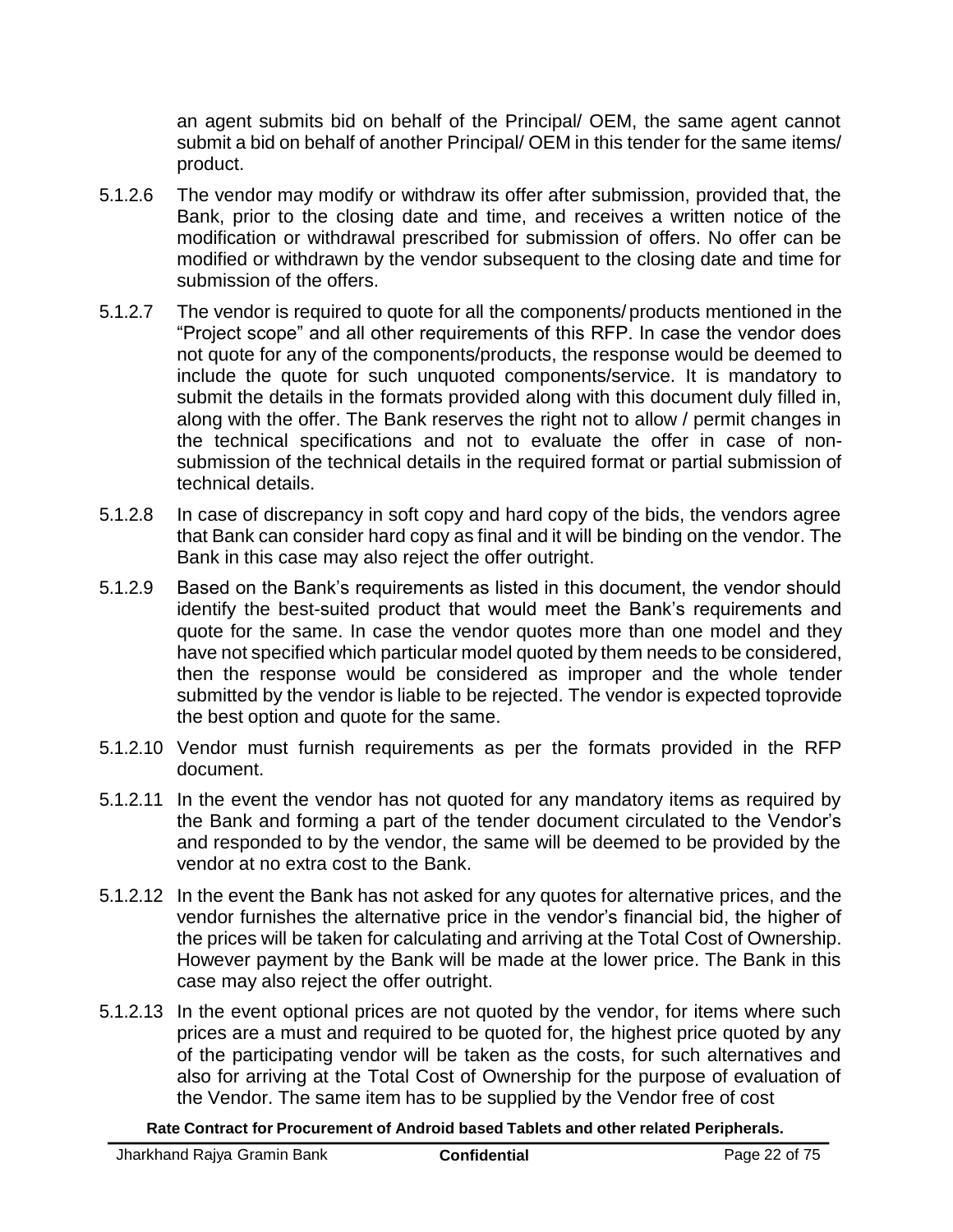- 5.1.2.14 The Bank is not responsible for any assumptions or judgments made by the vendor for proposing and implementing the item / service. The Bank's interpretation will be final.
- 5.1.2.15 The Bank ascertains and concludes that everything as mentioned in the tender documents circulated to the Vendor and responded by the vendors have been quoted for by the vendor, and there will be no extra cost associated with the same in case the vendor has not quoted for the same.
- 5.1.2.16 All out of pocket expenses, traveling, boarding and lodging expenses for the entire life of the contract should be a part of the financial bid submitted by the vendor to the Bank. No extra costs on account of any items or services or by way of any out of pocket expenses, including travel, boarding and lodging etc. will be payable by the Bank. The vendor cannot take the plea of omitting any charges or costs and later lodge a claim on the Bank for the same.
- 5.1.2.17 The vendor at no point in time can excuse themselves from any claims by the Bank whatsoever for their deviations in confirming to the terms and conditions, payments schedules time frame for item / service etc. as mentioned in the tender document circulated by the Bank. Vendor shall be fully responsible for deviations to the terms & conditions etc. as proposed in the tender document.
- 5.1.2.18 In the event of any changes observed by the Bank in the payment schedules as suggested by the Bank, the price bid of the vendor would be loaded with 10% of the total cost of that particular item / service. However, this additional loaded amount is only for evaluation purposes and will not be actually payable to the vendor. The Bank will conform to its payment schedule as specified in the tender document.
- 5.1.2.19 If related parties (as defined below) submit more than one bid then both /all bids submitted by related parties are liable to be rejected at any stage at Bank's discretion:
	- a) Bids submitted by holding company and its subsidiary
	- b) Bids submitted by two or more companies having common director/s
	- c) Bids submitted by two or more partnership firms / LLPs having common partners
	- d) Bids submitted by two or more companies in the same group of promoters/management
	- e) Any other bid in the sole discretion of the Bank is in the nature of multiple bids.

### **5.1.3 Price Bids**

- 5.1.3.1 The vendor is requested to quote in Indian Rupee (INR). Bids in currencies other than INR would not be considered. The date for opening of price bids would be communicated separately to the successful Vendors post the completion of the technical evaluation
- 5.1.3.2 The prices and other terms offered by vendors must be firm for an acceptance **Rate Contract for Procurement of Android based Tablets and other related Peripherals.**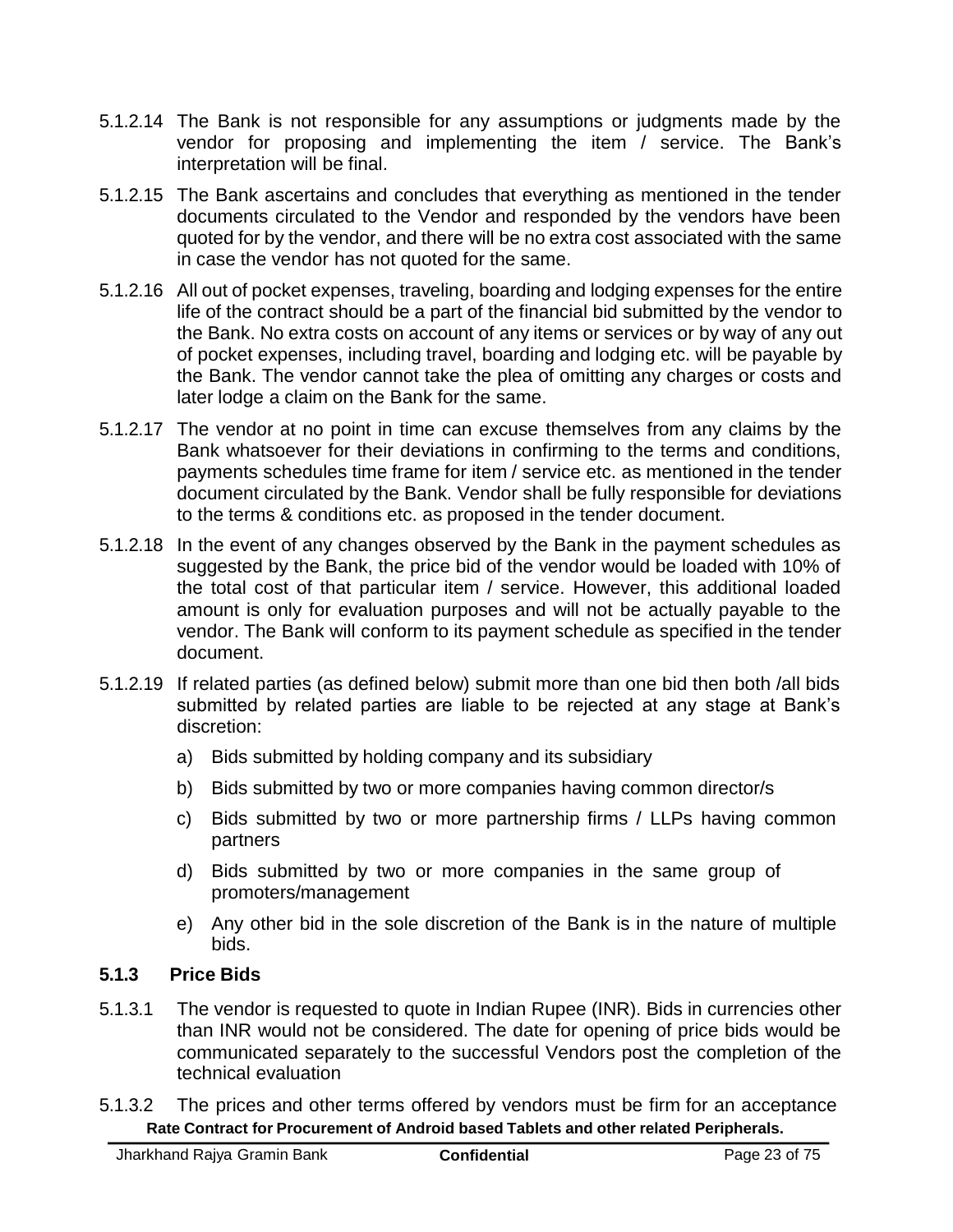period of 180 days from the opening of the commercial bid.

- 5.1.3.3 Prices quoted by the Vendor should be inclusive of all taxes, duties, levies etc. except GST. GST will be paid at actuals. The Vendor is expected to provide the GST amount and GST percentage in both the commercial and masked bids (without amounts being submitted in the technical response). There will be no price escalation for during the contract period and any extension thereof. Bid submitted with an adjustable price quotation will be treated as non-responsive and will be rejected.
- 5.1.3.4 In case of any variation (upward or down ward) in Government levies / taxes / cess / duties etc. which has been included as part of the price will be borne by the Vendor. Variation would also include the introduction of any new tax / cess/ duty, etc provided that the benefit or burden of other taxes quoted separately as part of the commercial bid like GST and any taxes introduced instead of GST and levies associated to GST or any new taxes introduced after the submission of vendor's proposal shall be passed on or adjusted to the Bank. If the Vendor makes any conditional or vague offers, without conforming to these guidelines, the Bank will treat the prices quoted as in conformity with these guidelines and proceed accordingly. Necessary documentary evidence should be produced for having paid any tax/cess/duty, if applicable, and or other applicable levies.
- 5.1.3.5 If any Tax authorities of any state, including, Local authorities like Corporation, Municipality etc. or any Government authority or Statutory or autonomous or such other authority imposes any tax, charge or levy or any cess / charge GST and if the Bank has to pay the same for any of the items or supplies made here under by the Vendor, for any reason including the delay or failure or inability of the Vendor to make payment for the same, the Bank has to be reimbursed such amounts paid, on being intimated to the Vendor along with the documentary evidence. If the Vendor does not reimburse the amount within a fortnight, the Bank shall adjust the amount out of the payments due to the Vendor from the Bank along with the interest calculated at commercial rate.
- 5.1.3.6 Terms of payment as indicated in the Purchase Contract that will be issued by the Bank on the selected Vendor will be final and binding on the vendor and no interest will be payable by the Bank on outstanding amounts under any circumstances. If there are any clauses in the Invoice contrary to the terms of the Purchase Contract, the vendor should give a declaration on the face of the Invoice or by a separate letter explicitly stating as follows "Clauses, if any contained in the Invoice which are contrary to the terms contained in the Purchase Contract will not hold good against the Bank and that the Invoice would be governed by the terms contained in the Contract concluded between the Bank and the vendor". Vendor should ensure that the project should not suffer for any reason.
- 5.1.3.7 The Bank will consider the Total Cost of Ownership (TCO) over a course of the procurement process. However the additional requirements desired by the Bank in next 6 months from the date of last purchase order during the rate contact period, over and above the quantity mentioned in this RFP the rates will remain valid.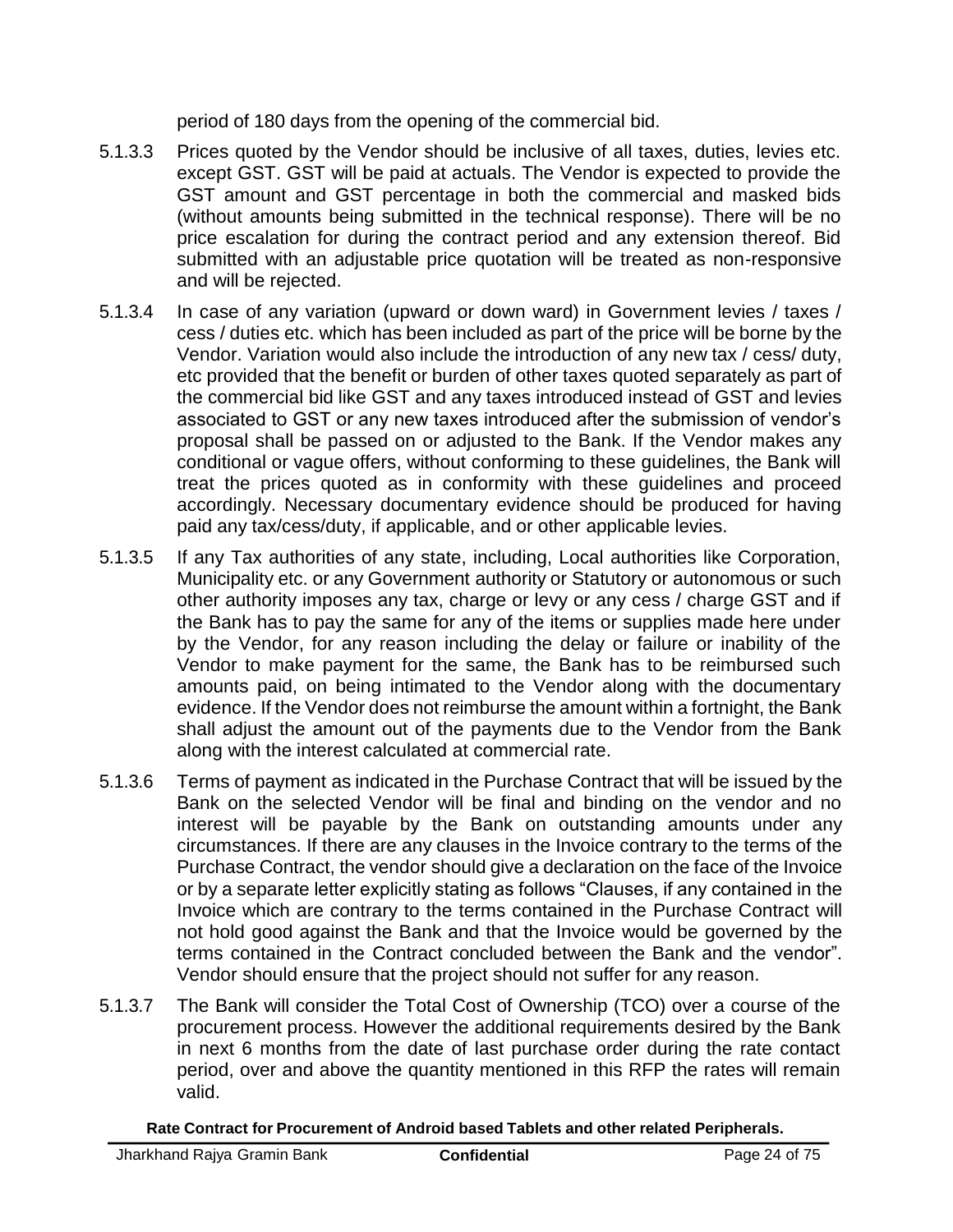#### **5.1.4 Price Comparisons**

- 5.1.4.1 The Price offer shall be on a fixed price basis and should be inclusive of all taxes, duties, levies etc. except GST. GST will be paid at actuals. The Vendor is expected to provide the GST amount and GST percentage in both the commercial and masked bids (without amounts being submitted in the technical response). There will be no price escalation in the prices once the prices are fixed and agreed to by the Bank and the vendors during the course of the contract and any extension thereof. Bid submitted with an adjustable price quotation will be treated as non-responsive and will be rejected.
- 5.1.4.2 The successful vendor will be determined on the basis evaluation mentioned in Clause 4 above.
- **5.1.4.3** Normalization of bids: The Bank will go through a process of technical evaluation and normalization of the bids to the extent possible and feasible to ensure that vendors are more or less on the same technical ground. After the normalization process, if the Bank feels that any of the bids needs to be normalized and that such normalization has a bearing on the price bids; the Bank may at its discretion ask all the technically short-listed vendors to resubmit the technical and commercial bid once again for scrutiny. The Bank can repeat this normalization process at every stage of technical submission or till the Bank is satisfied. The vendors agree that they have no reservation or objection to the normalization process and all the technically short listed vendors will, by responding to this RFP, agree to participate in the normalization process and extend their co-operation to the Bank during this process. The vendors, by submitting the response to this RFP, agree to the process and conditions of the normalization process**.**
- 5.1.4.4 The Price offer shall be on a fixed price basis. Bid submitted with an adjustable price quotation will be treated as non-responsive and will be liable to be rejected. The rate quoted by the vendor should necessarily include the following:
- 5.1.4.5 Minimum of one year comprehensive Product warranty covering all parts, service visits to the concerned Branches / Offices. The Warranty should include all costs that the original manufacturer would charge the vendor and also include repair and maintenance of all HW parts other than on account of replacement due to abnormal site conditions of Force Majeure.
- 5.1.4.5.1 Transportation, forwarding and freight charges of all equipment to the site;
- 5.1.4.5.2 Prices quoted by the Vendor should be inclusive of all taxes, duties and levies etc. except GST which will be paid extra. The Vendor is expected to provide a breakup of the taxes indicated in the commercial bid format. The Vendor is expected to provide the tax types and tax percentage in commercial bid (without amounts being submitted in the technical response).
- 5.1.4.6 The Vendor is expected to provide for items/services all which are required to be extended by the Vendor in accordance with the terms and conditions of the contract.
- 5.1.4.7 The Vendor must provide and quote for the product and services as desired by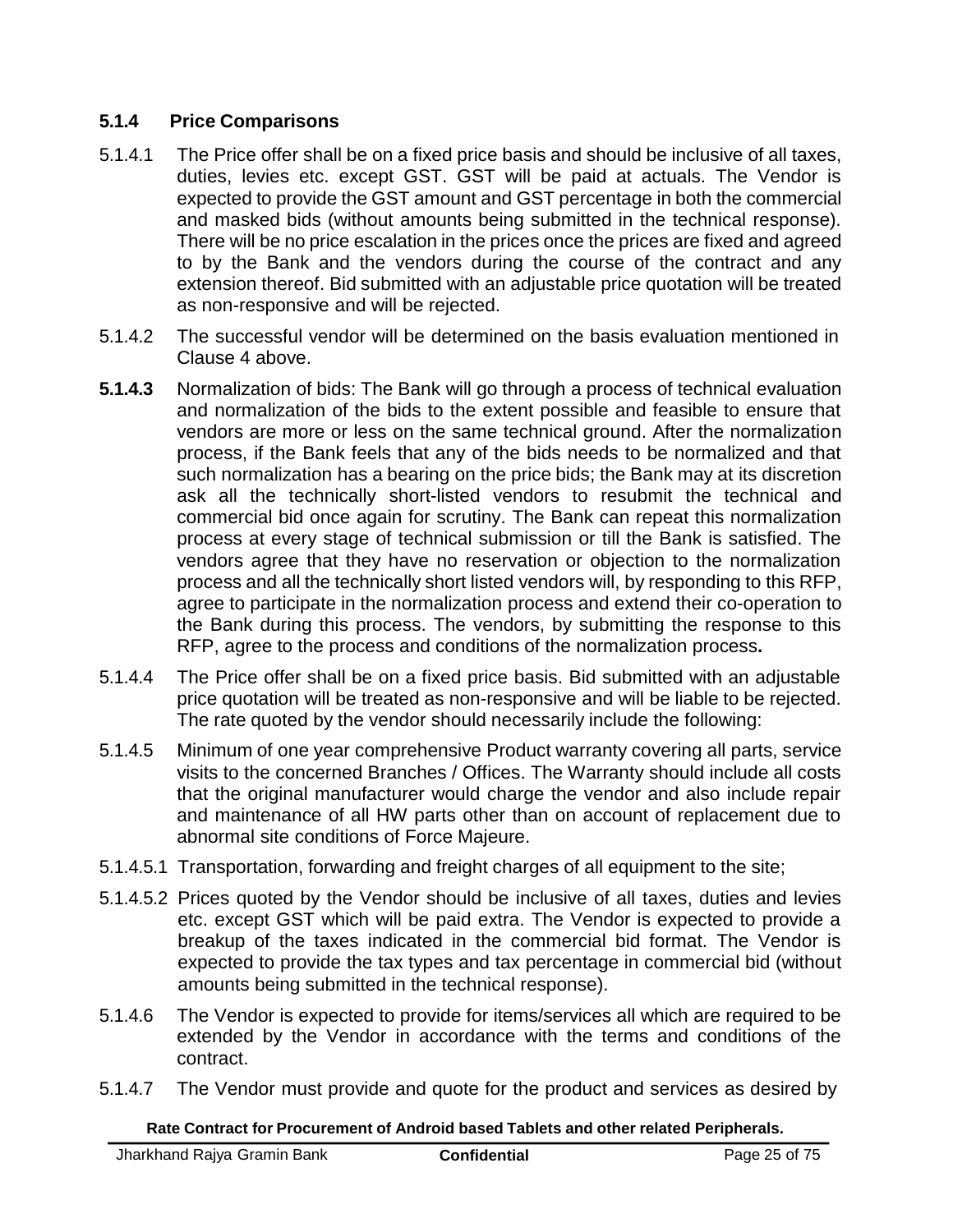the Bank as mentioned in this RFP. Any products / services not proposed to be provided by the Vendor will result in the proposal being incomplete, which may lead to disqualification of the Vendor.

5.1.4.8 End of Sales / End of support: The Vendor has to ensure that any equipment supplied as part of this RFP should not have either reached or announced end of sales on the date of such supply or end of support for at least 5 year from the date of issue of rate contact order. In the event if any equipment supplied by the vendor reaches end of support, within the contract period from the date of supply, the vendor has to replace the equipment at no additional cost to the Bank.

#### <span id="page-26-0"></span>**5.2 Bid Security and Performance Guarantee**

#### **5.2.1 Bid Security / Earnest Money Deposit**

- 5.2.1.1 Vendors are required to give an earnest money deposit of an amount as mentioned in **"[A] Important Dates – Bid Security (Earnest Money Deposit)"** by way of Demand Draft/Pay Order drawn on RANCHI payable to "Jharkhand Rajya Gramin Bank" or a Bank Guarantee of an equal amount issued by a Commercial Bank (other than Jharkhand Rajya Gramin Bank) located in India, valid for 6 months in the form provided in the RFP (Annexure 04 – Bid Security Form). The Demand Draft should be of a Commercial Bank only (other than Jharkhand Rajya Gramin Bank) and will be accepted subject to the discretion of the Bank
- 5.2.1.2 Offers made without the Earnest money deposit will be rejected.
- 5.2.1.3 The amount of Earnest money deposit would be forfeited in the following scenarios:
- 5.2.1.3.1 In case the vendor withdraws the bid prior to validity period of the bid for any reason whatsoever;
- 5.2.1.3.2 In case the vendor refuses to accept and sign the contract as specified in this document within 1 month of issue of contract order / letter of intent for any reason whatsoever; or
- 5.2.1.3.3 In case the Vendor fails to provide the performance guarantee within 30 days from the purchase order date, for any reason whatsoever.

#### **5.2.2 Performance Guarantee**

- 5.2.2.1 The successful vendor should furnish a Performance Guarantee in the format as specified in Annexure 12 as required by the Bank against every purchase order being placed by the Bank with the bidder to the extent of 10% of the purchase order value within 30 days of the date of receipt of the purchase order. The performance guarantee would be for the entire period of the assignment plus 3 months. Here period of assignment would mean 1-year warranty period.
- 5.2.2.2 In the event of non-performance of obligation or failure to meet terms of this Tender the Bank shall be entitled to invoke the performance guarantee without notice or right of demur to the vendor. Any amount pending for payment due to non-achieving of milestone/s set under the agreement or any other reason solely attributable to the vendor should be included in the remaining amount of the **Rate Contract for Procurement of Android based Tablets and other related Peripherals.**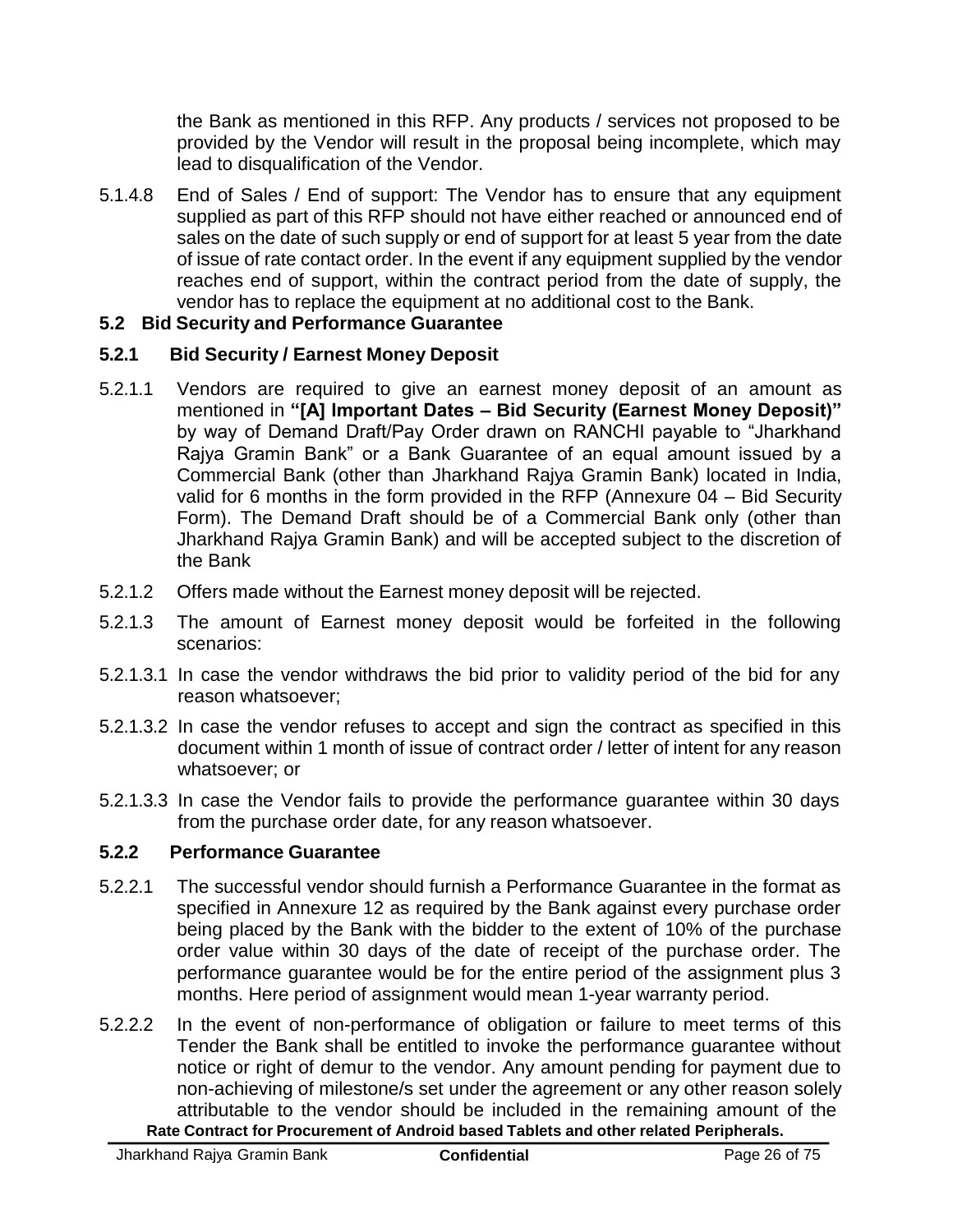purchase order value.

- 5.2.2.3 The Bank reserves the right to recover any dues payable by the selected vendor from any amount outstanding to the credit of the selected vendor, including the pending bills and/or invoking Performance Guarantee, if any, under this assignment.
- 5.2.2.4 If the Performance guarantee is not submitted within the stipulated time, the Bank reserves the right to cancel the order / contract and the earnest money deposit taken from the vendor, will be forfeited.

#### <span id="page-27-0"></span>**5.3 Others**

- **5.3.1** The product will be deemed accepted only after all the items are in place and in working condition as per Bank's requirement.
- **5.3.2** Responses to this RFP should not be construed as an obligation on the part of the Bank to award a purchase order for any services or combination of services. Failure of the Bank to select a vendor shall not result in any claim whatsoever against the Bank. The Bank reserves the right to reject any or all bids in part or in full, without assigning any reason whatsoever.
- **5.3.3** By submitting a proposal, the vendor agrees to promptly contract with the Bank for any work awarded to the vendor. Failure on the part of the awarded vendor to execute a valid contract with the Bank will relieve the Bank of any obligation to the vendor, and a different vendor may be selected based on the selection process.
- **5.3.4** The terms and conditions as specified in the RFP and addendums (if any) thereafter are final and binding on the vendors. In the event the vendor is not willing to accept the terms and conditions of the Bank, the vendor may be disqualified. Any additional or different terms and conditions proposed by the vendor would be rejected unless expressly assented to in writing by the Bank and accepted by the Bank in writing
- **5.3.5** The vendor must strictly adhere to the delivery dates or lead times identified in their proposal. Failure to meet these delivery dates, unless it is due to reasons entirely attributable to the Bank, may constitute a material breach of the Vendor's performance. In the event that the Bank is forced to cancel an awarded contract (relative to this tender document) due to the Vendor's inability to meet the established delivery dates or any other reasons attributing to the vendor then, that vendor will be responsible for any re-procurement costs suffered by the Bank. The liability in such an event could be limited to the differential excess amount spent by the Bank for procuring similar deliverables and products.
- **5.3.6** The vendor shall represent and acknowledge to the Bank that it possesses necessary experience, expertise and ability to undertake and fulfill its obligations, involved in the performance of the provisions of this RFP. The vendor represents that the product to be supplied in response to this RFP shall meet the proposed vendors requirement. If any products, functions or responsibilities not specifically described in this RFP are an inherent, necessary or customary part of the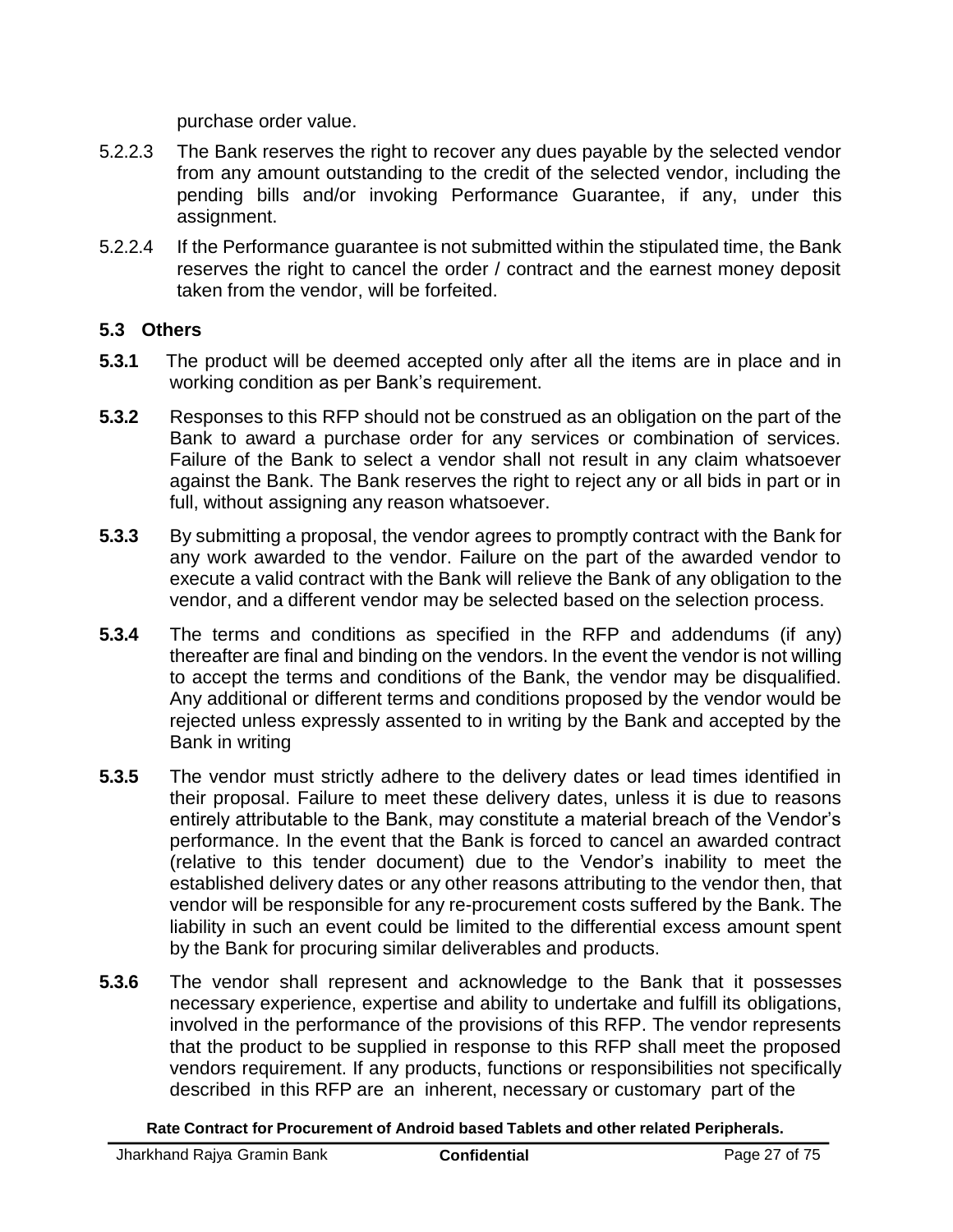deliverables or products and are required for proper performance or provision of the deliverables or products in accordance with this RFP, they shall be deemed to be included within the scope of the deliverables or products, as if such services, functions or responsibilities were specifically required and described in this RFP and shall be provided by the vendor at no additional cost to the Bank. The vendor also acknowledges that the Bank relies on this statement of fact, therefore neither accepting responsibility for, nor relieving the vendor of responsibility for the performance of all provisions and terms and conditions of this RFP, the Bank expects the vendor to fulfill all the terms and conditions of this RFP. The modifications, which are accepted by the Bank, shall form a part of the final contract.

- **5.3.7** The Vendor shall represent that the product provided and/or use of the same by the Bank shall not violate or infringe the rights of any third party or the laws or regulations under any governmental or judicial authority. The Vendor further represents that the documentation to be provided to the Bank shall contain a complete and accurate description of the product and services (as applicable), and shall be prepared and maintained in accordance with the highest industry standards. The Vendor represents and agrees to obtain and maintain validity throughout the specified term, of all appropriate registrations permissions and approvals, which are statutorily required to be obtained by the vendor for performance of the obligations of the vendor. The vendor further agrees to inform and assist the Bank for procuring any registrations, permissions or approvals, which may at any time during the assignment Period, be statutorily required to be obtained by the Bank for availing products from the vendor.
- **5.3.8** All terms and conditions, payments schedules, time frame for expected product levels as per this tender will remain unchanged unless explicitly communicated by the Bank in writing to the vendor. The Bank shall not be responsible for any judgments made by the vendor with respect to any aspect of the product or Service. The vendor shall at no point be entitled to excuse themselves from any claims by the Bank whatsoever for their deviations in confirming to the terms and conditions, payments schedules, expected product levels etc. as mentioned in this tender document.
- **5.3.9** The Bank and the vendor covenants and represents to the other Party the following:
- 5.3.9.1 It is duly incorporated, validly existing and in good standing under as per the laws of the state in which such Party is incorporated.
- 5.3.9.2 It has the corporate power and authority to enter into Agreements and perform its obligations there under. The execution, delivery and performance of terms and conditions under Agreements by such Party and the performance of its obligations there under are duly authorized and approved by all necessary action and no other action on the part of such Party is necessary to authorize the execution, delivery and performance under an Agreement.
- **5.3.10** The execution, delivery and performance under an Agreement by such Party: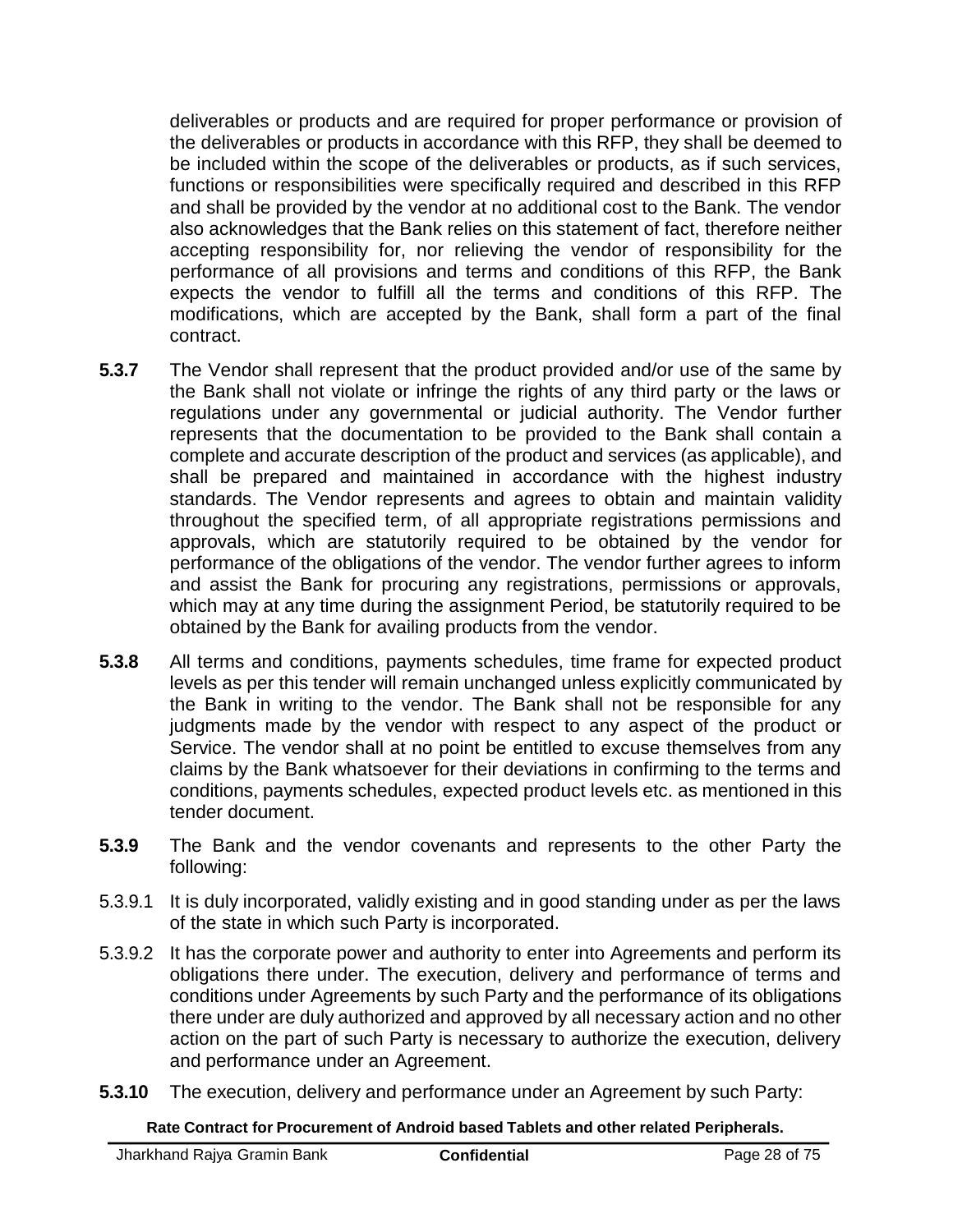- 5.3.10.1 Will not violate or contravene any provision of its documents of incorporation;
- 5.3.10.2 Will not violate or contravene any law, statute, rule, regulation, licensing requirement, order, writ, injunction or decree of any court, governmental instrumentality or other regulatory, governmental or public body, agency or authority by which it is bound or by which any of its properties or assets are bound;
- 5.3.10.3 Except to the extent that the same have been duly and properly completed or obtained, will not require any filing with, or permit, consent or approval of or license from, or the giving of any notice to, any court, governmental instrumentality or other regulatory, governmental or public body, agency or authority, joint venture party, or any other entity or person whatsoever;
- 5.3.10.4 To the best of its knowledge, after reasonable investigation, no representation or warranty by such Party in this Agreement, and no document furnished or to be furnished to the other Party to this Agreement, or in connection herewith or with the transactions contemplated hereby, contains or will contain any untrue or misleading statement or omits or will omit any fact necessary to make the statements contained herein or therein, in light of the circumstances under which made, not misleading. There have been no events or transactions, or facts or information which has come to, or upon reasonable diligence, should have come to the attention of such Party and which have not been disclosed herein or in a schedule hereto, having a direct impact on the transactions contemplated hereunder.
- **5.3.11** The vendor shall undertake to provide appropriate human as well as other resources required, to execute the various tasks assigned as part of the project, from time to time.
- **5.3.12** It would be the responsibility of the vendor to arrange / obtain necessary road permits or any other document for delivery of the material till Bank's premises. The vendor shall arrange road permit for locations applicable at no extra cost to the Bank.
- **5.3.13** The Bank would not assume any expenses incurred by the vendor in preparation of the response to this RFP and also would not return the bid documents to the **Vendors**
- **5.3.14** The Bank will not bear any costs incurred by the vendor for any discussion, presentation, demonstrations etc. on proposals or proposed contract or for any work performed in connection therewith.

#### <span id="page-29-0"></span>**5.4 Other RFP Requirements**

- **5.4.1** This tender document may undergo change by either additions or deletions or modifications before the actual award of the contract by the Bank. The Bank also reserves the right to change any terms and conditions including eligibility criteria of the tender document and its subsequent addendums as it deems necessary at its sole discretion. The Bank will inform all vendors about changes, if any.
- **5.4.2** The Bank may revise any part of the tender document, by providing a written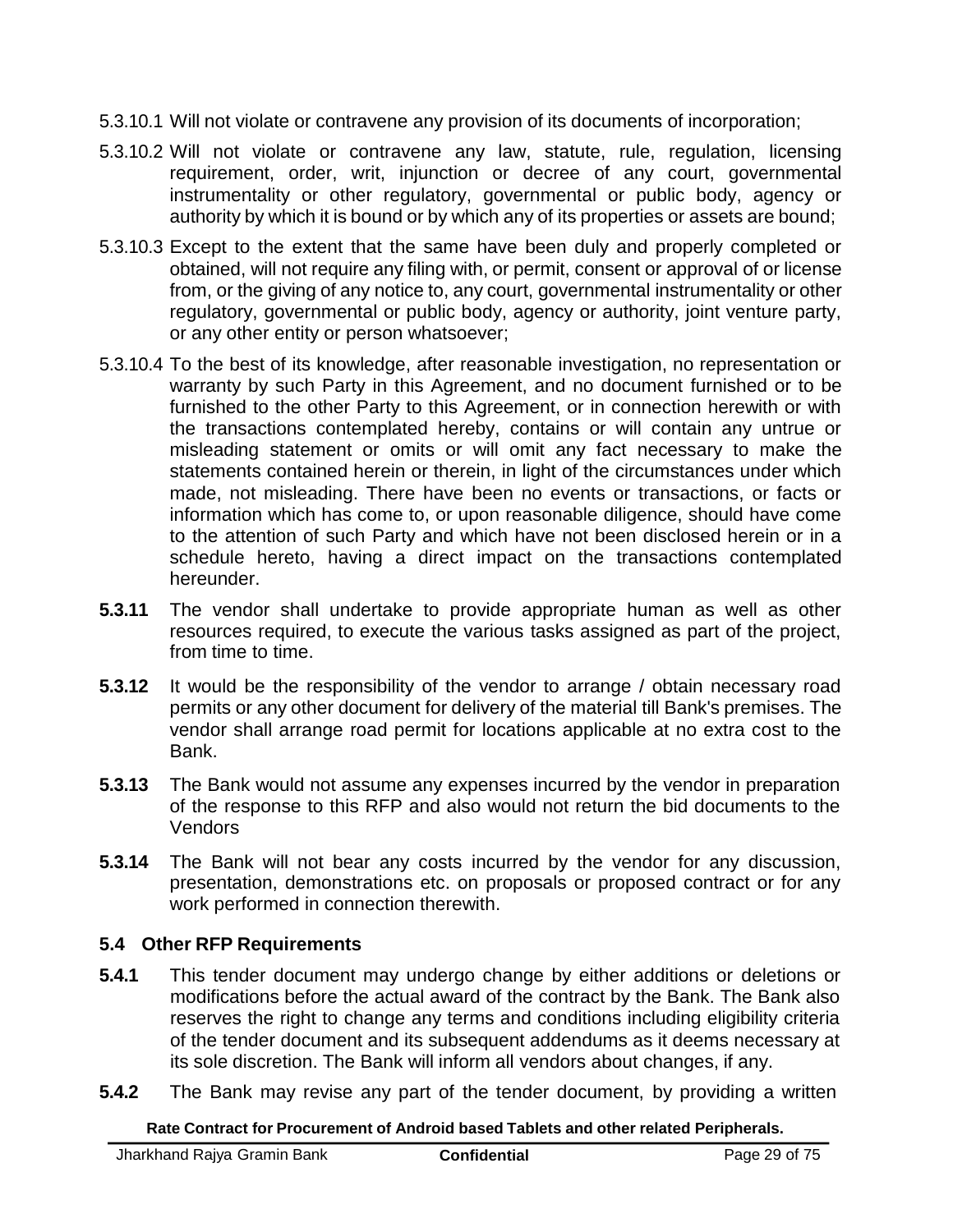addendum at stage till the award of the contract. The Bank reserves the right to issue revisions to this tender document at any time before the award date. The addendums, if any, shall be published on Bank's website only.

- **5.4.3** The Bank reserves the right to extend the dates for submission of responses to this document.
- **5.4.4** Vendors shall have the opportunity to clarify doubts pertaining to the tender document in order to clarify any issues they may have, prior to finalizing their responses. All questions are to be submitted to RFP Coordinator mentioned in "[A] Important Dates – RFP Coordinator", and should be received by the nominated point of contact in writing through email before the scheduled date as indicated in the schedule of timeframe. Responses to inquiries and any other corrections and amendments will be published on Bank's website in the form of addendum to tender document or through electronic mail; the preference for distribution would be with the Bank. The vendor, who posed the question, will remain anonymous.
- **5.4.5** Preliminary Scrutiny The Bank will scrutinize the offers to determine whether they are complete, whether any errors have been made in the offer, whether required technical documentation has been furnished, whether the documents have been properly signed, and whether items are quoted as per the schedule. The Bank may, at its discretion, waive any minor non-conformity or any minor deficiency in an offer. This shall be binding on all vendors and the Bank reserves the right for such waivers and the Bank's decision in the matter will be final.
- **5.4.6** Clarification of Offers To assist in the scrutiny, evaluation and comparison of offers, the Bank may, at its discretion, ask some or all vendors for clarification of their offer. The Bank has the right to disqualify the vendor whose clarification is found not suitable to the proposed project.
- **5.4.7** No Commitment to Accept Lowest bid or Any Tender The Bank shall be under no obligation to accept the lowest price bid or any other offer received in response to this Tender notice and shall be entitled to reject any or all offers including those received late or incomplete offers without assigning any reason whatsoever. The Bank reserves the right to make any changes in the terms and conditions of purchase. The Bank will not be obliged to meet and have discussions with any Vendor, and / or to listen to any representations unless there is change in the terms and conditions of purchase
- **5.4.8** Erasures or Alterations The offers containing erasures or alterations will not be considered. There should be no hand-written material, corrections or alterations in the offer. Technical details must be completely filled up. Correct technical information of the product being offered must be filled in. Filling up of the information using terms such as "OK", "accepted", "noted", "as given in brochure / manual" is not acceptable. The Bank may treat the offers not adhering to these guidelines as unacceptable.
- **5.4.9** Price Discussion It is absolutely essential for the Vendors to quote the lowest price at the time of making the offer in their own interest. The Bank reserves the right to do price discovery and engage the successful vendor in discussions on the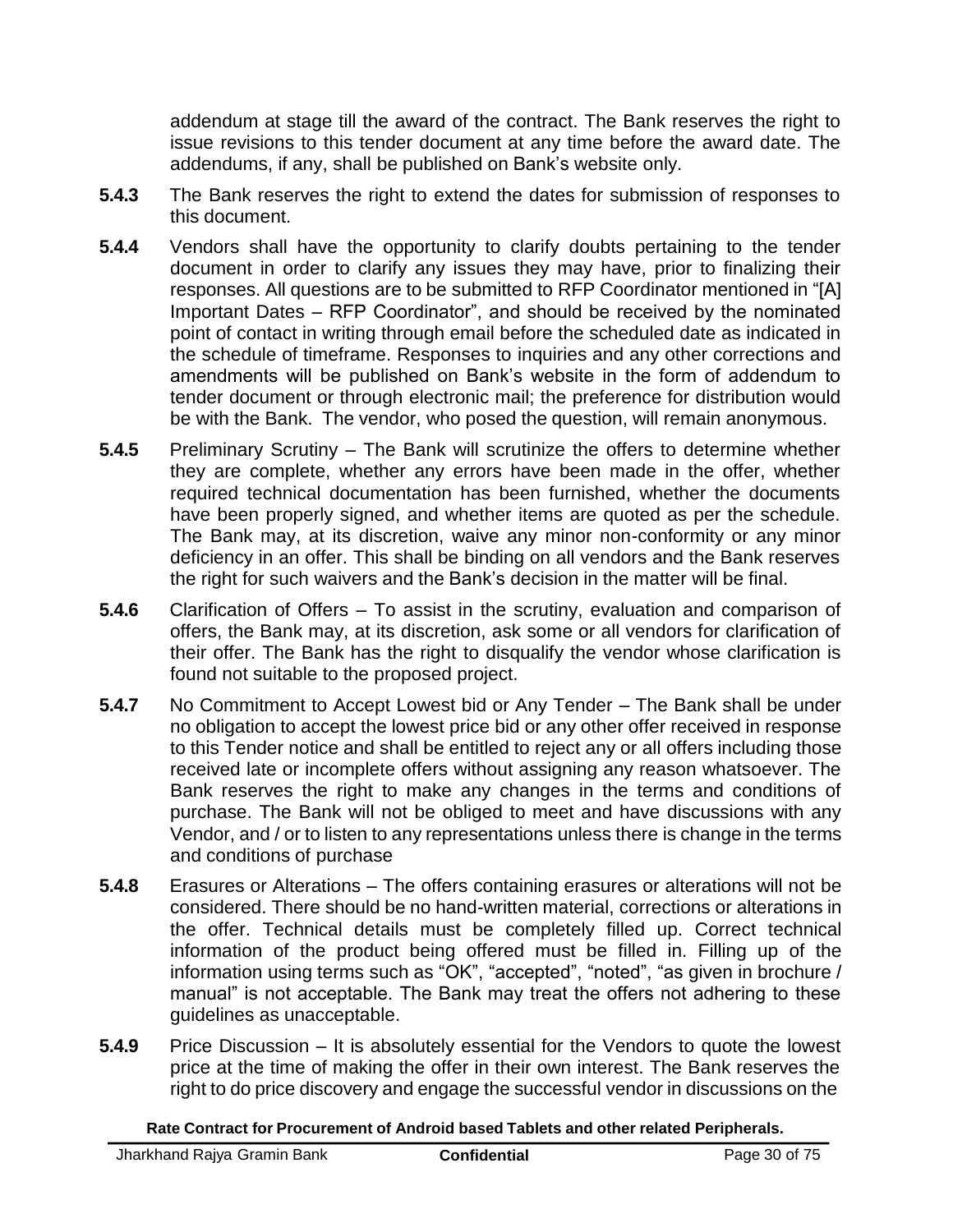prices quoted.

- **5.4.10** Right to Alter– The Bank reserves the right to alter the requirements specified in the Tender. The Bank will inform all Vendors about changes, if any. The Vendor agrees that the Bank has no limit on the additions or deletions on the items for the period of the contract. Further the Vendor agrees that the prices quoted by the Vendor would be proportionately adjusted with such additions or deletions in quantities
- **5.4.11** Details of Sub-contracts, as applicable If required by the Bank, VENDOR's should provide complete details of any subcontractor/s used for the purpose of this engagement. It is clarified that notwithstanding the use of sub-contractors by the vendor, the vendor shall be solely responsible for performance of all obligations under the tender document irrespective of the failure or inability of the subcontractor chosen by the vendor to perform its obligations. The vendor shall also have the responsibility for payment of all dues and contributions, as applicable, towards statutory benefits for its employees and sub-contractors.
- **5.4.12** If the Bank is not satisfied with the technical specifications as specified in the tender document and observes major deviations, the technical bids of such vendors will not be short-listed for further evaluation. No further discussions shall be entertained with such vendors in respect of the subject technical bid.
- **5.4.13** There will be an acceptance test by the Bank or its nominated consultants after installation of the Device. In case of discrepancy in Device supplied, the Bank reserves the right to cancel the entire purchase order and the vendor should take back their equipment at their costs and risks. The test will be arranged by the vendor at the sites in the presence of the officials of the Bank and / or its consultants. The warranty for the Android based Tablets (provided by the Vendor pursuant to this Tender and subsequent Agreement) will commence after acceptance testing.
- **5.4.14** The vendor getting the contract shall install the Android based Tablets supplied by the vendor, at locations designated by the Bank.
- **5.4.15** Vendor should ensure that the Android based Tablets delivered to the Bank including all components and attachments are brand new.
- **5.4.16** Vendor shall indemnify, protect and save the Bank against all claims, losses, costs, damages, expenses, action, suits and other proceedings, resulting from infringement of any patent, trademarks, copyrights etc or such other statutory infringements under any laws including the Copyright Act, 1987 or Data Protection Act 2010 in respect of Device supplied by them to the Bank from whatsoever source, provided the Bank notifies the Vendor in writing as soon as practicable when the Bank becomes aware of the claim. However, (i) the Vendor has sole control of the defense and all related settlement negotiations (ii) the Bank provides the Vendor with the assistance, information and authority reasonably necessary to perform the above and (iii) the Bank does not make any statements or comments or representations about the claim without the prior written consent of the Vendor, except where the Bank is required by any authority/regulator to make a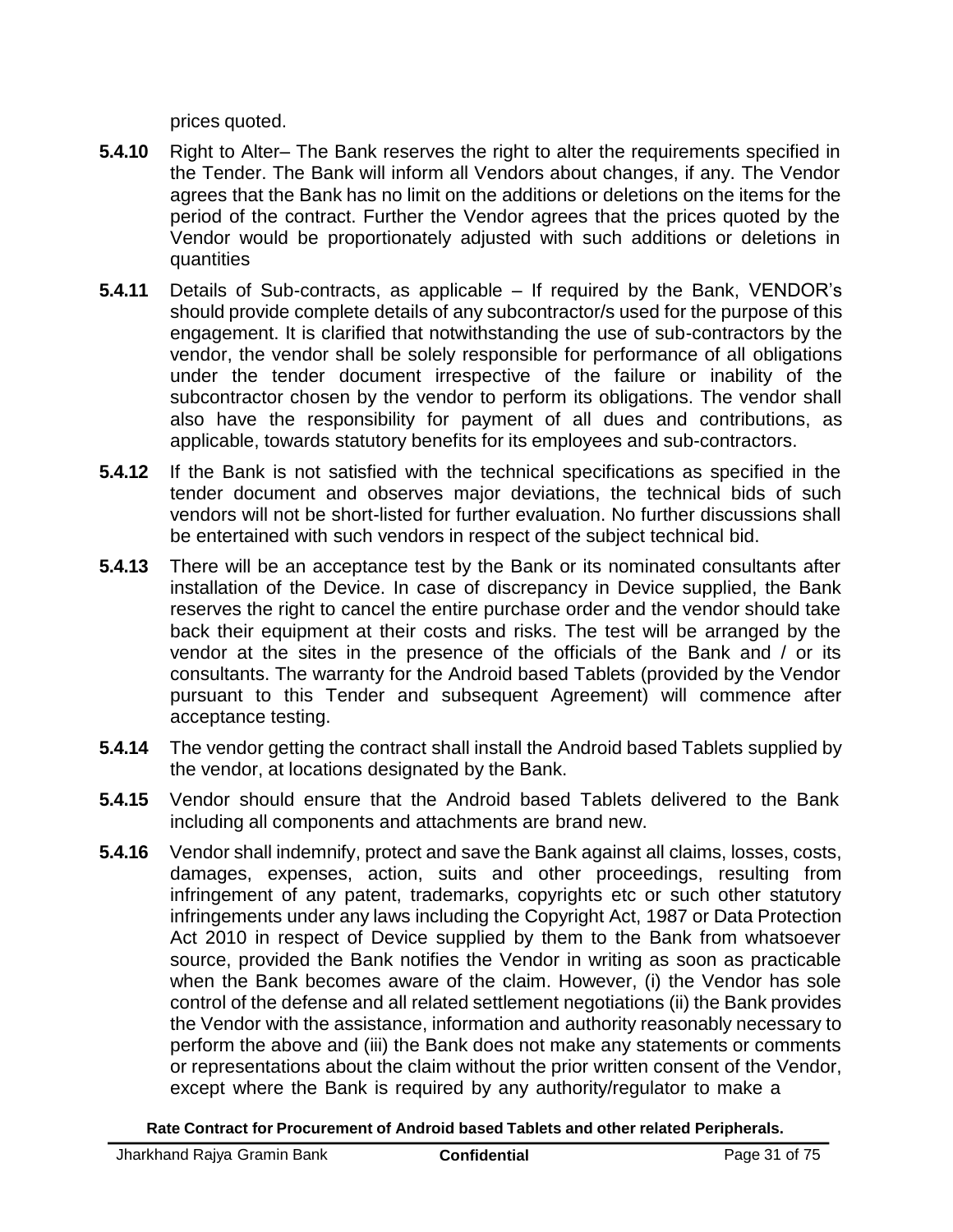comment/statement/representation. Indemnity would be limited to court or arbitration awarded damages and shall exclude indirect, consequential and incidental damages. However, indemnity would cover damages, loss or liabilities suffered by the Bank arising out of claims made by its customers and/or regulatory authorities due to the failure of the vendor to perform its obligations

- **5.4.17** Manufacturer's Authorization Form (Annexure 09) The Vendor should furnish a letter from original equipment manufacturer authorizing the Vendor to quote for OEM's product in response to the RFP from the Bank. The said letter should also offer to extend the required warranty from the OEM in respect of the items stipulated in the RFP. Further the Vendor
- **5.4.18** Undertaking on Information Security (Annexure 10) The Vendor should furnish a letter both from the original equipment manufacturer (wherever applicable) and also from the Vendor's end providing an undertaking on Information Security of Authenticity for the product supplied. This undertaking from both OEM and the vendor is on Information security as per regulatory requirement.
- **5.4.19** The Vendor shall perform its obligations under this Tender as an independent contractor, and may engage subcontractors to perform any of the Deliverables or Products with prior permission from the Bank. Neither this Tender nor the Vendor's performance of obligations under this Tender shall create an association, partnership, joint venture, or relationship of principal and agent, master and servant, or employer and employee, between the Bank and the Vendor or its employees, subcontractor; and neither Party shall have the right, power or authority (whether expressed or implied) to enter into or assume any duty or obligation on behalf of the other Party.
- **5.4.20** The Vendor shall solely be responsible for all payments (including any statutory payments) to its employees and / or sub-contractors and shall ensure that at no time shall its employees, personnel or agents hold themselves out as employees or agents of the Bank, nor seek to be treated as employees of the Bank for any purpose, including claims of entitlement to fringe benefits provided by the Bank, or for any kind of income or benefits. The Vendor alone shall file all applicable tax returns for all of its personnel assigned hereunder in a manner consistent with its status as an independent contractor of products; and the Vendor will make all required payments and deposits of taxes in a timely manner

### <span id="page-32-0"></span>**5.5 Terms of Reference**

#### **5.5.1 Delivery**

Android based Tablets should be delivered within 4 weeks for non-road permit area and 6 weeks for Road Permit area from the date of purchase order.

Vendor will have to pay Late Delivery Charges (LD) to Jharkhand Rajya Gramin Bank @ 1% of the order value inclusive of all taxes, duties, levies etc., per week or part thereof, for late deliverybeyond due date of delivery, to a maximum of 5%. If delay exceeds the maximum percentage of 5%, Jharkhand Rajya Gramin Bank reserves the right to cancel the entire order. Vendor willbe responsible for ensuring proper packing, delivery and receipt of the Android basedTablets at the site(s). Sealed packs will be openedin the presence of Jharkhand Rajya Gramin Bank Officials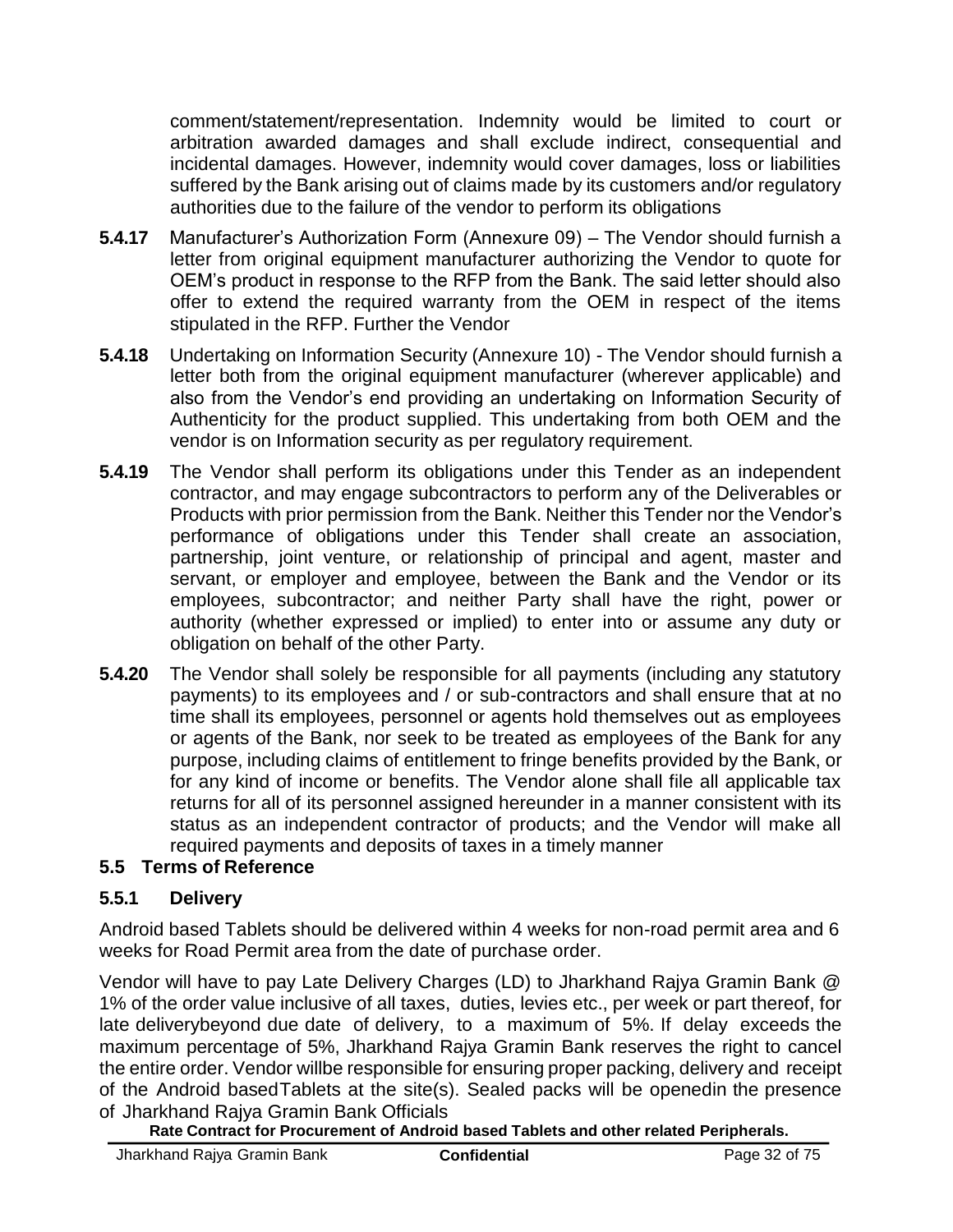All necessary accessories as part of the Android based Tablets should be delivered together with the hardware.

The vendor is expected to provide copy of warranty certificate from OEM at invoice submission location and original warranty certificate from OEM along with the Android based Tablets at delivery location.

Any component has not been delivered or if delivered is not operational, will be deemed / treated as non-delivery thereby excluding the Bank from all payment obligations under the terms of this contract. Partial delivery of products is not acceptable and payment would be released as per terms only after full delivery.

### **5.5.2 Pre-shipment Inspections**

Jharkhand Rajya Gramin Bank reserves the right, but not any obligation, to undertake a pre-shipment inspection of the complete central system in a factory test environment. For this purpose, Jharkhand Rajya Gramin Bank's personnel may have to visit the factory site and the expenditure for the same will be borne by Bank.

Bank reserves the right to shift part or the entire order setup to new location/s and warranty will continue to be in force at the new location.

#### **5.5.3 Replacement of Device:**

If Android based Tablet is required as replacement for an existing equipment Vendor will be responsible for providing at no extra cost to Bank from the old setup to the new one. Necessary hardware accessories (USB cable etc) as required for installation of the Device has to be supplied by the Vendor, at no extra cost to Bank

#### **5.5.4 Affixing Asset Tags on the Device:**

It will be the responsibility of the successful Vendor to affix the Asset tags on each Android based Tablets being supplied to Bank and also share the details with the Bank team. The Asset Tags so printed by the successful Vendor must have the company's logo of the Vendor along with other details like call logging no., mail id etc. The asset tag details for the Android based Tablet would be mutually decided by the Bank and the successful Vendor. Complete asset inventory including replacement of Android based Tablets on account of failure is the responsibility of the vendor and the details of the inventory to be mutually decided by the Bank and the successful vendor.

### **5.5.5 Warranty**

The entire HW covering all components will remain under, comprehensive maintenance warranty for a period of one year. The product support during warranty period shall be for all HW and accessories supplied. Vendor will have to provide a post-delivery warranty as per the terms mentioned below:

- Comprehensive Warranty for 12 Months from the date of delivery of the product.
- In event of any equipment / part is replaced or any defect in respect of any equipment / part is corrected for more than one instance of any quarter during the base warranty period of 1 year, where the period of warranty remained is less than twelve month of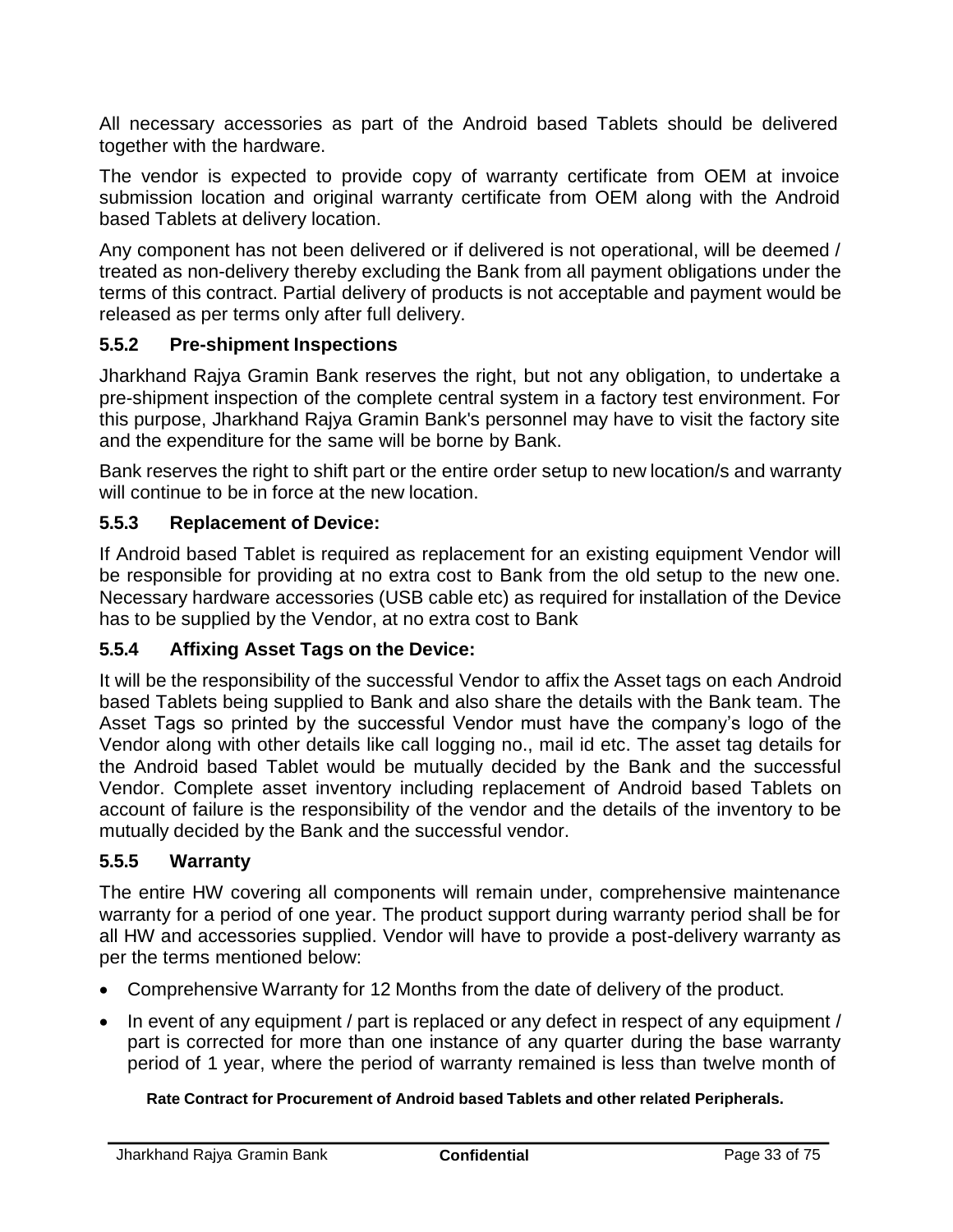the comprehensive warranty, the warranty in respect of the entire hardware equipment for which the equipment / part is replaced / defect is corrected, will be extended for an additional period of twelve months from the date of such replacement/ correction of defects.

- In case of significant failures of specific component entire HW has to be replaced with new ones in proactive manner. The proactive action has to be taken immediately without affecting the banks day to day functioning and in a mutually convenient time. The proactive action plan is required to be submitted well in advance. The principal Vendor is required to ensure that this kind of situation never arises.
- Any defect in respect of any equipment / part is to be corrected during the warranty period by producing either original warranty certificate or copy of warranty certificate.

### **5.5.6 Payment Terms**

Corporate Office will place the orders and delivery will be at our Branches / administrative offices across Jharkhand as per the orders placed. The successful Vendor shall make necessaryarrangements for processing the purchase orders, including Road Permit if any & etc.

The Vendor must accept the payment terms proposed by the Bank. The commercial bid submitted by the Vendors must be in conformity with the payment terms proposed by the Bank. Any deviation from the proposed payment terms would not be accepted. The Bank shall have the right to withhold any payment due to the vendor, in case of delays or defaults on the part of the vendor. Such withholding of payment shall not amount to a default on the part of the Bank. If any of the items / activities as mentioned in the price bid is not taken up by the bank during the course of the assignment, the bank will not pay the professional fees quoted by the vendor in the price bid against such activity / item.

The payment will be released as follows:

- 90% of the total cost on delivery of Android based Tablet plus 100% of GST (wherever applicable) at actuals. The required documents to be provided along with original invoice:
	- a) Original delivery Challans dully stamped and signed by the Bank Official.
	- b) Copy of warranty Certificate from OEM mentioning serial number of the product.
- Balance amount of 10% will be released on completion of warranty period plus 3 months or against bank guarantee in the format as specified in Annexure 13 Bank Guarantee for early release of retention money by a scheduled commercial bank other than Jharkhand Rajya Gramin Bank valid for an equivalent amount valid for the period of warranty period plus 3 months.

There shall be no escalation in the prices once the prices are fixed and agreed to by the Bank and the vendor. But, any benefit arising out of any subsequent reduction in the prices due to reduction in duty & taxes after the prices are fixed and before the delivery should be passed on to the Bank.

within 15 days from the date of receipt of the invoice. After the dispute is resolved, Bank<br>Rate Contract for Procurement of Android based Tablets and other related Peripherals. The Bank will pay invoices within a period of 30 days from the date of receipt of undisputed invoices. Any dispute regarding the invoice will be communicated to the selected vendor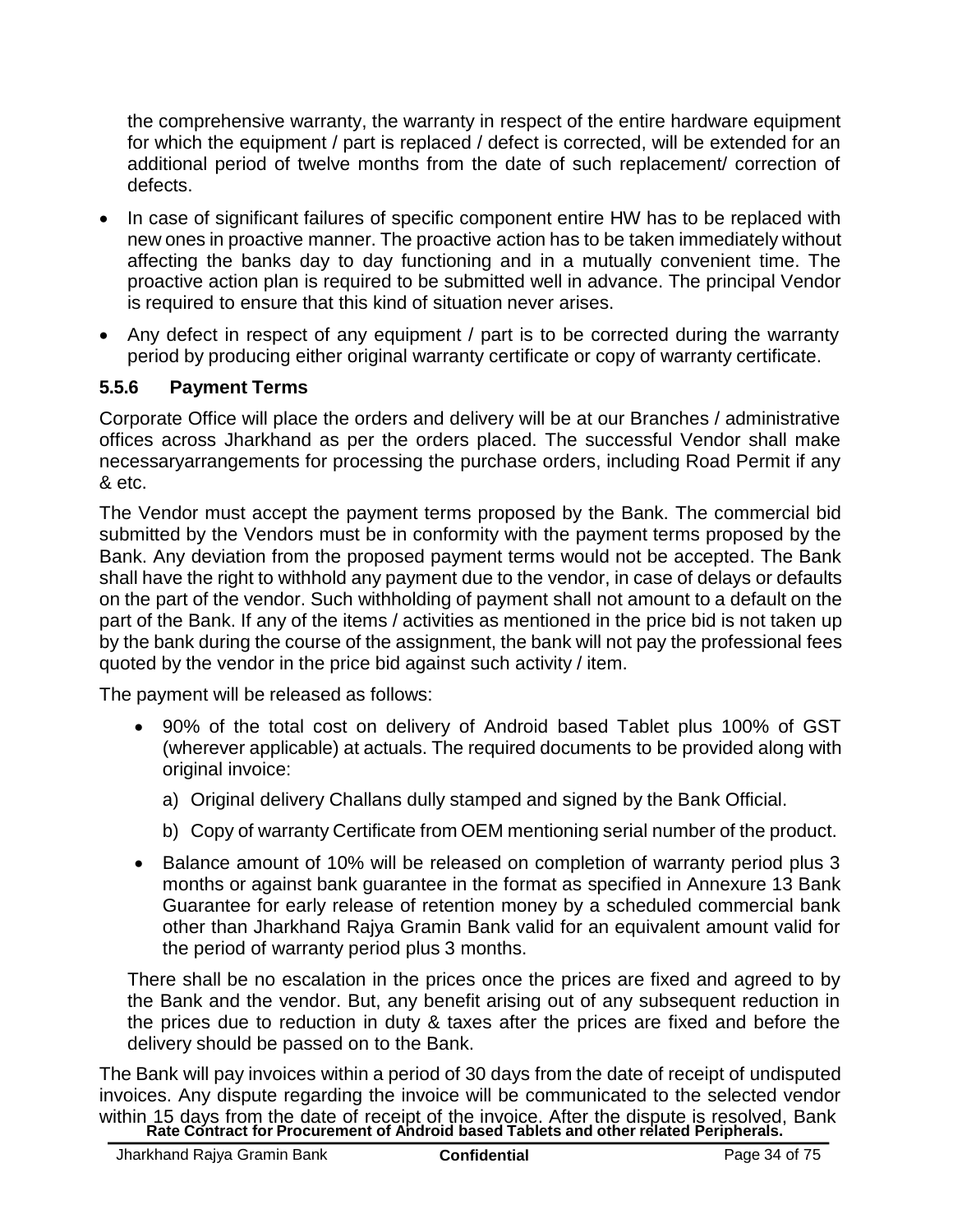shall make payment within 15 days from the date the dispute stands resolved.

The successful vendor is expected to claim the payment along with the invoices only after the complete delivery of the purchase order during the rate contact period.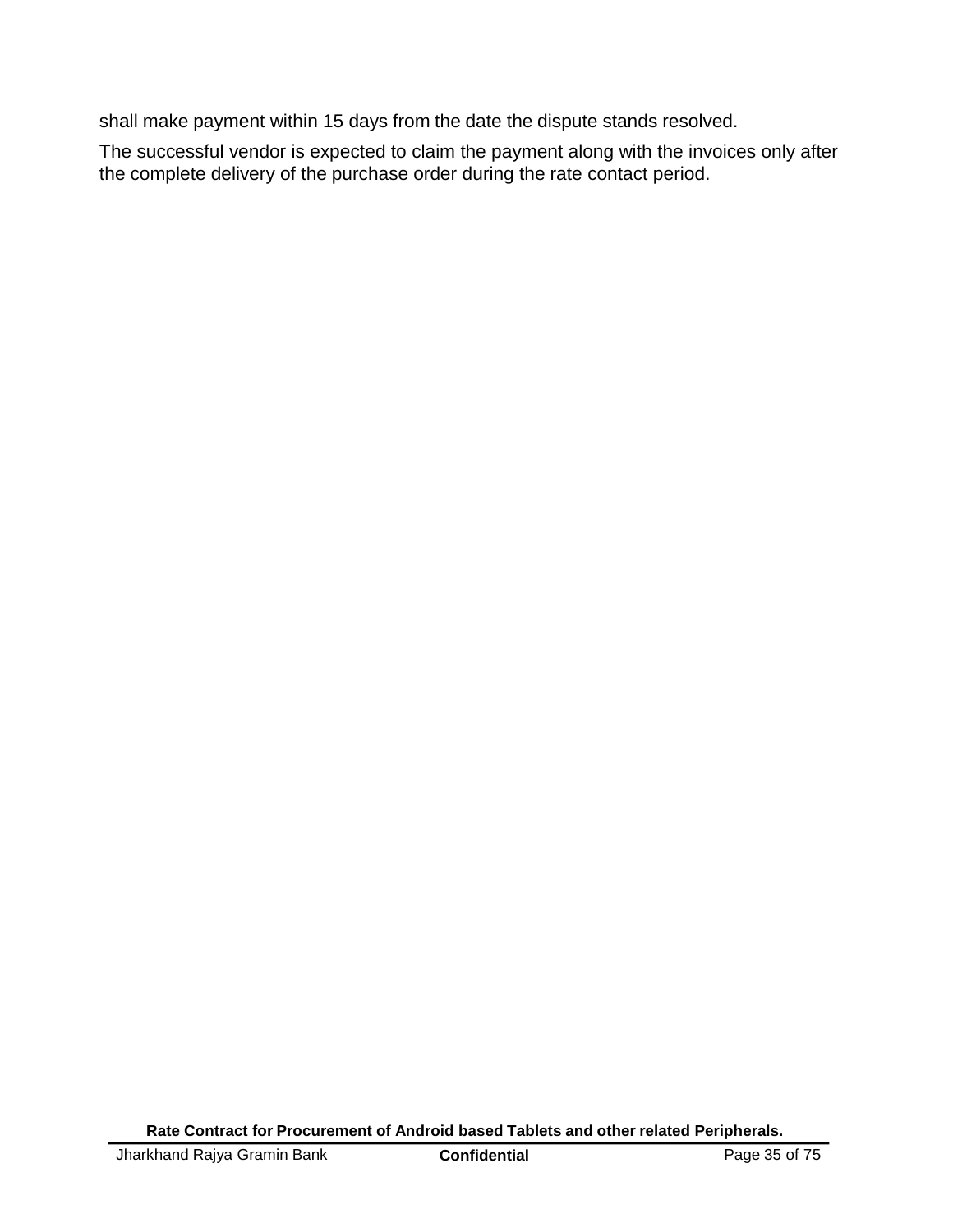# **6. General Terms and Conditions**

### **6.1 Dispute Resolution**

The Bank and the vendor shall make every effort to resolve amicably, by direct informal negotiation between the respective project managers / directors of the Bank and the vendor, any disagreement or dispute arising between them under or in connection with the contract.

If the Bank project manager / General Manager/director and vendor project manager / director are unable toresolve the dispute after thirty days from the commencement of such informal negotiations,they shall immediately escalate the dispute to the senior authorized personnel designatedby the vendor and Bank respectively.

If after thirty days from the commencement of such negotiations between the senior authorized personnel designated by the vendor and Bank, the Bank and the vendor have been unable to resolve contractual dispute amicably, either party may require that the dispute be referred for resolution through formal arbitration.

All questions, disputes or differences arising under and out of, or in connection with the contract or carrying out of the work whether during the progress of the work or after the completion and whether before or after the determination, abandonment or breach of the contract shall be referred to arbitration by a sole Arbitrator acceptable to both parties OR the number of arbitrators shall be three, with each side to the dispute being entitled to appoint one arbitrator. The two arbitrators appointed by the parties shall appoint a third arbitrator shall act as the chairman of the proceedings. Arbitration will be carried out at Bank's office that placed the order. The Arbitration and Conciliation Act 1996 or any statutory modification thereof shall apply to the arbitration proceedings

The arbitral award shall be in writing, state the reasons for the award, and be final and binding on the parties. The award may include an award of costs, including reasonable attorneys' fees and disbursements. Judgment upon the award may be entered by any court having jurisdiction thereof or having jurisdiction over the relevant Party or its assets.

## **6.2 Governing Laws**

The subsequent contract shall be governed and construed and enforced in accordance with the laws of India applicable to the contracts made and to be performed therein, and both Parties shall agree that in respect of any dispute arising upon, over or in respect of any of the terms of this Agreement, only the courts in RANCHI shall have exclusive jurisdiction to try and adjudicate such disputes to the exclusion of all other courts.

#### **6.3 Notices and other Communication**

If a notice has to be sent to either of the parties following the signing of the contract, it has to be in writing and shall be sent personally or by certified or registered post with acknowledgement due or overnight courier or email duly transmitted, facsimile/fax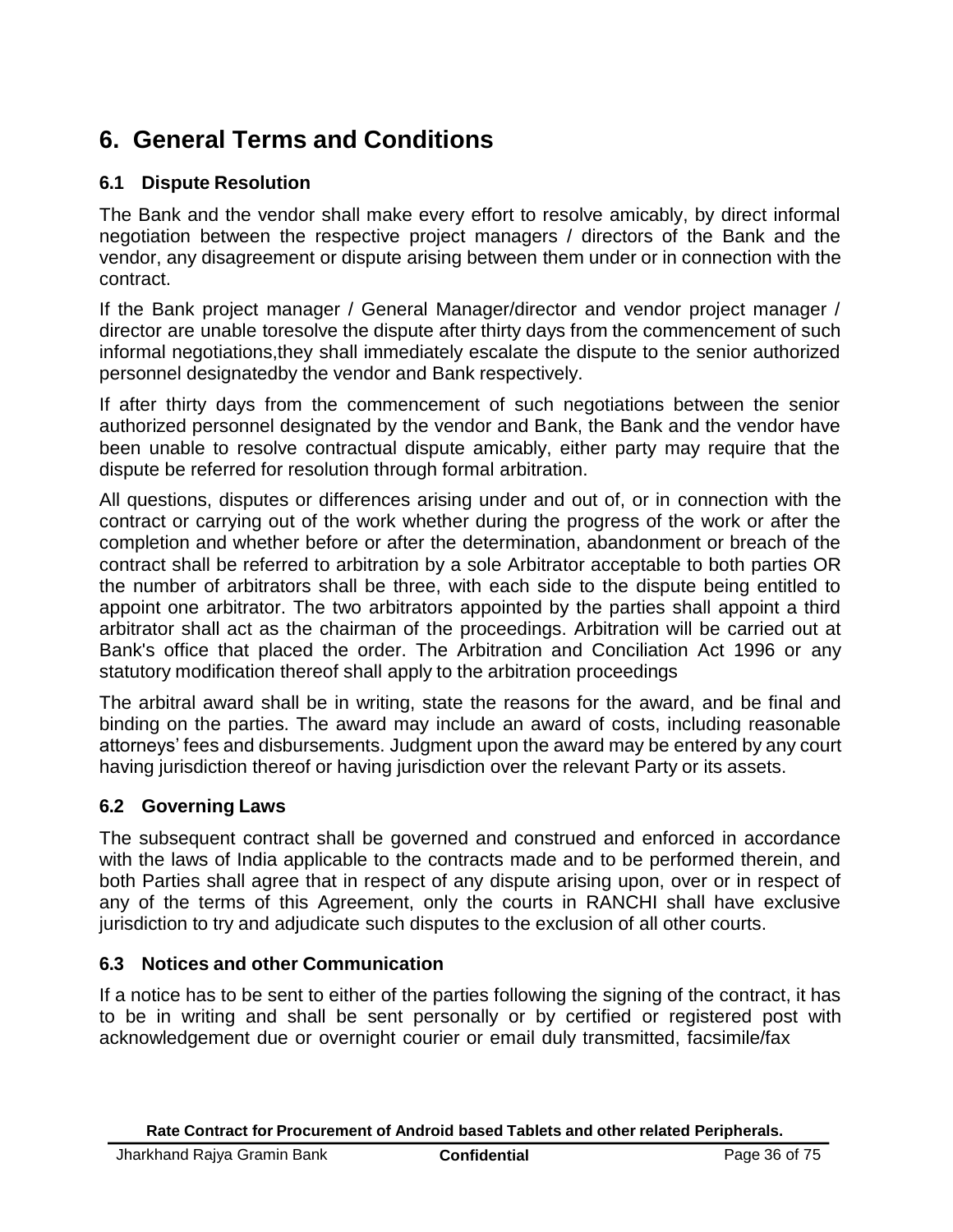transmission (with hard copy to follow for email/fax), addressed to the other party at the addresses, email and fax number given in the contract.

Notices shall be deemed given upon receipt, except that notices send by registered post in a correctly addressed envelope shall be deemed to be delivered within 5 working days (excluding Sundays and public holidays) after the date of mailing dispatch and in case the communication is made by facsimile transmission or email, on business date immediately after the date of successful facsimile/email transmission (that is, the sender has a hard copy of a confirmation page evidencing that the facsimile was completed in full to the correct fax number or email sent to correct email address).

Any Party may change the address, email address and fax number to which notices are to be sent to it, by providing written notice to the other Party in one of the manners provided in this section.

## **6.4 Force Majeure**

The vendor shall not be liable for forfeiture of its performance security, liquidated damages, penalties or termination for default, if any to the extent that its delay in performance or other failure to perform its obligations under the contract is the result of an event of Force Majeure.

For purposes of this Clause, "Force Majeure" means an event explicitly beyond the reasonable control of the vendor and not involving the vendor's fault or negligence and not foreseeable. Such events are Acts of God or of public enemy, acts of Government of India in their sovereign capacity, strikes, political disruptions, bandhs, riots, civil commotions and acts of war.

If a Force Majeure situation arises, the vendor shall promptly notify the Bank in writing of such conditions and the cause thereof within fifteen calendar days. Unless otherwise directed by the Bank in writing, the vendor shall continue to perform vendor's obligations under this Agreement as far as is reasonably practical, and shall seek all reasonable alternative means for performance not prevented by the Force Majeure event.

In such a case the time for performance shall be extended by a period(s) not less than duration of such delay. If the duration of delay continues beyond a period of three months, the Bank and vendor shall hold consultations in an endeavor to find a solution to the problem.

## **6.5 Assignment**

The vendor agrees that the vendor shall not be entitled to assign any or all of its rights and or obligations under this Tender and subsequent Agreement to any entity including vendor's affiliate without the prior written consent of the Bank.

If the Bank undergoes a merger, amalgamation, takeover, consolidation, reconstruction, change of ownership, etc., this RFP along with the subsequent Addendums published shall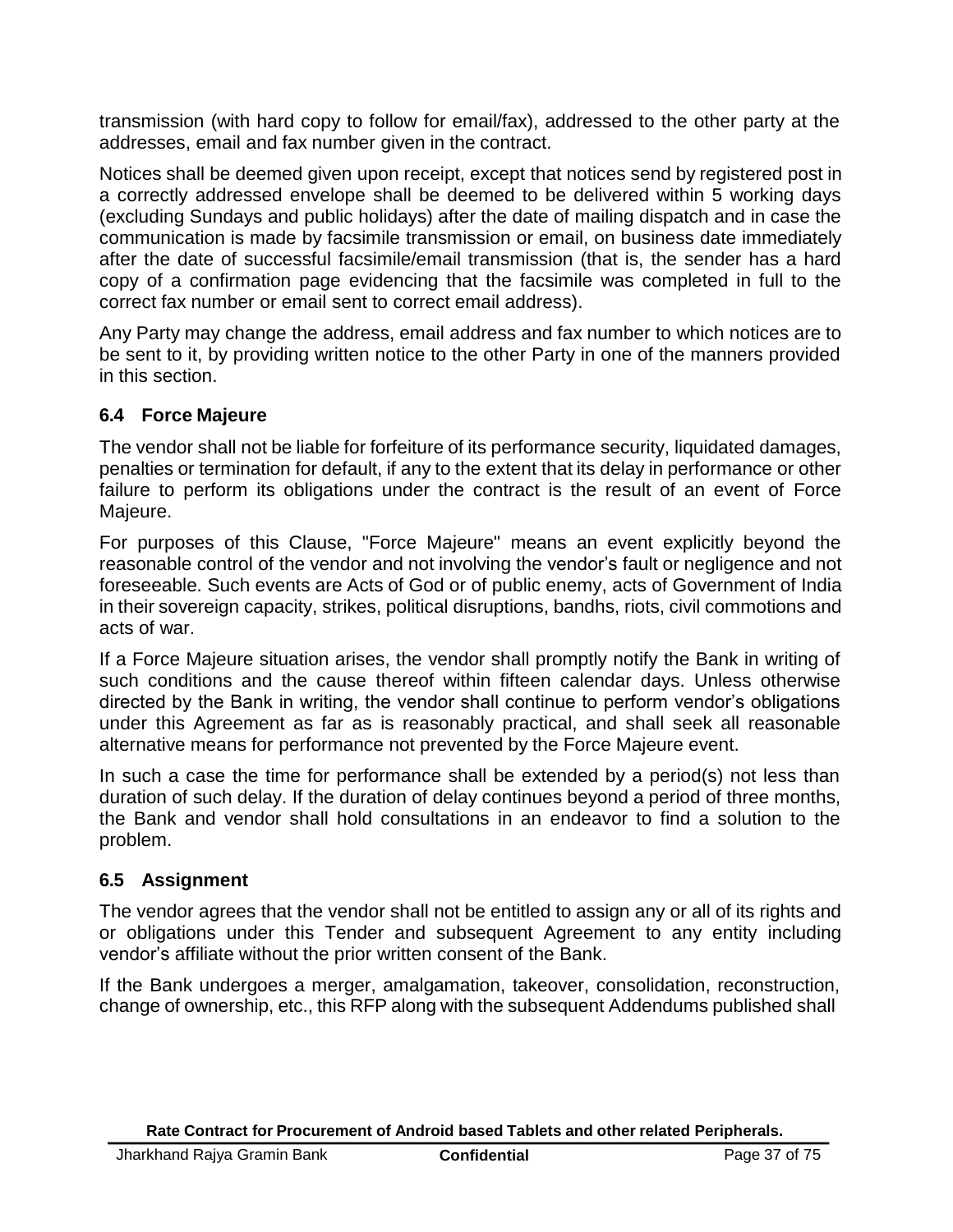be considered to be assigned to the new entity and such an act shall not affect the rights of the vendor under this RFP.

## **6.6 Waiver**

No failure or delay on the part of either party relating to the exercise of any right power privilege or remedy provided under this tender document or subsequent agreement with the other party shall operate as a waiver of such right power privilege or remedy or as a waiver of any preceding or succeeding breach by the other party nor shall any single or partial exercise of any right power privilege or remedy preclude any other or further exercise of such or any other right power privilege or remedy provided in this tender document all of which are several and cumulative and are not exclusive of each other or of any other rights or remedies otherwise available to either party at law or in equity.

## **6.7 Confidentiality**

The vendor acknowledges that in the course of performing the obligations under this Tender and subsequent Agreement, it shall be exposed to or acquire information of the bank, which the vendor shall treat as confidential.

All JRGB's product and process details, documents, data, applications, software, systems, papers, statements and business / customer information which may be communicated to or come to the knowledge of Vendor or vendor's employees during the course of discharging their obligations shall be treated as absolutely confidential and Vendor irrevocably agrees and undertakes and ensures that vendor and its employees shall keepthe same secret and confidential and not disclose the same, in whole or in part to any third party without prior written permission of JRGB. The vendor shall not use or allow to be usedany information other than as may be necessary for the due performanceby Vendor of itsobligations hereunder.

- 1 Vendor shall not make or retain any copies or record of any Confidential Information submitted by JRGB other than as may be required for the performance of Vendor
- 2 Vendor shall notify JRGB promptly of any unauthorized or improper use or disclosure ofthe Confidential Information.
- 3 Vendor shall return all the Confidential Information that is in its custody, upon termination / expiry of this Agreement. Also so far as it is practicable Vendor shall immediately expunge any Confidential Information relating to the projects from any computer, word processor or other device in possession or in the custody and control by Vendor or its affiliates.
- 4 Vendor shall extent practicable, immediately furnish a certificate signed by its director or other responsible representative confirming that to the best of his/her knowledge, information and belief, having made all proper enquiries the requirements of this paragraph have been fully complied with.
- 5 Vendor hereby unconditionally agrees and undertakes that it and its employees shall not disclose the terms and conditions of the Empanelment Agreement/ Work Order or any other oral or written information which may contain, hold or bear confidential information or disclose the information submitted by JRGB under any other Agreement to any third party unless such disclosure is mandatorily required by law or if it is required necessarily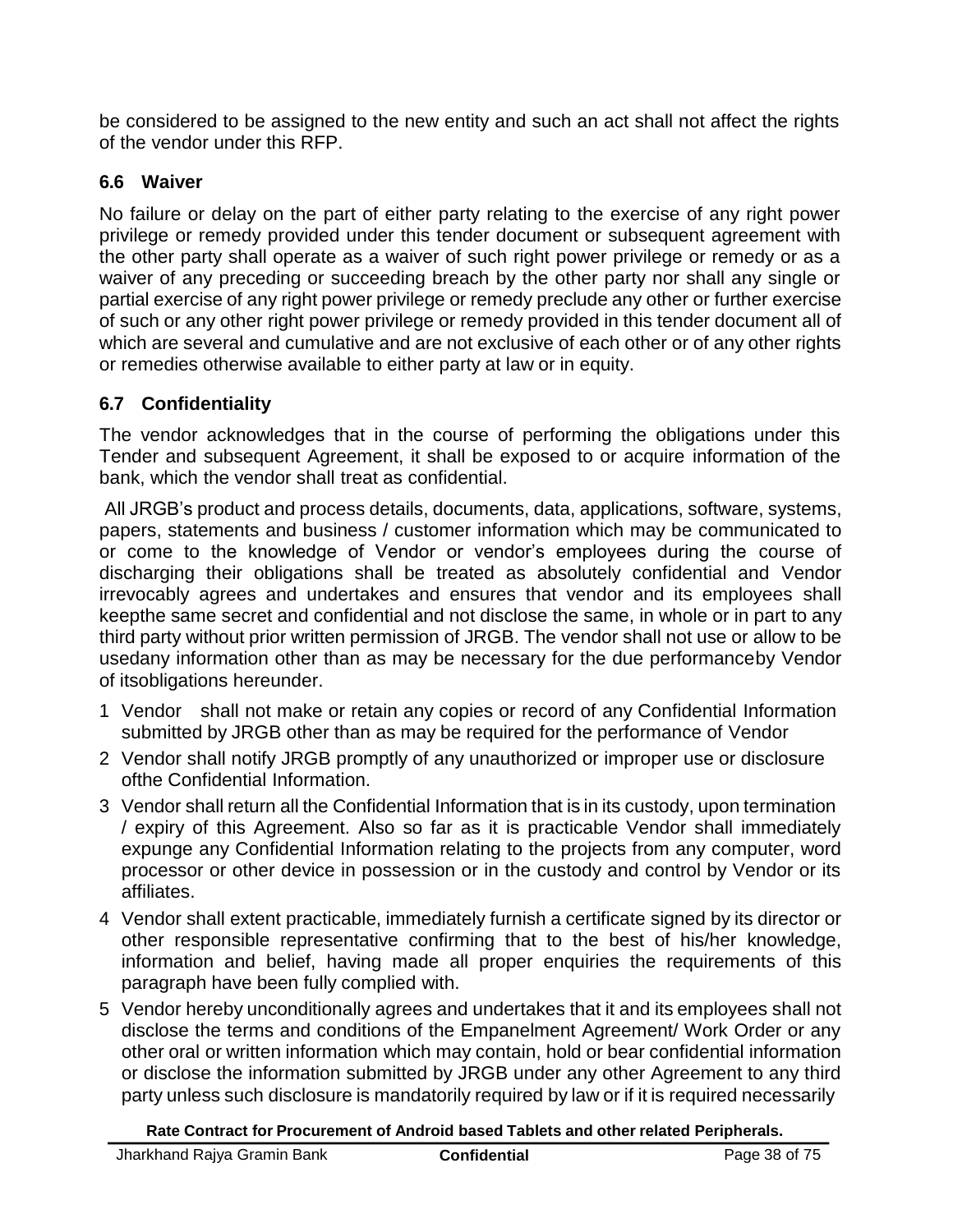to be disclosed to any other agency/subcontractor or the like for the purpose of performing any of its obligations under the contract.

However the Confidential Information will not be limited to the information mentioned above but not include the following as Confidential Information:

- i. Without breach of these presents, has already become or becomes and/or hereinafter will become part of the public domain;
- ii. Prior to the disclosure by JRGB was known to or in the possession of the Vendor at the time of disclosure ;
- iii. Was disclosed or parted with the prior consent of JRGB;
- iv. Was acquired by Vendor from any third party under the conditions such that it does not know or have reason to know that such third party acquired directly or indirectly from JRGB.

The Vendor agrees to take all necessary action to protect the Confidential Information against misuse, loss, destruction, deletion and/or alteration. It shall neither misuse or permit misuse directly or indirectly, nor commercially exploit the Confidential Information for economic or other benefit.

In any dispute over whether information or matter is Proprietary Information or not mentioned herein, it shall be the burden of Vendor to show that such contested information or matter is not Proprietary Information within the meaning of this Agreement, and that it does not constitute violation under any laws for the time being enforced in India.

The confidentiality obligations shall survive the expiry or termination of the RFP / agreement between the vendor and the Bank.

## **6.8 Termination**

Bank shall have the option to terminate this RFP and / or any subsequent agreement and / or any particular order, in whole or in part by giving Vendor at least 90 days prior notice in writing. It is clarified that the Vendor shall not terminate this RFP & the subsequent Agreement for convenience.

However the Bank will be entitled to terminate this RFP and any subsequent agreement, if Vendor breaches any of its obligations set forth in this RFP and any subsequent agreement and

Such breach is not cured within thirty (30) Working Days after Bank gives written notice;

or

 $\blacktriangleright$  if such breach is not of the type that could be cured within thirty (30) Working Days, failure by Vendor to provide Bank, within thirty (30) Working Days, with a reasonable plan to cure such breach, which is acceptable to the Bank. Or

This Tender and subsequent Agreement shall be deemed to have been terminated by either Party one day prior to the happening of the following events of default:

The other Party becomes unable to pay its debt as they fall due or otherwise enters into any composition or arrangement with or for the benefit of its creditors or any class thereof;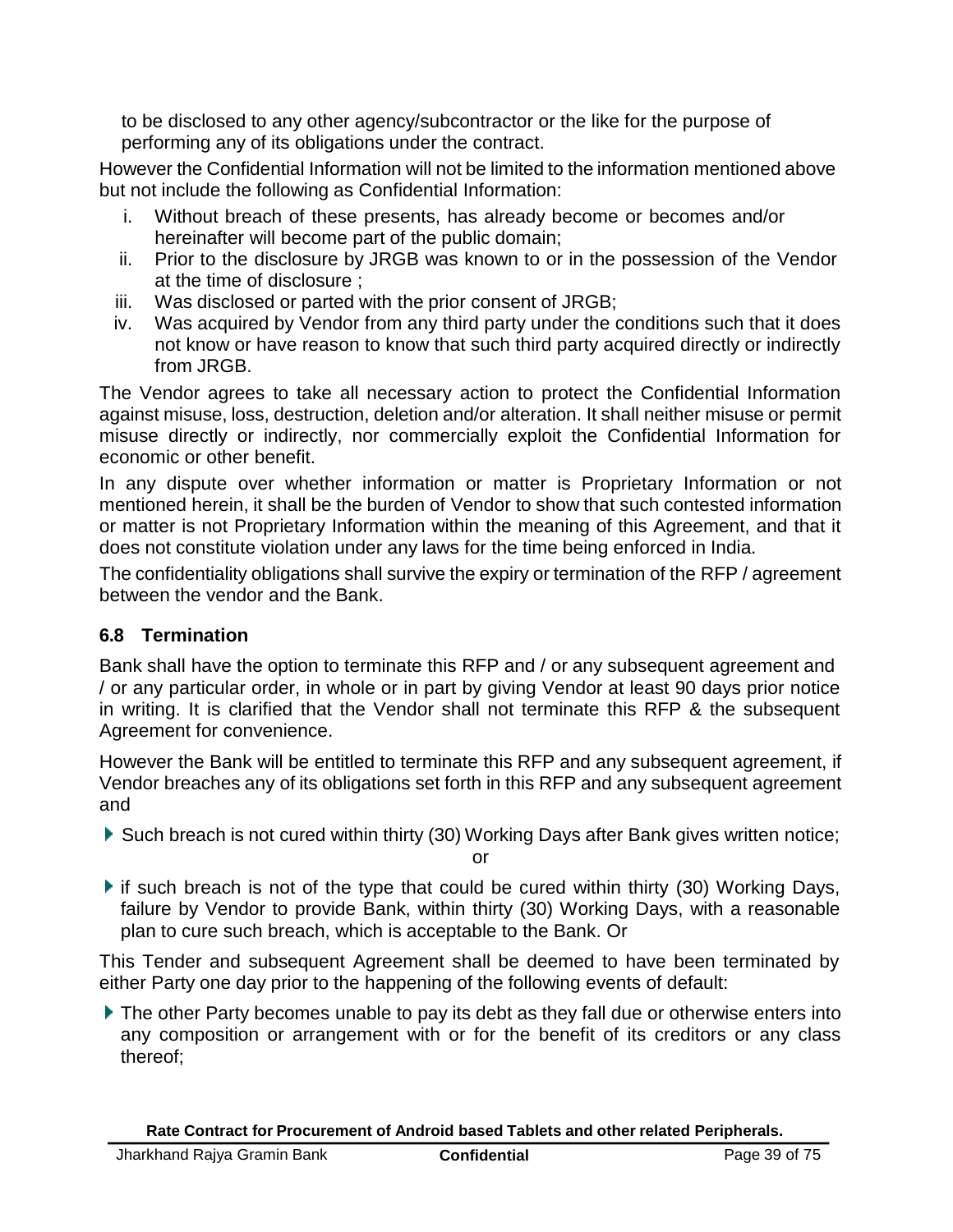- A liquidator or a receiver is appointed over all or a substantial part of the undertaking, assets or revenues of the other Party and such appointment continues for a period of twenty-one (21) days;
- The other Party is subject of an effective resolution for its winding up other than a voluntary winding up for the purpose of reconstruction or amalgamation upon terms previously approved in writing by the other Party; or
- ▶ The other Party becomes the subject of a court order for its winding up.

The Vendor understands the largeness of this Project and that it would require tremendous commitment of financial and technical resources for the same from the Vendor for the tenure of this Tender and subsequent Agreement. The Parties therefore agree and undertake that an exit at any point in time resulting due to expiry or termination of this Tender and subsequent Agreement for any reason whatsoever would be a slow process over a period of three (3) months, after the completion of the notice period of three (3) months. During this period, the Vendor shall continue to provide the Deliverables and the Services in accordance with this Tender and subsequent Agreement and shall maintain the agreed Service levels.

Immediately upon the date of expiration or termination of the Tender and subsequent Agreement, Bank shall have no further obligation to pay any fees for any periods commencing on or after such date.

Without prejudice to the rights of the Parties, upon termination or expiry of this Tender and subsequent Agreement, Bank shall pay to Vendor, within thirty (30) days of such termination or expiry, of the following:

All the undisputed fees outstanding till the date of termination;

Upon the termination or expiry of this Tender and subsequent Agreement:

- The rights granted to Vendor shall immediately terminate.
- Upon Bank's request, with respect to (i) any agreements for maintenance, disaster recovery services or other third-party services, and any Deliverables not owned by the Vendor, being used by Vendor to provide the Services and (ii) the assignable agreements, Vendor shall, use its reasonable commercial endeavours to transfer or assign such agreements and Vendor Equipment to Bank and its designee(s) on commercially reasonable terms mutually acceptable to both Parties.
- ▶ Upon Bank's request in writing, Vendor shall be under an obligation to transfer to Bank or its designee(s) the Deliverables being used by Vendor to perform the Services free and clear of all liens, security interests, or other encumbrances at a value calculated as stated.

#### **6.9 Publicity**

Any publicity by the vendor in which the name of the Bank is to be used should be done only with the explicit written permission of the Bank.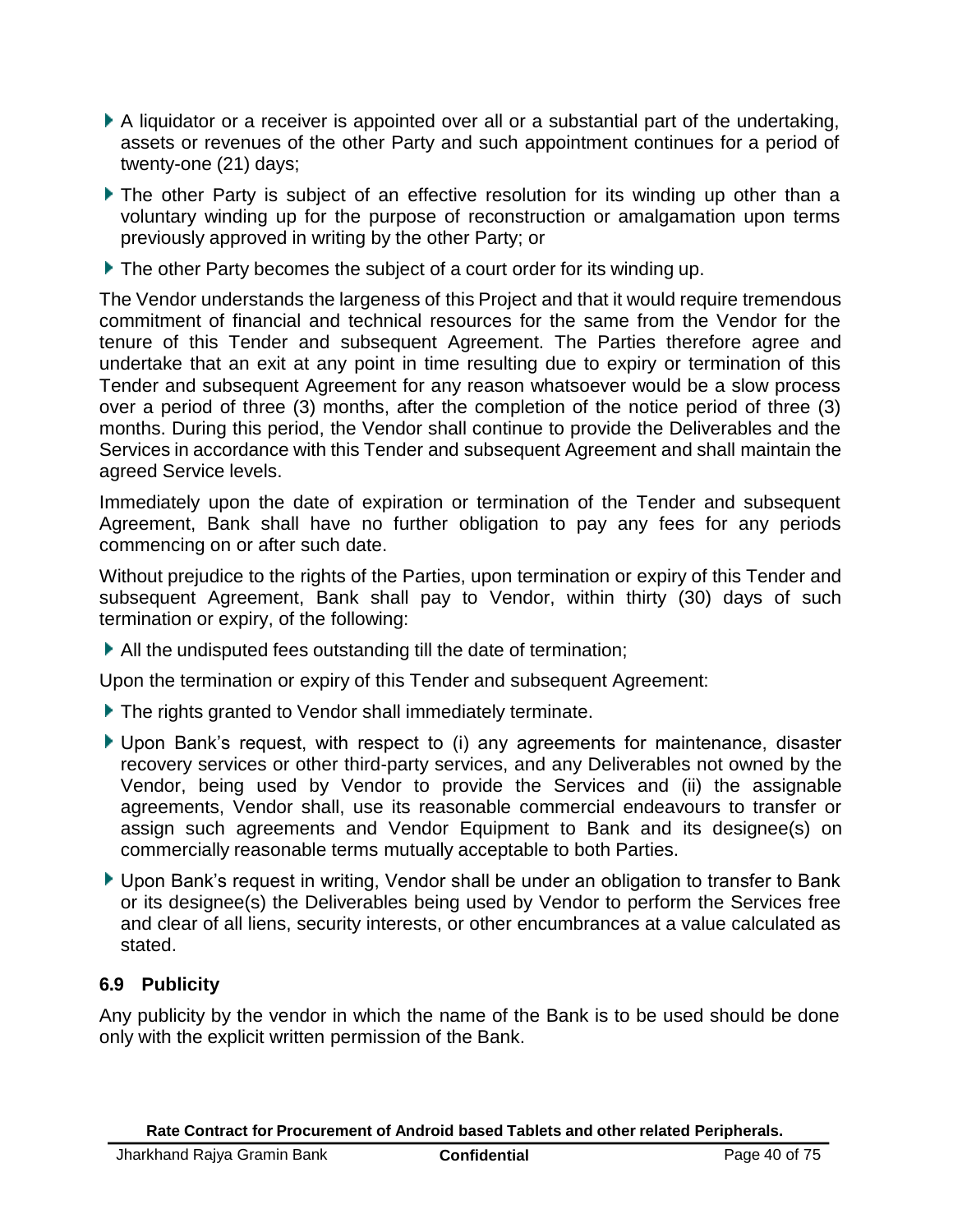### **6.10 Solicitation of Employees**

The selected vendor, during the term of the contract shall not without the express written consent of the Bank, directly or indirectly: a) recruit, hire, appoint or engage or attempt to recruit, hire, appoint or engage or discuss employment with or otherwise utilize the services of any person who has been an employee or associate or engaged in any capacity, by the Bank in rendering services in relation to the contract; or b) induce any person who shall have been an employee or associate of the Bank at any time to terminate his/ her relationship with the Bank.

## **6.11 Inspection of Records**

All vendor records with respect to any matters covered by this RFP shall be made available to auditors and or inspecting officials of the Bank and/or Reserve Bank of India and/or any regulatory authority, at any time during normal business hours, as often as the Bank deems necessary, to audit, examine, and make excerpts or transcripts of all relevant data. Said records are subject to examination. Bank's auditors would execute confidentiality agreement with the vendor provided that the auditors would be permitted to submit their findings to the Bank, which would be used by the Bank. The cost of the audit will be borne by the Bank. The scope of such audit would be limited to Service Levels being covered under the contract, and financial information would be excluded from such inspection, which will be subject to the requirements of statutory and regulatory authorities.

### **6.12 Visitorial Rights**

The Bank and its authorized representatives, including Reserve Bank of India (RBI) or any other regulator shall have the right to visit any of the vendor's premises without prior notice to ensure that data provided by the Bank is not misused. The vendor shall cooperate with the authorized representative/s of the Bank and shall provide all information/ documents required by the Bank.

## **6.13 Compliance with Laws**

Compliance with all applicable laws: The vendor shall undertake to observe, adhere to, abide by, comply with and notify the Bank about all laws in force or as are or as made applicable in future, pertaining to or applicable to them, their business, their employees or their obligations towards them and all purposes of this tender and shall indemnify, keep indemnified, hold harmless, defend and protect the Bank and its employees/ officers/ staff/ personnel/ representatives/ agents from any failure or omission on its part to do so and against all claims or demands of liability and all consequences that may occur or arise for any default or failure on its part to conform or comply with the above and all other statutory obligations arising there from.

Compliance in obtaining approvals/permissions/licenses: The vendor shall promptly and timely obtain all such consents, permissions, approvals, licenses, etc., as may be necessary or required for any of the purposes of this project or for the conduct of their own business under any applicable Law, Government Regulation/Guidelines and shall keep the same valid and in force during the term of the project, and in the event of any failure or omission to do so, shall indemnify, keep indemnified, hold harmless, defend, protect and fully compensate the Bank and its employees/ officers/ staff/ personnel/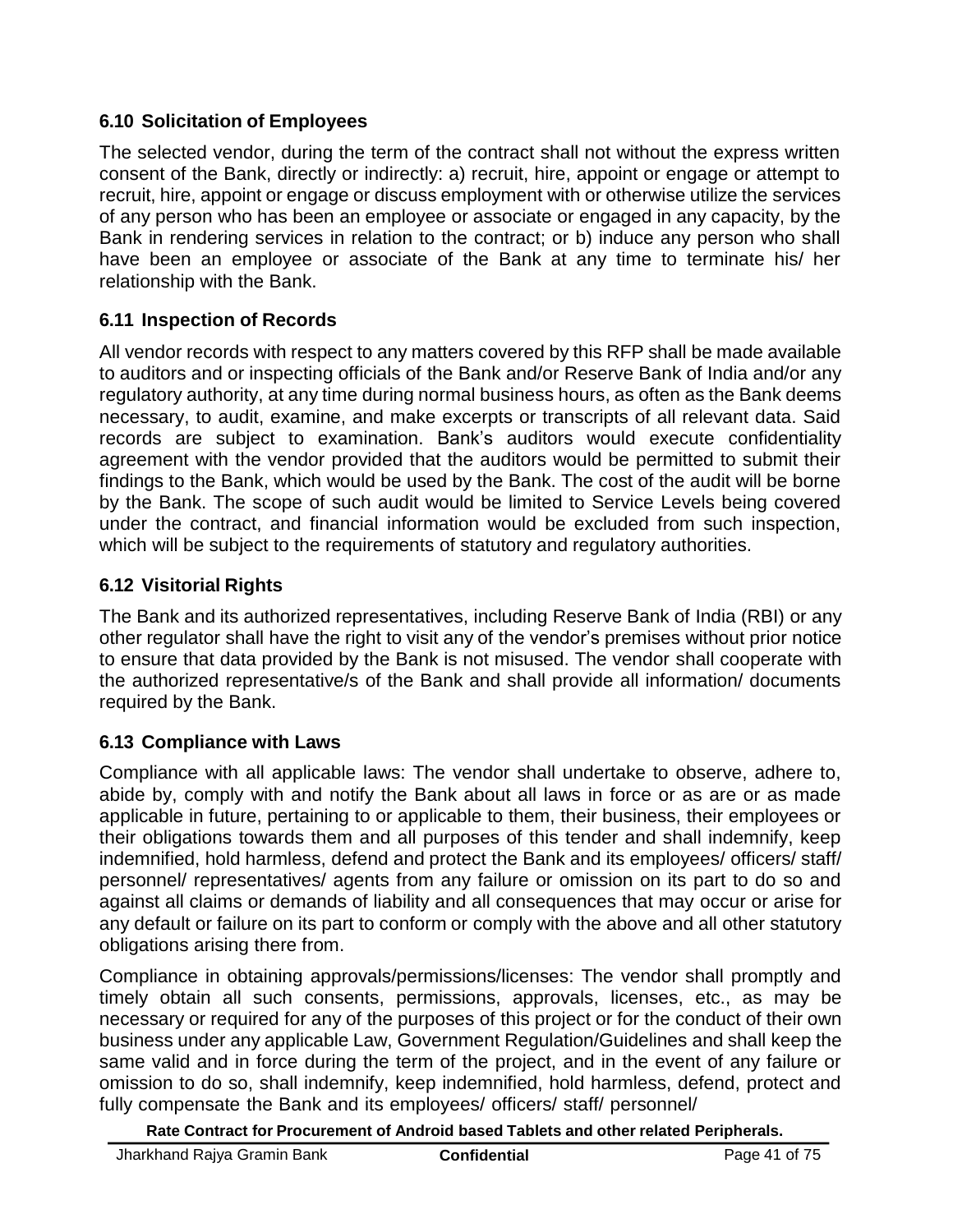representatives/agents from and against all claims or demands of liability and all consequences that may occur or arise for any default or failure on its part to conform or comply with the above and all other statutory obligations arising there from and the Bank will give notice of any such claim or demand of liability within reasonable time to the vendor.

This indemnification is only a remedy for the Bank. The vendor is not absolved from its responsibility of complying with the statutory obligations as specified above. Indemnity shall exclude indirect, consequential and incidental damages.

### **6.14 Order Cancellation**

The Bank will provide the selected vendor a remedy period of 90 days to rectify a default or given situation. The Bank will provide in writing the nature of the default to the selected vendor through a letter or mail correspondence. The 90 day time period will commence from the day the Bank has sent such correspondence to the selected vendor.

The Bank reserves its right to cancel the order in the event of one or more of the following situations, that are not occasioned due to reasons solely and directly attributable to the Bank alone:

- Delay in implementation beyond the specified period that is agreed in the contract that will be signed with the successful vendor.
- Discrepancy in the quality of service / security expected during the implementation, rollout and subsequent maintenance process.
- The amount of penalties has exceeded the overall cap of 5% of the total purchase order value inclusive of all taxes, duties, levies etc.
- Failure of the vendor make good the situation within the remedy period
- The selected vendor commits a breach of any of the terms and conditions of the RFP / contract.
- The selected vendor becomes insolvent or goes into liquidation voluntarily or otherwise
- An attachment is levied or continues to be levied for a period of 7 days upon effects of the tender.

In case of order cancellation, any payments made by the Bank to the Vendor would necessarily have to be returned to the Bank with interest @ 15% per annum from the date of each such payment. These payments to be returned would refer to those deliverables that will have to be reversed or redone post the termination of the vendor.

## **6.15 Indemnity**

The Vendor shall indemnify the Bank, and shall always keep indemnified and hold the Bank, its employees, personnel, officers, directors, (hereinafter collectively referred to as "Personnel") harmless from and against any and all losses, liabilities, claims, actions, costs and expenses (including attorneys' fees) relating to, resulting directly or indirectly from or in any way arising out of any claim, suit or proceeding brought against the Bank as a result of: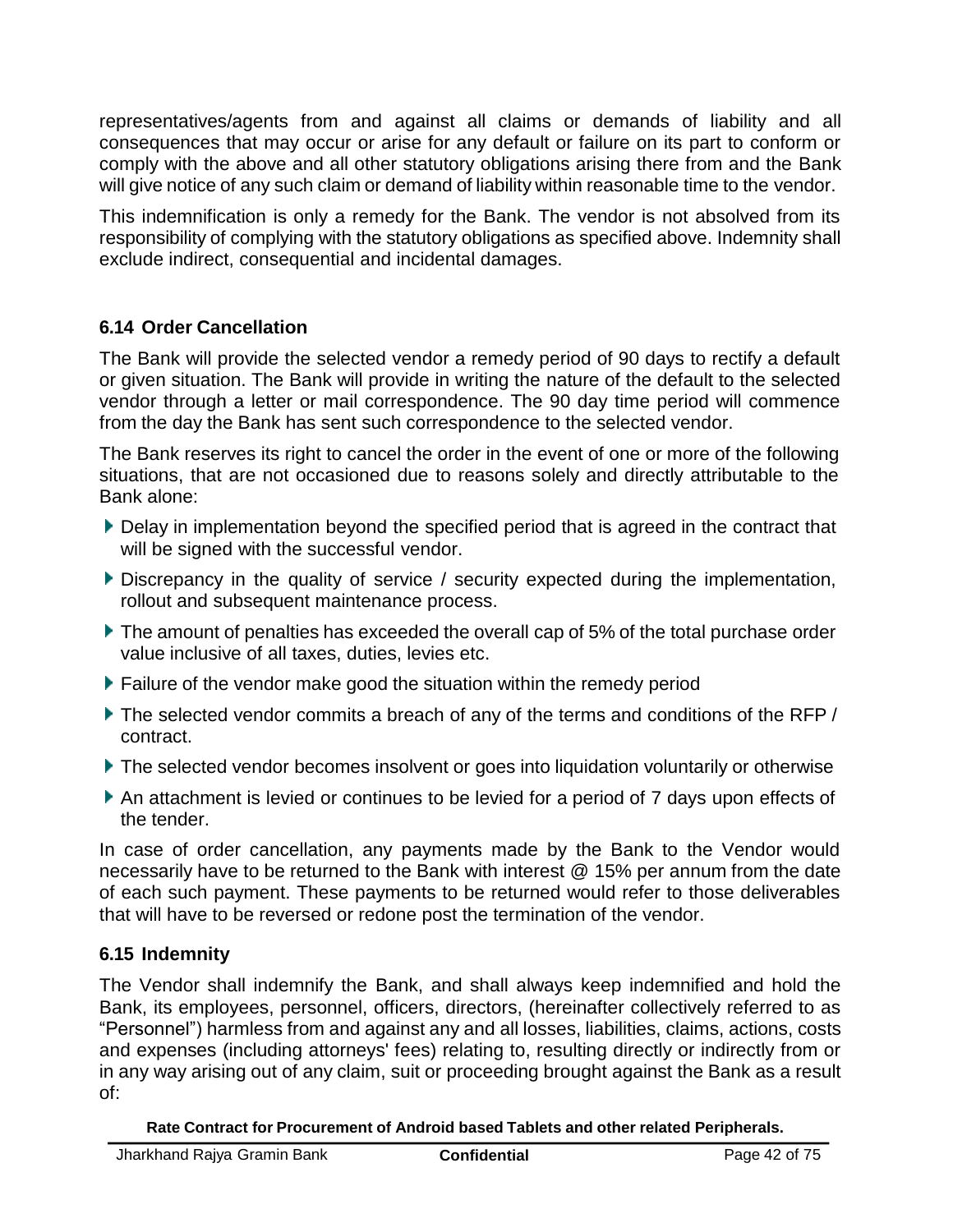- ▶ Bank's authorized / bona fide use of the Deliverables and /or the Services provided by Vendor under this RFP; and/or
- an act or omission of the Vendor and/or its employees, agents, sub contractors in performance of the obligations under this RFP; and/or
- claims made by employees or subcontractors or subcontractors' employees, who are deployed by the Vendor, against the Bank; and/or
- claims arising out of employment, non-payment of remuneration and non-provision of statutory benefits by the Vendor to its employees, its agents, contractors and sub contractors
- **bidem** breach of any of the term of this RFP or breach of any representation or false representation or inaccurate statement or assurance or covenant or warranty of the Vendor under this RFP; and/or
- any or all Deliverables or Services infringing any patent, trademarks, copyrights or such other Intellectual Property Rights; and/or
- **b** breach of confidentiality obligations of the Vendor contained in this RFP; and/or
- Negligence or gross misconduct attributable to the Vendor or its employees or subcontractors.

The Vendor shall at its own cost and expenses defend or settle at all point of time any claim against the Bank that the Deliverables and Services delivered or provided under this RFP infringe a patent, utility model, industrial design, copyright, trade secret, mask work or trade mark in the country where the Deliverables and Services are used, sold or received, provided the Bank:

- notifies the Vendor in writing as soon as practicable when the Bank becomes aware of the claim; and
- cooperates with the Vendor in the defence and settlement of the claims.

However, (i) the Vendor has sole control of the defence and all related settlement negotiations (ii) the Bank provides the Vendor with the assistance, information andauthority reasonably necessary to perform the above and (iii) the Bank does not make anystatements or comments or representations about the claim without the prior written consent of the Vendor, except where the Bank is required by any authority/regulator to make a comment/statement/representation.

If use of deliverables is prevented by injunction or court order because of any such claim or deliverables is likely to become subject of any such claim then the Vendor, after due inspection and testing and at no additional cost to the Bank, shall forthwith either 1) replace or modify the software / equipment with software / equipment which is functionally equivalent and without affecting the functionality in any manner so as to avoid the infringement; or 2) obtain a license for the Bank to continue the use of the software / equipment, as required by the Bank as per the terms and conditions of this Tender and subsequent Agreement and to meet the service levels; or 3) refund to the Bank the amount paid for the infringing software / equipment and bear the incremental costs of procuring a functionally equivalent software / equipment from a third party, provided the option under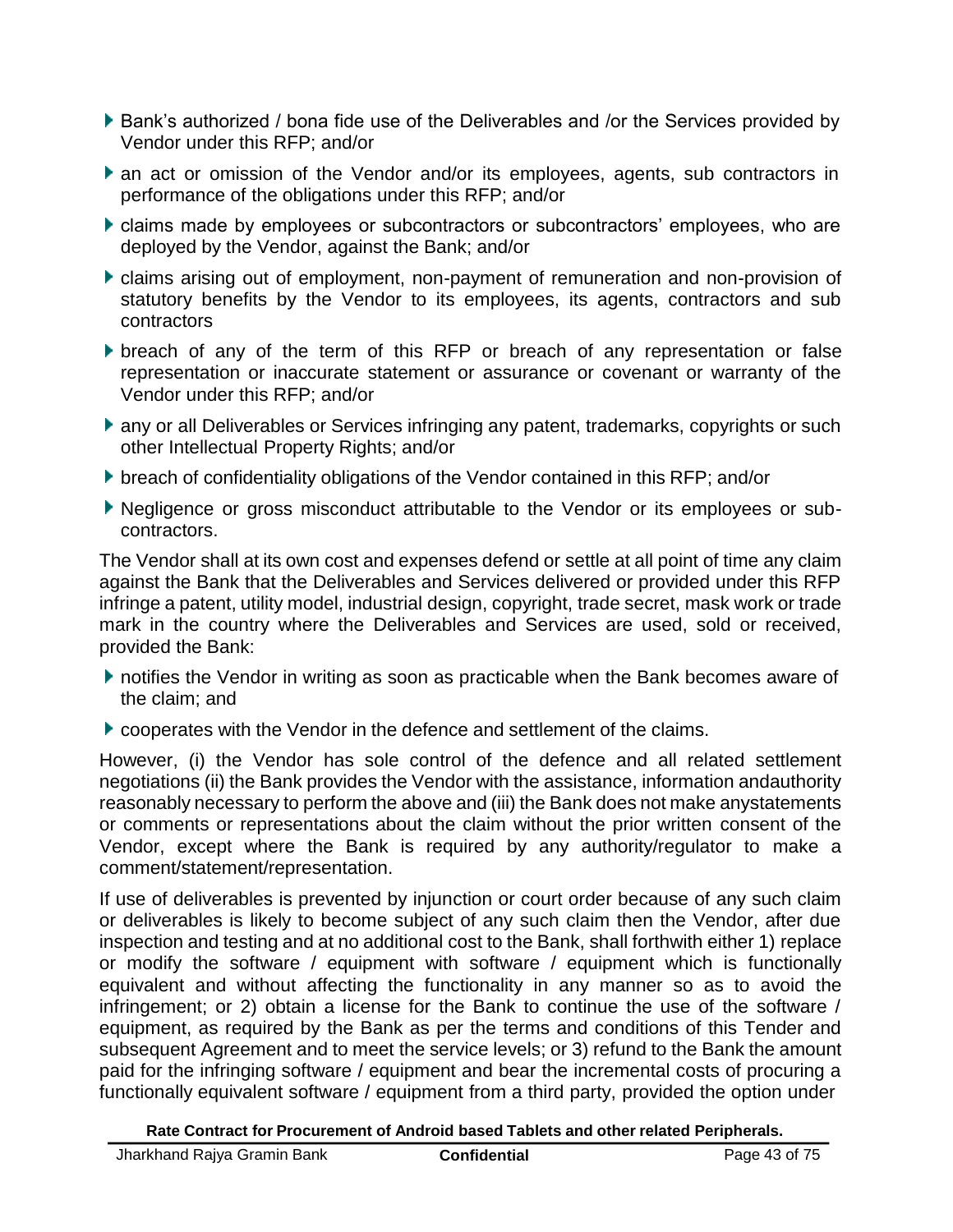the sub clause (3) shall be exercised by the Bank in the event of the failure of the Vendor to provide effective remedy under options (1) to (2) within a reasonable period which would not affect the normal functioning of the Bank.

The Vendor shall not be liable for defects or non-conformance resulting from:

- Software, hardware, interfacing, or supplies for the product not approved by Vendor; or
- any change, not made by or on behalf of the Vendor, to some or all of the deliverables supplied by the Vendor or modification thereof, provided the infringement is solely on account of that change ;

Indemnity shall exclude indirect, consequential and incidental damages. However, indemnity would cover damages, loss or liabilities suffered by the Bank arising out of claims made by customer and / or regulatory authorities for reasons attributable to breach of obligations under this RFP and subsequent agreement by the Vendor.

In the event of successful bidder not fulfilling its obligations under this clause within the period specified in the notice issued by the Bank, the Bank has the right to recover the amounts due to it under this provision from any amount payable to the vendor under this project.

The indemnities under this clause are in addition to and without prejudice to the indemnities given elsewhere in this RFP.

## **6.16 Corrupt and Fraudulent Practices**

- 6.16.1 As per Central Vigilance Commission (CVC) directives, it is required that Vendors / Suppliers / Contractors observe the highest standard of ethics during the procurement and execution of such contracts in pursuance of this policy:
	- "Corrupt Practice" means the offering, giving, receiving or soliciting of anything of values to influence the action of an official in the procurement process or in contract execution AND
	- "Fraudulent Practice" means a misrepresentation of facts in order to influence a procurement process or the execution of contract to the detriment of the Bank and includes collusive practice among vendors (prior to or after bid submission) designed to establish bid prices at artificial non-competitive levels and to deprive the Bank of the benefits of free and open competition.
- 6.16.2 The Bank reserves the right to reject a proposal for award if it determines that the vendor recommended for award has engaged in corrupt or fraudulent practices in competing for the contract in question.
- 6.16.3 The Bank reserves the right to declare a firm ineligible, either indefinitely or for a stated period of time, to be awarded a contract if at any time it determines that the firm has engaged in corrupt or fraudulent practices in competing for or in executing the contract.

## **6.17 Violation of Terms**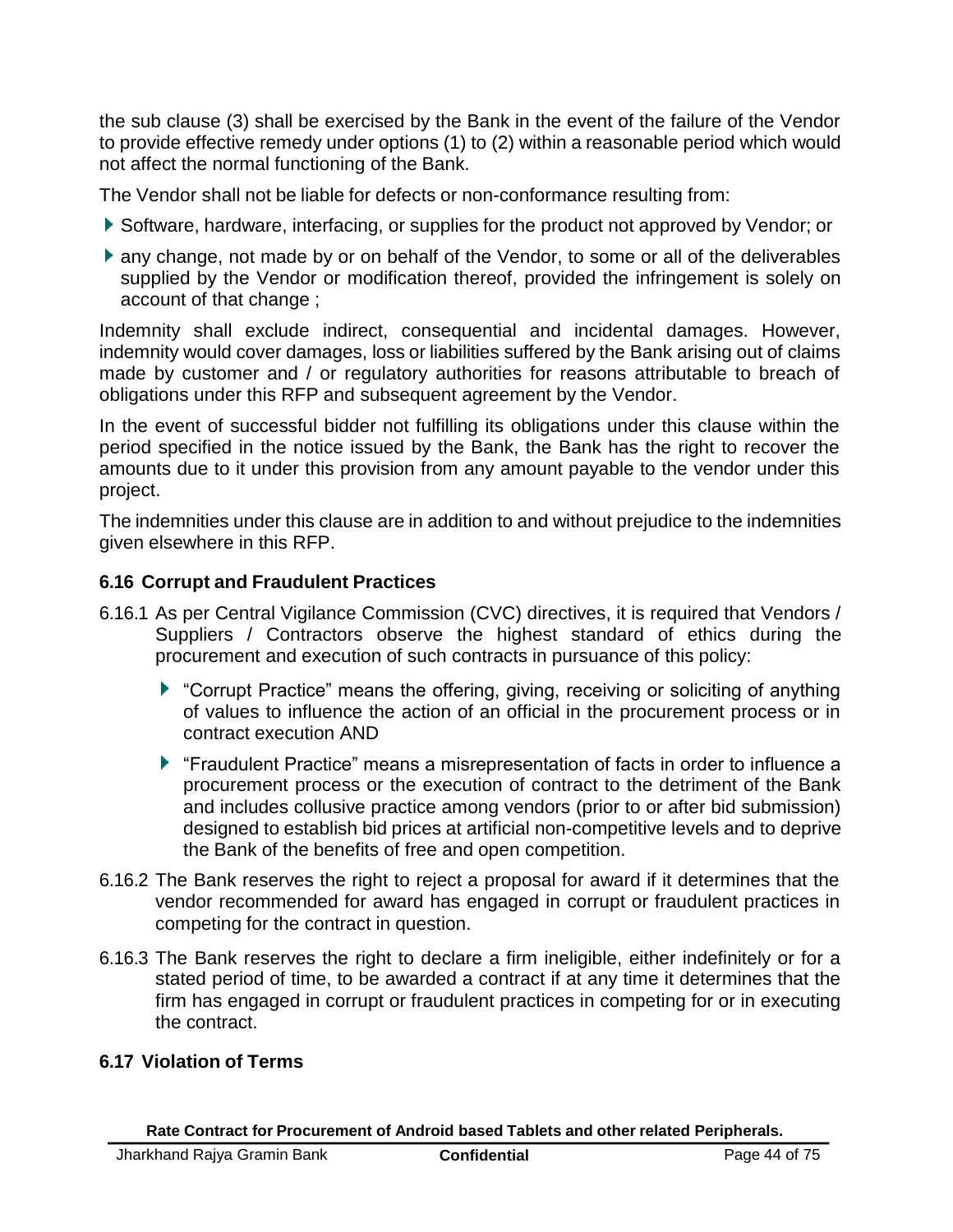The Bank clarifies that the Bank shall be entitled to an injunction, restraining order, right for recovery, suit for specific performance or such other equitable relief as a court of competent jurisdiction may deem necessary or appropriate to restrain the vendor from committing any violation or enforce the performance of the covenants, obligations and representations contained in this tender document. These injunctive remedies are cumulative and are in addition to any other rights and remedies the Bank may have at law or in equity, including without limitation a right for recovery of any amounts and related costs and a right for damages.

### **6.18 Transportation and Insurance**

All the costs should include cost, insurance and freight (c.i.f). However, the Vendor has the option to use transportation and insurance cover from any eligible source. Insurance cover should be provided by the vendor till the acceptance of the Device by the Bank. The vendor should also assure that the goods would be replaced with no cost to Bank in case insurance cover is not provided.

### **6.19 Authorized Signatory**

The selected vendor shall indicate the authorized signatories who can discuss and correspond with the Bank, with regard to the obligations under the contract. The selected vendor shall submit at the time of signing the contract, a certified copy of the resolution of their Board, authenticated by Company Secretary/Director, authorizing an official or officials of the company or a Power of Attorney copy to discuss, sign agreements/contracts with the Bank. The vendor shall furnish proof of signature identification for above purposes as required by the Bank.

#### **6.20 Service Level Agreement and Non Disclosure Agreement**

The selected vendor shall execute a) Service Level Agreement (SLA), which must include all the services and terms and conditions of the services to be extended as detailed herein, and as may be prescribed or recommended by the Bank and b) Non Disclosure Agreement (NDA). The selected vendor shall execute the SLA and NDA within two months from the date of acceptance of letter of appointment or as intimated by the Bank.

## **6.21 Right to Reject Bids**

Bank reserves the absolute and unconditional right to reject the response to this RFP if it is not in accordance with its requirements and no correspondence will be entertained by the Bank in the matter. The bid is liable to be rejected if:

- It is not in conformity with the instructions mentioned in the RFP document.
- It is not accompanied by the requisite Application Money and Earnest Money Deposit (EMD).
- It is not properly or duly signed.
- It is received through Telex / telegram / fax
- It is received after expiry of the due date and time.
- It is incomplete including non-furnishing the required documents.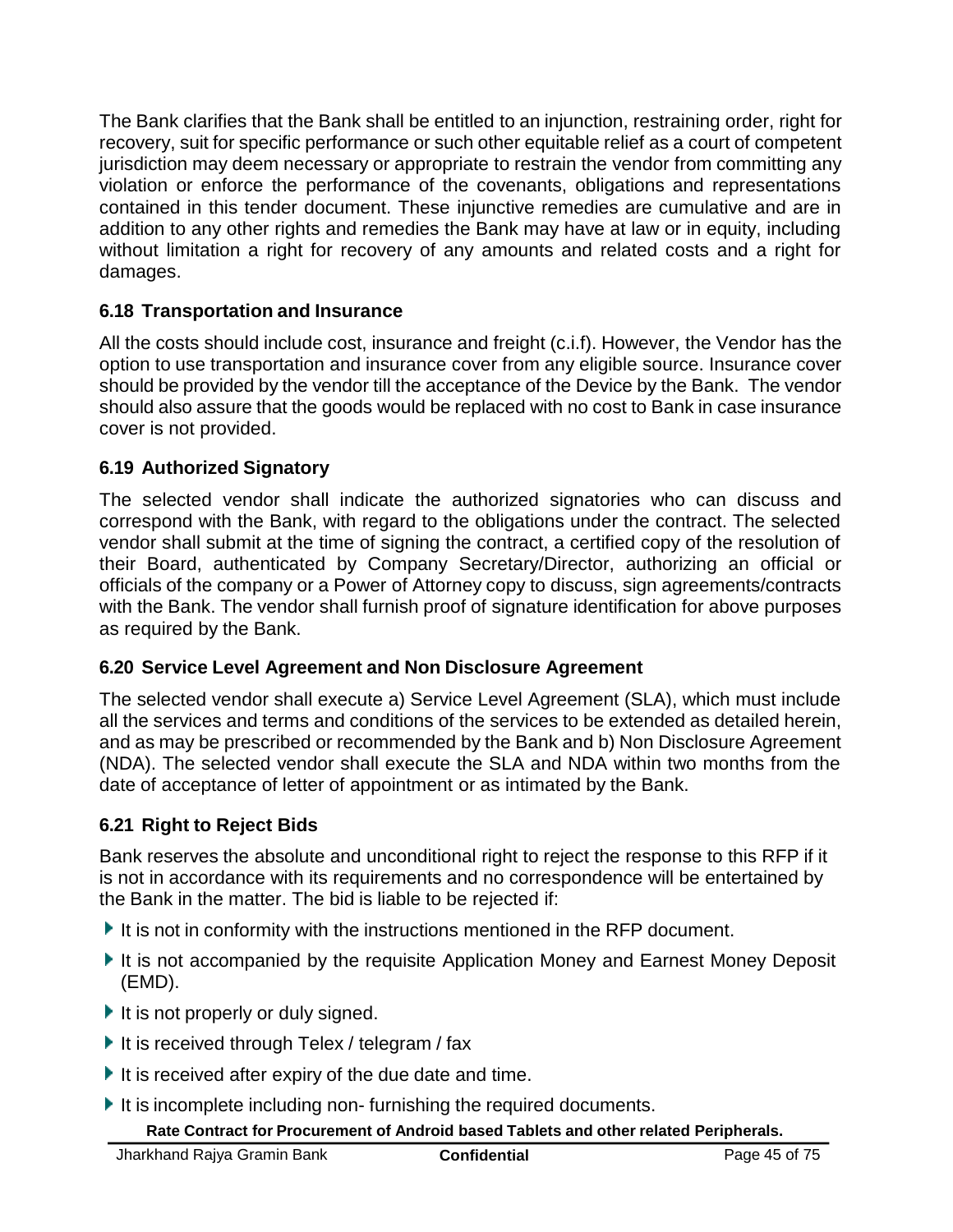- It is evasive or contains incorrect information.
- ▶ There is canvassing of any kind.
- It is submitted anywhere other than the place mentioned in the RFP

#### **6.22 Limitation of Liability**

Vendor's aggregate liability in connection with obligations undertaken as a part of the RFP regardless of the form or nature of the action giving rise to such liability (whether in contract, tort or otherwise), shall be at actual and limited to the Total Contract Value.

Vendor's liability in case of claims against the Bank resulting from Willful Misconduct or Gross Negligence of vendor, its employees and Subcontractors or from infringement of patents, trademarks, copyrights or such other Intellectual Property Rights or breach of confidentiality obligations shall be unlimited.

Bank shall not be held liable for and is absolved of any responsibility or claim / litigation arising out of the use of any third party software or modules supplied by vendor as part of procurement under the RFP.

Under no circumstances JRGB shall be liable to the selected vendor for direct, indirect, incidental, consequential, special or exemplary damages arising from termination of this Agreement, even if JRGB has been advised of the possibility of such damages, such as, butnot limited to, loss of revenue or anticipated profits or lost business.

It is expressly agreed between the Parties that for any event giving rise to a claim, Bank shall have the right to make a claim (including claims for indemnification under the procurement in this RFP) against vendor.

#### **6.23 Grievance Redressal**

Any vendor who claims to have a grievance against a decision or action with regards to the provisions of this RFP may file a request to General Manager (IT) at [gmit@jrgb.in. I](mailto:gmit@jrgb.in)t may please be noted that the grievance can be filed by only that vendor who has participated in Procurement proceedings in accordance with theprovisions of this RFP.

#### **6.24 Policy for Preference to domestically manufactured electronic products**

Policy for Preference to domestically manufactured electronic products as per Department of Electronics and Information Technology (DeitY), Ministry of Communication and Information Technology Notification No.33(3)/2013- IPHW dated 23rd December 2013. In this regard the bidding vendors need to submit the template attached as part of Annexure – 16 and Annexure- 17.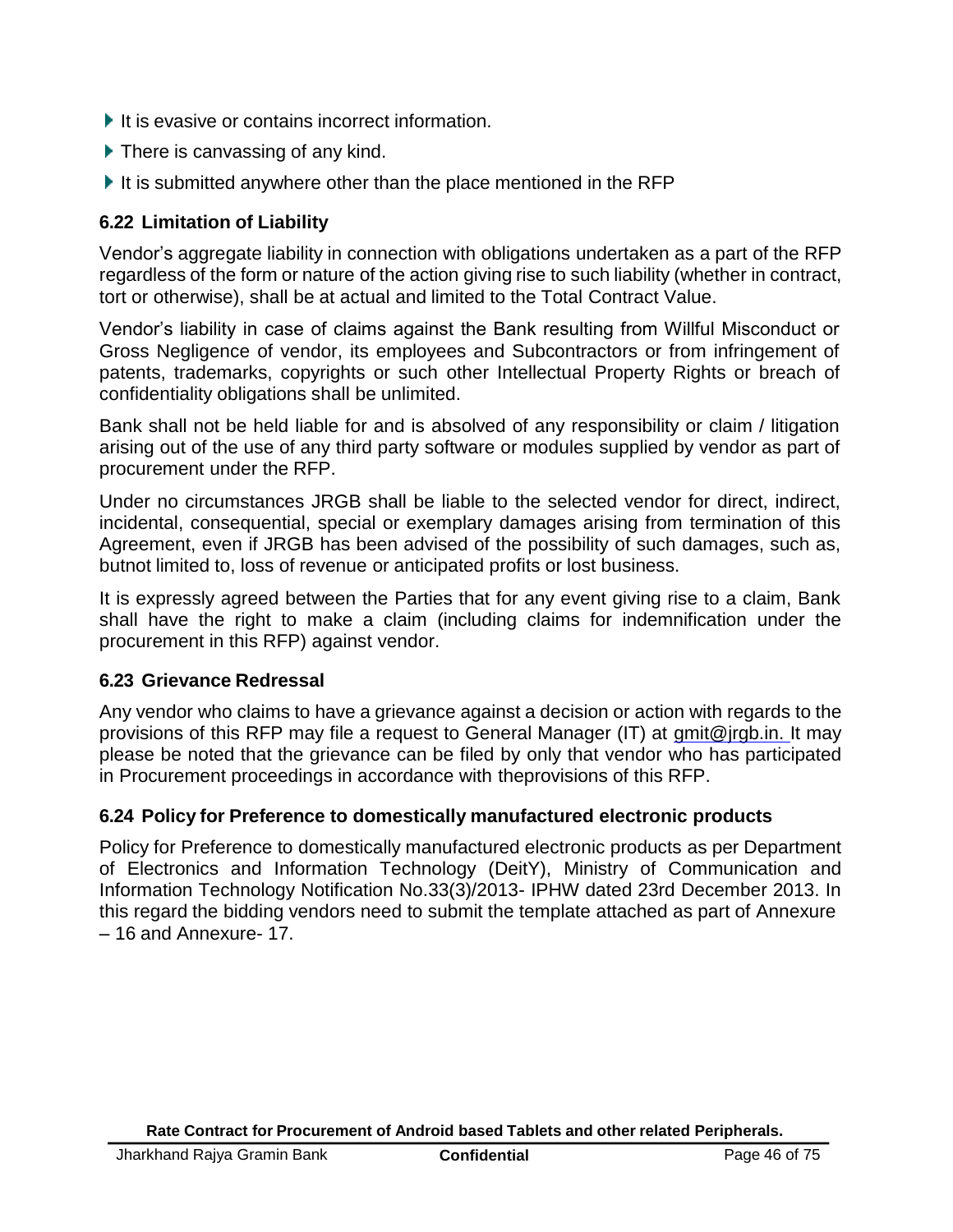## **7. Disclaimer**

Subject to any law to the contrary, and to the maximum extent permitted by law, the Bank and its directors, officers, employees, contractors, representatives, agents, and advisers disclaim all liability from any loss, claim, expense (including, without limitation, any legal fees, costs, charges, demands, actions, liabilities, expenses or disbursements incurred therein or incidental thereto) or damage, (whether foreseeable or not) ("Losses") suffered by any person acting on or refraining from acting because of any presumptions or information (whether oral or written and whether express or implied), including forecasts, statements, estimates, or projections contained in this RFP document or conduct ancillary to it whether or not the Losses arises in connection with any ignorance, negligence, inattention, casualness, disregard, omission, default, lack of care, immature information, falsification or misrepresentation on the part of the Bank or any of its directors, officers, employees, contractors, representatives, agents, or advisers.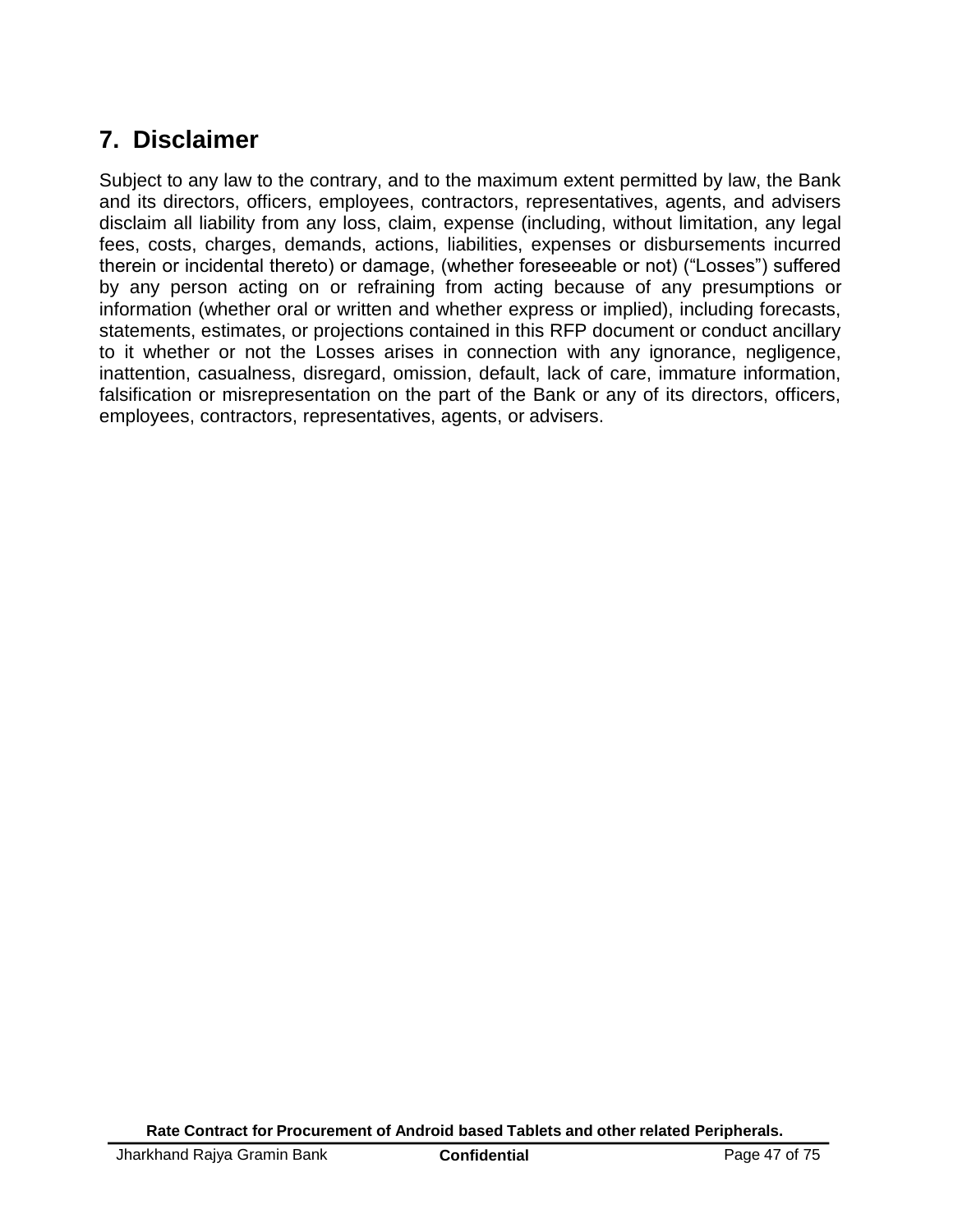# **Annexure 01 - Bid - Table of Contents**

| Section #      | <b>Section Heading</b>                                                                                                   | <b>Proforma Given</b>           |
|----------------|--------------------------------------------------------------------------------------------------------------------------|---------------------------------|
| 1              | Covering letter certifying eligibility criteria<br>compliance                                                            | Vendor to provide               |
| $\overline{2}$ | Eligibility criteria compliance with<br>vendor<br>comments                                                               | <b>Annexure 02</b>              |
| 3              | Credential<br>Purchase<br><b>letters</b><br>orders<br>$\sqrt{ }$<br>7<br><b>Supporting documents</b>                     | <b>Vendor to provide</b>        |
| $\overline{4}$ | <b>Application Money Demand Draft</b>                                                                                    | <b>Vendor to provide</b>        |
| $\overline{5}$ | <b>Bid Security Letter</b>                                                                                               | <b>Annexure 03</b>              |
| 6              | <b>Bid Security (Earnest Money Deposit)</b><br>Or                                                                        | <b>Vendor to provide</b><br>DD. |
|                | Bid Security Form (Earnest Money Deposit in                                                                              | Or                              |
|                | the form of Bank Guarantee)                                                                                              | <b>Annexure 04</b>              |
| $\overline{7}$ | <b>Undertaking Letter</b>                                                                                                | <b>Annexure 05</b>              |
| 8              | Conformity with Hard Copy                                                                                                | <b>Annexure 07</b>              |
| 9              | <b>Conformity Letter</b>                                                                                                 | <b>Annexure 08</b>              |
| 10             | <b>Manufacturer Authorisation Form</b>                                                                                   | <b>Annexure 09</b>              |
| 11             | <b>Undertaking of Information Security</b>                                                                               | <b>Annexure 10</b>              |
| 12             | <b>Executive Technical Summary</b>                                                                                       | Vendor to provide               |
| 13             | Copy of the tender document along with the<br>addendum duly sealed and signed on all the<br>pages of the document.       | <b>Vendor to provide</b>        |
| 14             | Letter of authorization from the company<br>authorizing the person to sign the tender<br>response and related documents. | <b>Vendor to provide</b>        |

**Eligibility Cum Technical Bid to contain the following**

Authorized Signatory Name: Designation: Vendor's Corporate Name Address Email and Phone # Date: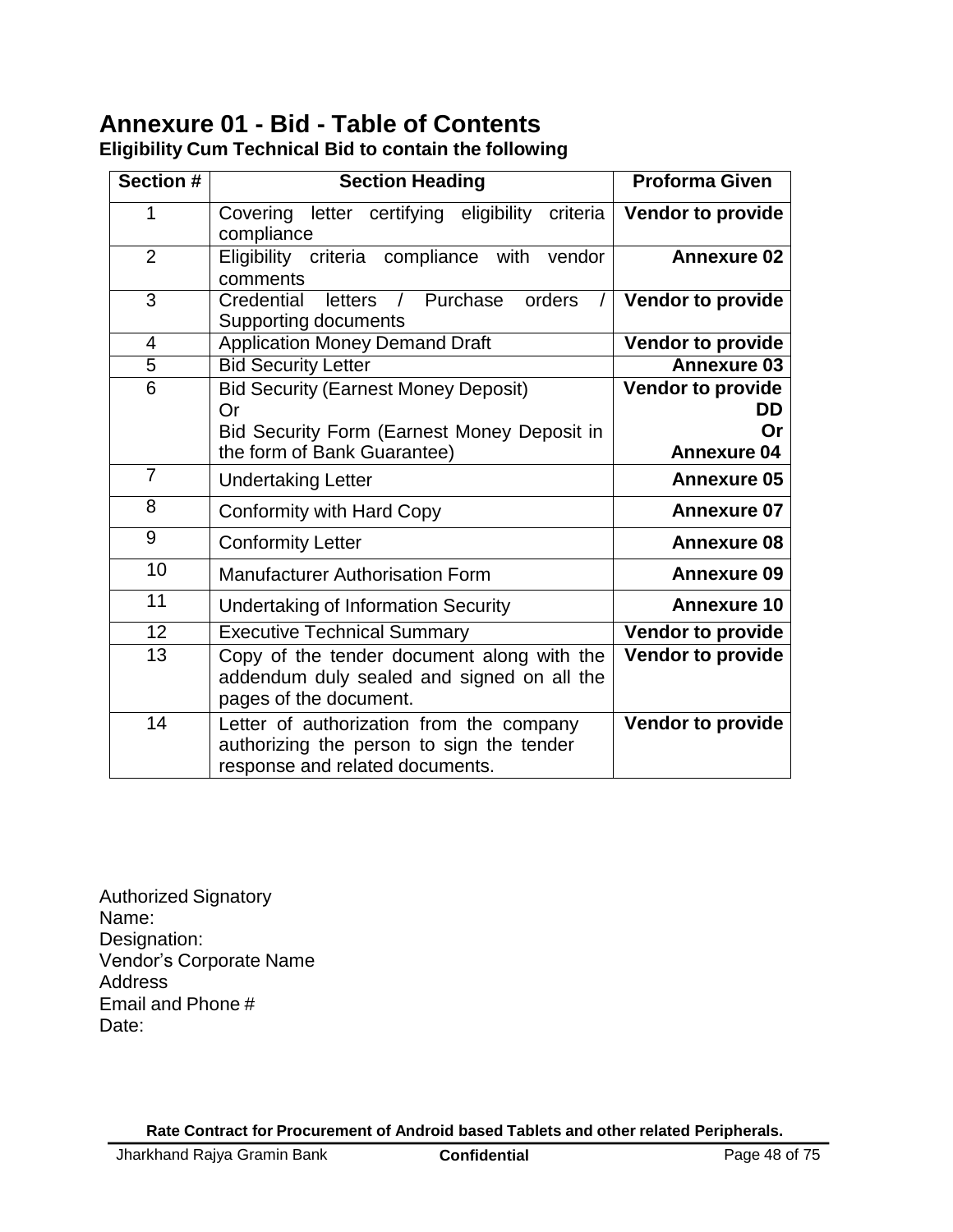| <b>Section #</b> | <b>Section Heading</b>                                    | <b>Proforma Given</b>    |
|------------------|-----------------------------------------------------------|--------------------------|
|                  | Covering letter on submission of Commercial<br><b>Bid</b> | <b>Vendor to provide</b> |
| $\overline{2}$   | Conformity with Hard Copy                                 | <b>Annexure 07</b>       |
| 3                | <b>Commercial Bid</b>                                     | <b>Annexure 14</b>       |

### **Commercial Bid envelope to contain the following**

Authorized Signatory Name: Designation: Vendor's Corporate Name Address Email and Phone # Date: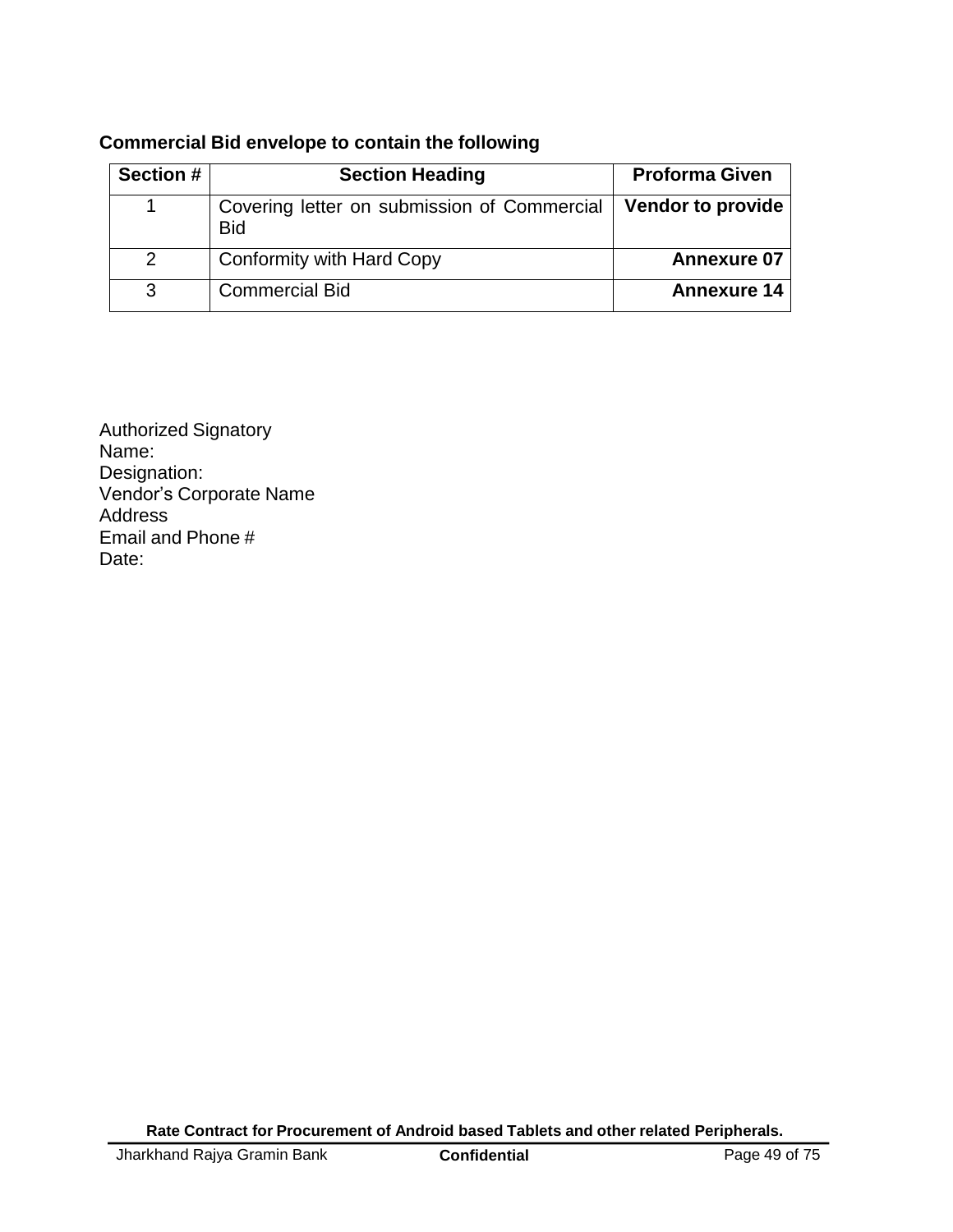# **Annexure 02 - Eligibility Criteria**

## **Eligibility Criteria Compliance to be directly met by the bidder**

| S.<br><b>No</b> | <b>Eligibility Criteria</b>                                                                                                                                                                                                                                                                                                                         | <b>Complied (Yes /</b><br>No) | <b>Supporting Required</b>                                                    |  |  |  |
|-----------------|-----------------------------------------------------------------------------------------------------------------------------------------------------------------------------------------------------------------------------------------------------------------------------------------------------------------------------------------------------|-------------------------------|-------------------------------------------------------------------------------|--|--|--|
| A               | <b>General</b>                                                                                                                                                                                                                                                                                                                                      |                               |                                                                               |  |  |  |
| 1               | Bidder must be a<br>Government<br>Organization / PSU / LLP or private<br>/ public limited company/a<br>Registered firm in India atleast for<br>last 3 years.                                                                                                                                                                                        |                               | Documentary Proof to be<br>attached (Certificate<br>0f<br>Incorporation)      |  |  |  |
| $\overline{2}$  | Bidder must be in doing business in<br>India since last 2 years.                                                                                                                                                                                                                                                                                    |                               | Letter of Incorporation and<br>also documentary proof<br>confirming the same. |  |  |  |
| 3               | Bidder must not be blacklisted /<br>by<br>Statutory,<br>debarred<br>any<br>Government<br>Regulatory<br>or<br>Authorities<br>Public<br>Sector<br><b>or</b><br>Undertakings (PSUs / PSBs) since<br>April 2016 till date.                                                                                                                              |                               | Letter of confirmation (self<br>certified letter)                             |  |  |  |
| 4               | Bidder must provide information that<br>any of its subsidiary or associate or<br>holding company or companies<br>director/s<br>having<br>common<br>or<br>companies in the same group<br>of<br>promoters<br>$\sqrt{ }$<br>management<br>or<br>partnership firms / LLPs having<br>common<br>partners<br>has<br>not<br>participated in the bid process |                               | Letter of confirmation (self<br>certified letter)                             |  |  |  |
| 5               | The<br><b>Bidder</b><br>must<br>provide<br>an<br>undertaking on his letter head that<br>all the technical features highlighted<br>as part of Technical Scope are<br>covered in totality in the proposal<br>submitted by the vendor.                                                                                                                 |                               | Letter of confirmation (self<br>certified letter)                             |  |  |  |
| В               | <b>Financial</b>                                                                                                                                                                                                                                                                                                                                    |                               |                                                                               |  |  |  |
| <b>B1</b>       | Below clause applicable for the OEM whose Tablet are quoted or if the OEM<br>is bidding directly.                                                                                                                                                                                                                                                   |                               |                                                                               |  |  |  |
| $\mathbf 1$     | Must have registered a turnover of<br>Rs. 500 crore or above (from Indian<br>Operations only) in each yearduring<br>the last three completed<br>financial years<br>Rate Contract for Procurement of Android based Tablets and other related Peripherals.                                                                                            |                               | Audited<br>Financial<br>statements for thefinancial<br>years                  |  |  |  |
|                 | Jharkhand Rajya Gramin Bank                                                                                                                                                                                                                                                                                                                         | <b>Confidential</b>           | Page 50 of 75                                                                 |  |  |  |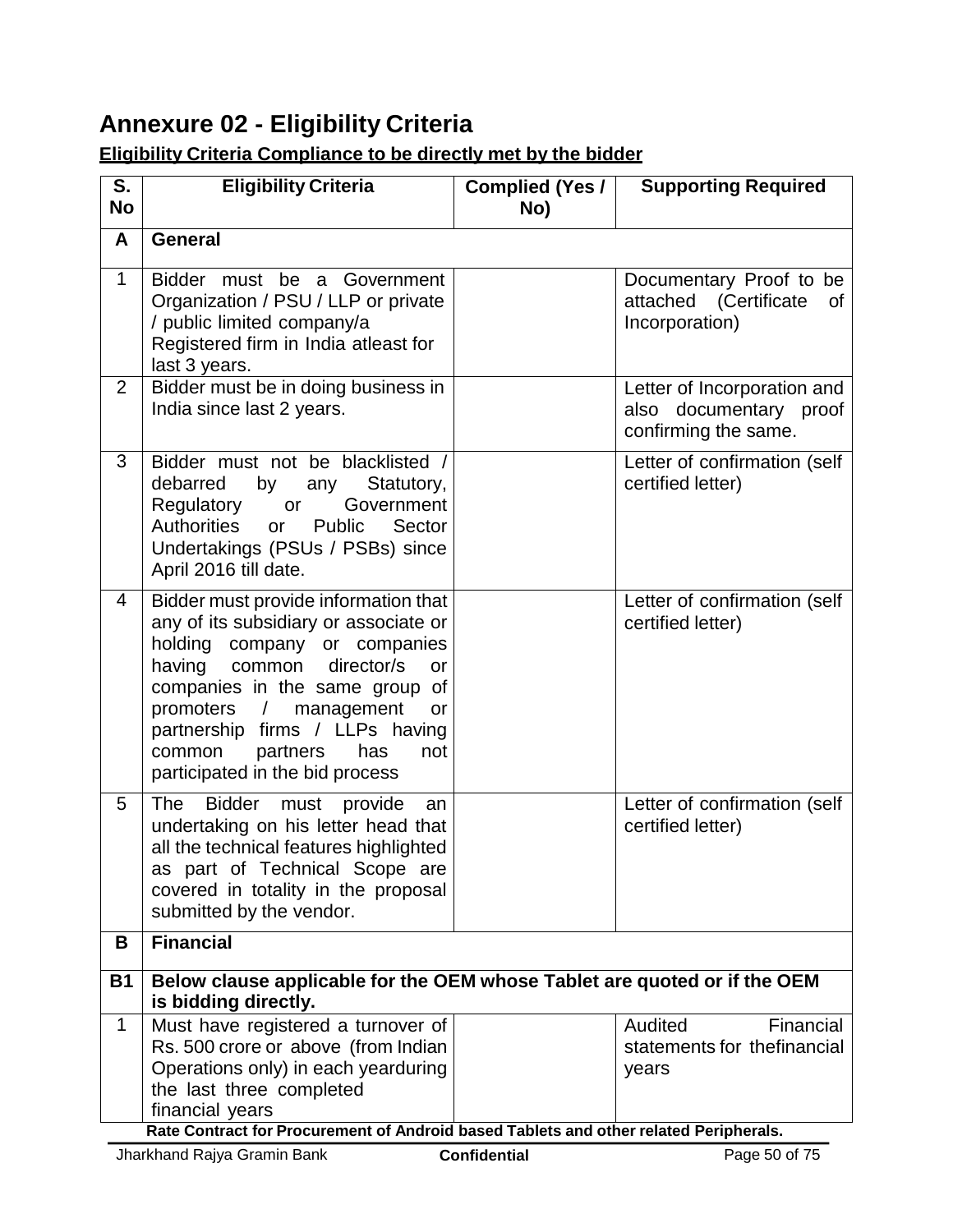|                | (Not inclusive of theturnover of<br>associate companies)                                                                                                                                                                                           | Certified letter from the<br>Chartered<br>Accountant.<br>The CA certificate in this<br>regard should be without<br>any riders or qualification.                                                                  |
|----------------|----------------------------------------------------------------------------------------------------------------------------------------------------------------------------------------------------------------------------------------------------|------------------------------------------------------------------------------------------------------------------------------------------------------------------------------------------------------------------|
| $\overline{2}$ | Must be net profit (after tax) making<br>entity (from Indian operations only)<br>continuously for the last two years,<br>that is financial years.                                                                                                  | Financial<br>Audited<br>statements for thefinancial<br>years<br>Certified letter from the<br>Chartered<br>Accountant.<br>The CA certificate in this<br>regard should be without<br>any riders or qualification.  |
| <b>B2</b>      | Below clause Applicable for the Bidder if submitting bid as a partner of the<br><b>OEM/Authrised Distributor/dealer</b>                                                                                                                            |                                                                                                                                                                                                                  |
| $\mathbf 1$    | Bidder must have registered a<br>turnover of Rs. 30 Lakh or above<br>(from Indian operations only) in<br>each year during the last three<br>completed financial years (Not<br>inclusive<br>the turnover<br>of<br><b>of</b><br>associate companies) | Audited<br>Financial<br>statements for thefinancial<br>years.<br>Certified letter from the<br>Chartered<br>Accountant.<br>The CA certificate in this<br>regard should be without<br>any riders or qualification. |
| $\overline{2}$ | Bidder must be net profit (after tax)<br>(from<br>making<br>entity<br>Indian<br>operations only) continuously for the<br>last two years, OR                                                                                                        | Financial<br>Audited<br>statements for thefinancial<br>years<br>Certified letter from the<br><b>Chartered Accountant.</b>                                                                                        |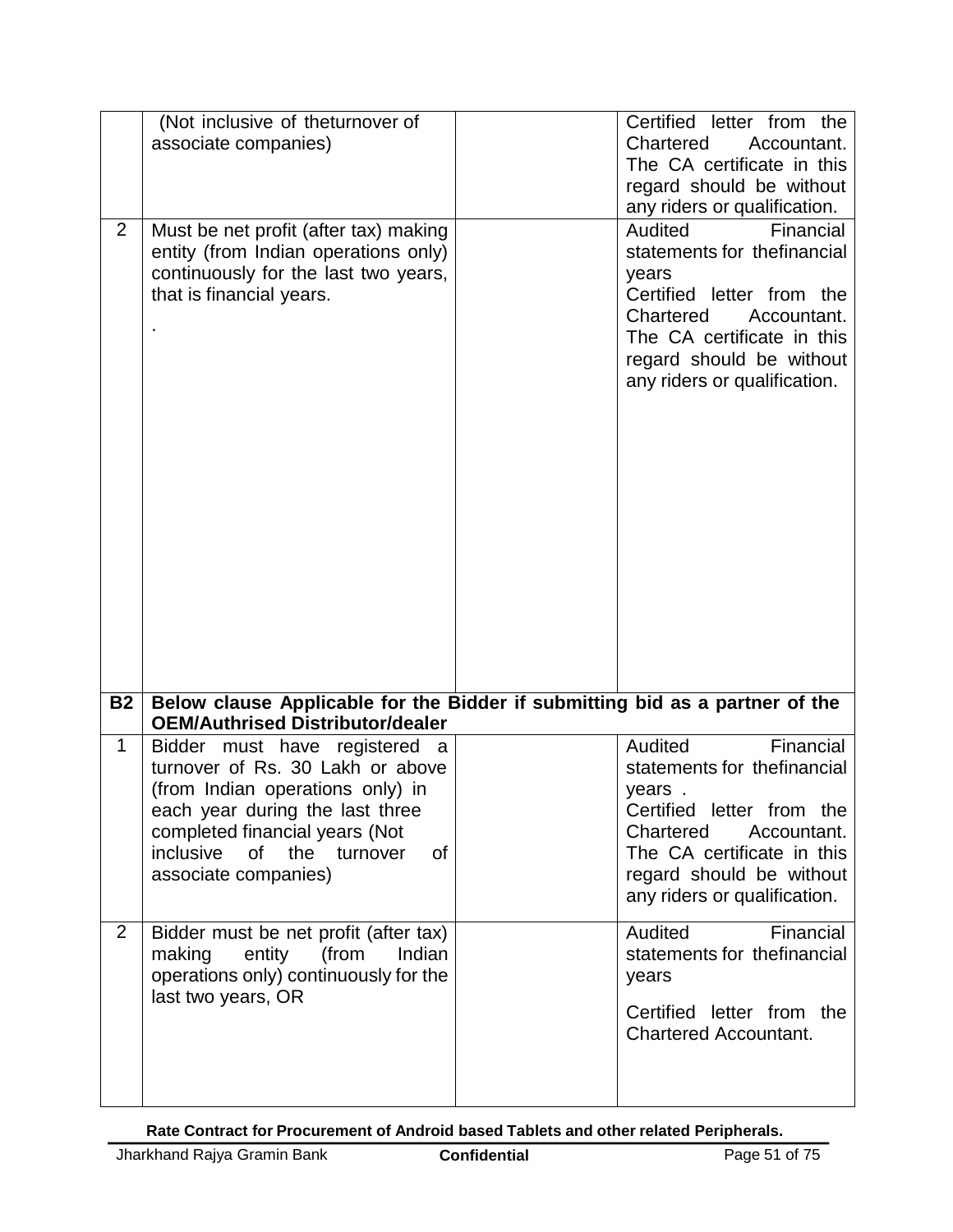| 3            | Bidder must be a cash profit making<br>entity (Net profit + depreciation)<br>Indian<br>operations<br>(from<br>only)<br>continuously for the last three years,<br>AND must have a net worth** ofRs.<br>5 Crores in the last financial years.                                                                                   | The CA certificate in this<br>regard should be without<br>any riders or qualification. |
|--------------|-------------------------------------------------------------------------------------------------------------------------------------------------------------------------------------------------------------------------------------------------------------------------------------------------------------------------------|----------------------------------------------------------------------------------------|
| 4            | OEM should<br>Bidder/<br>have valid<br><b>ISO</b><br><b>ISO</b><br>9001:2008;<br>9001:2008;14001:2004; ISO 27001 &<br>ISO 20000-1                                                                                                                                                                                             | Copies<br>relevant<br><b>of</b><br>Certificates                                        |
| 5            | Preferable<br>make<br>Samsung/Sony/Lenovo/or<br>equivalent                                                                                                                                                                                                                                                                    | Specification as per<br>Annexure 11                                                    |
| C.           | <b>Experience</b><br>&<br><b>Support</b><br><b>Infrastructure</b>                                                                                                                                                                                                                                                             |                                                                                        |
| $\mathbf{1}$ | Below clause applicable for the<br>OEM who is bidding directly.<br>The OEM should have supplied not<br>less than 5,000 no's of android<br>based tablet of the proposed OEM<br>make in last 3 years to various<br>branches / offices of Commercial<br>Banks / Financial Institutions / PSUs<br>/ Govt. Organizations in India. | Documentary Proof for<br>implementation of order /<br>contract execution copy.         |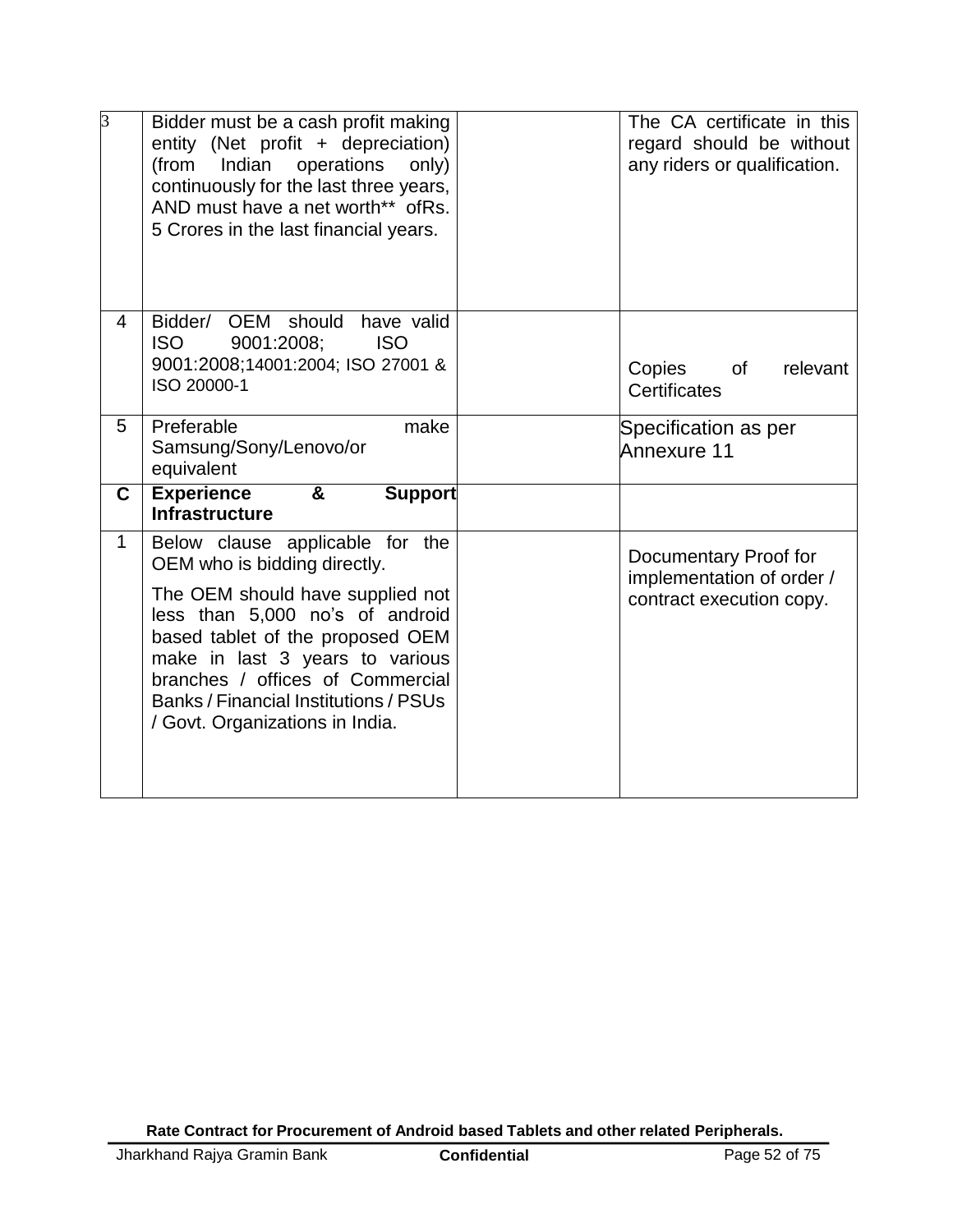| 2 | Bidder should have direct support<br>offices in RANCHI. In case direct<br>support office of the bidder is not<br>present in RANCHI then<br>an<br>undertaking to be provided by the<br>Bidder stating that direct support<br>would be provided by the bidder at<br>RANCHI whenever desired by the<br><b>Bank</b>                                                                  | Letter of confirmation (self-<br>certified letter)                                                     |
|---|----------------------------------------------------------------------------------------------------------------------------------------------------------------------------------------------------------------------------------------------------------------------------------------------------------------------------------------------------------------------------------|--------------------------------------------------------------------------------------------------------|
| 3 | The proposed product's OEM<br>should have min. 500+ Service<br>Centre covering all major states<br>places in India. In case Service<br>Centre of the OEM is not present in<br>all the states of India then an<br>undertaking to be provided by the<br>OEM stating that direct support<br>would be provided by the OEM in all<br>places in India whenever desired by<br>the Bank. | Letter of confirmation (self-<br>certified letter) along with<br>address details of Service<br>Centre. |

All dates if not specified to be applicable from the date of the RFP.

**\*\* Networth is to be calculated as:** Capital Funds (Paid up Equity Capital + Paid up preference Shares + Free Reserve) – (Accumulated Balance of loss + Balance of deferred revenue expenditure + Other intangible assets)

Authorized Signatory Name: Designation: Vendor's Corporate Name **Address** Email and Phone #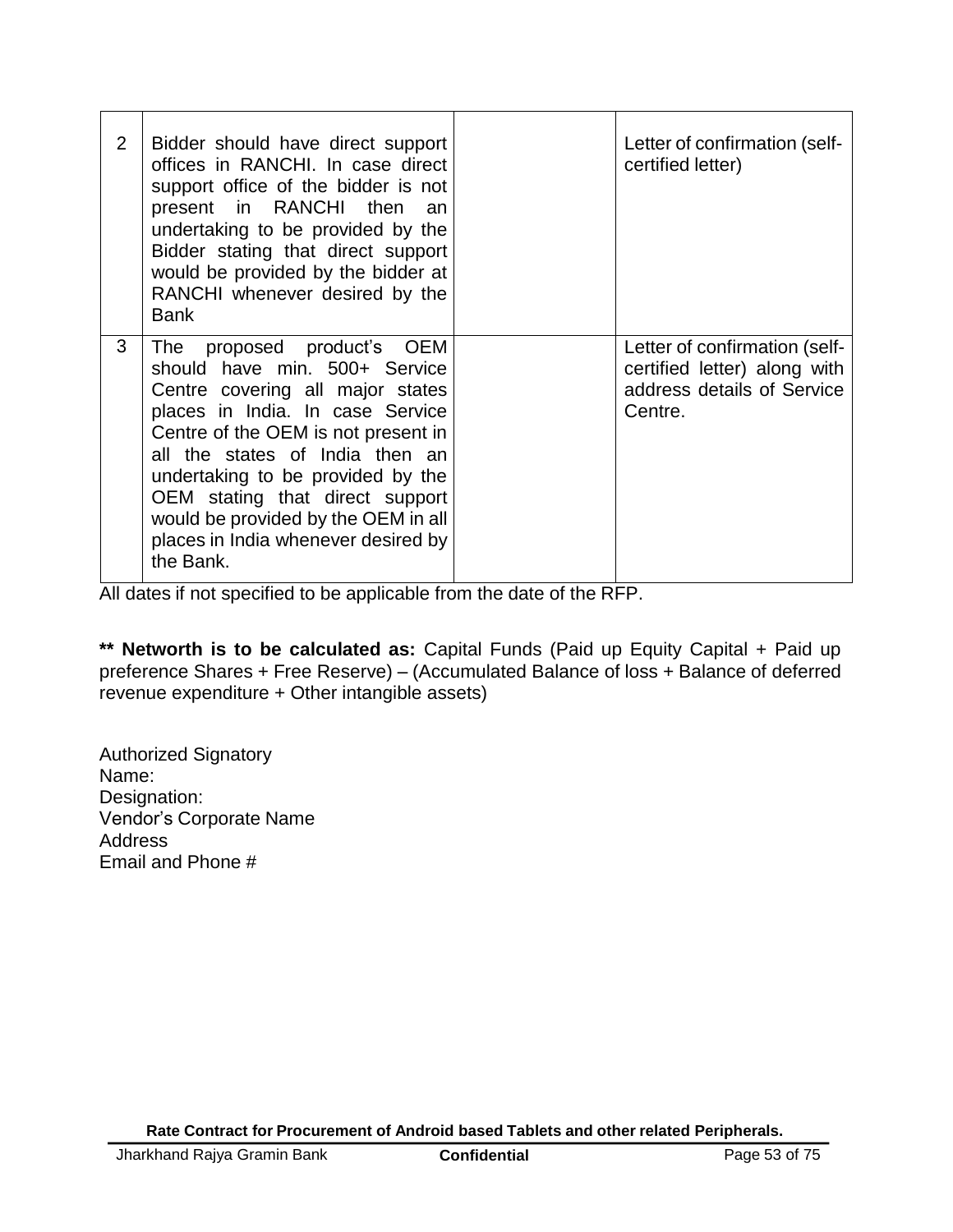## **Annexure 03 - Bid Security Letter**

- 1. WHEREAS, …………………………………………… (hereinafter referred to as "Vendor") has submitted its proposal and response dated (hereinafter referred to as "Bid") for the supply, installation & maintenance of all the requirements described in the Request for Proposal No. ……….. along with its amendments/annexures and other ancillary documents (hereinafter referred to as "RFP") as issued by Jharkhand Rajya Gramin Bank.
- 2. We …………………………………… ……… …. having our registered office at ……………………………………….(hereinafter called the 'VENDOR') are offering security deposit of Rs.  $\sqrt{2}$  /- (Rupees conly) vide [demand draft] / pay order / issued by a scheduled/Commercial bank] bearing No. \_\_\_\_\_\_\_\_dated [drawn on/ issued by] (hereinafter referred to as "Bid Security") favouring 'Jharkhand Rajya Gramin Bank for consideration of the Bid of the above mentioned Vendor.
- 3. The Vendor specifically acknowledges and agrees that the Vendor has furnished his Bid on the understanding and condition that, if the Vendor:
	- a) Withdraws its Bid during the period of Bid validity specified by the Vendor on the Tender Documents or
	- b) Having been notified of the acceptance of its Bid by Jharkhand Rajya Gramin Bank during the periodof validity:
		- i. Fails or refuses to execute the contract form if required; or
		- ii. Fails or refuses to furnish the Security Deposit / Performance Guarantee, in accordance with the instruction to Vendors.

Jharkhand Rajya Gramin Bank has the right to forfeit the entire Bid Security amount merely on the occurrence of one or more of the foregoing events without demur or a written demand or notice to the Vendor.

- 4 The Bid Security shall be returned to unsuccessful Vendors within thirty (30) days from the date of the award of contract to a successful Vendor. The Bid Security shall be returned to the successful Vendor upon furnishing of Performance Security in accordance with the instructions of the Vendor.
- 5 The Vendor undertakes that it will not cancel the Bid Security referred to above till the Vendor is returned the Bid Security from Jharkhand Rajya Gramin Bank in accordance with the foregoing conditions.
- 6 The Vendor represents and warrants that the Vendor has obtained all necessary approvals, permissions and consents and has full power and authority to issue this Bid Security and perform its obligations hereunder, and the Vendor has taken all corporate, legal and other actions necessary or advisable to authorise the execution, delivery and performance of this Bid Security. The absence or deficiency of authority or power on the part of the Vendor to issue this Bid Security or any irregularity in exercise of such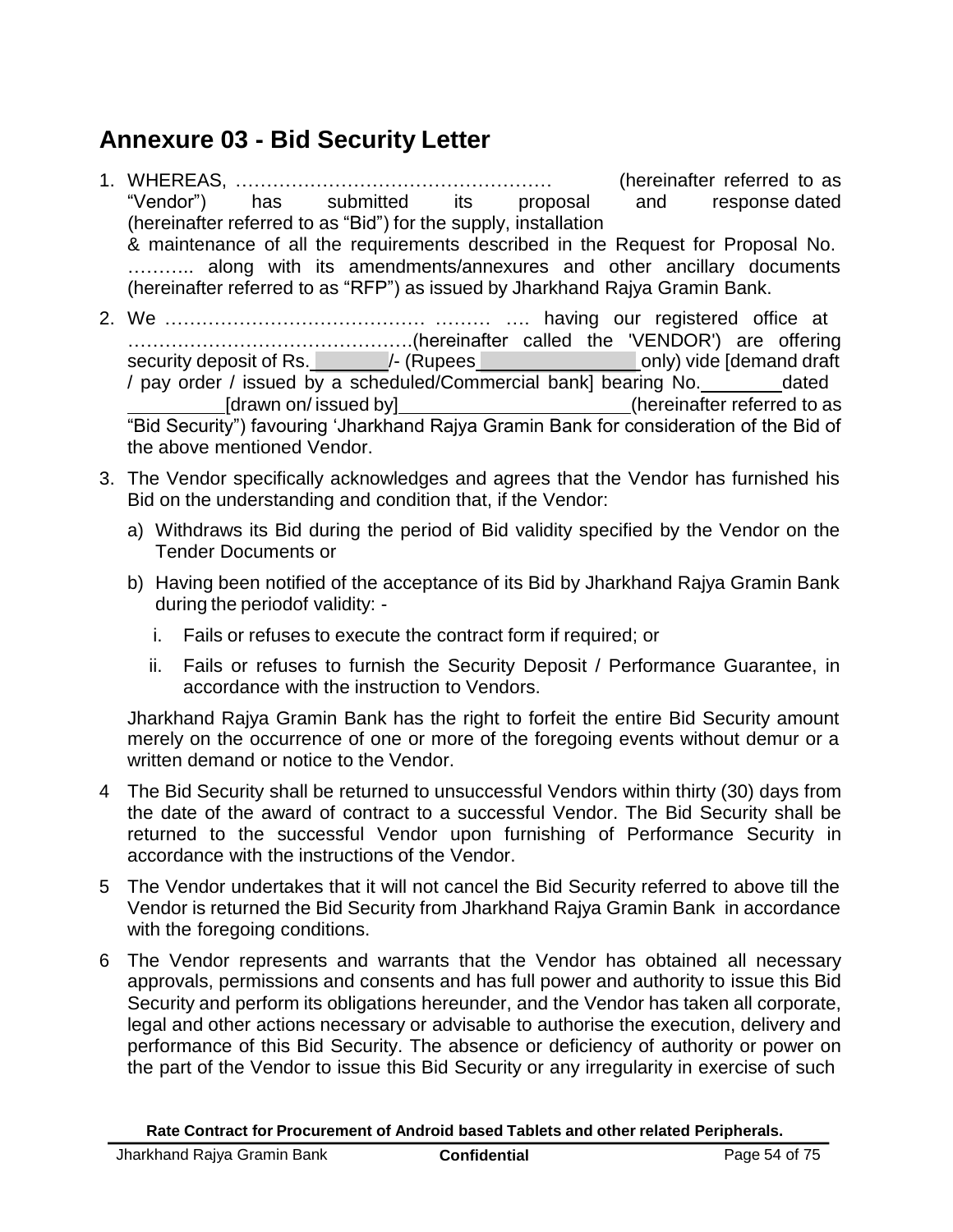powers shall not affect the liability of the Vendor under this Bid Security.

Dated this.................day of............

Place:

Date: Date: Seal and signature of the Vendor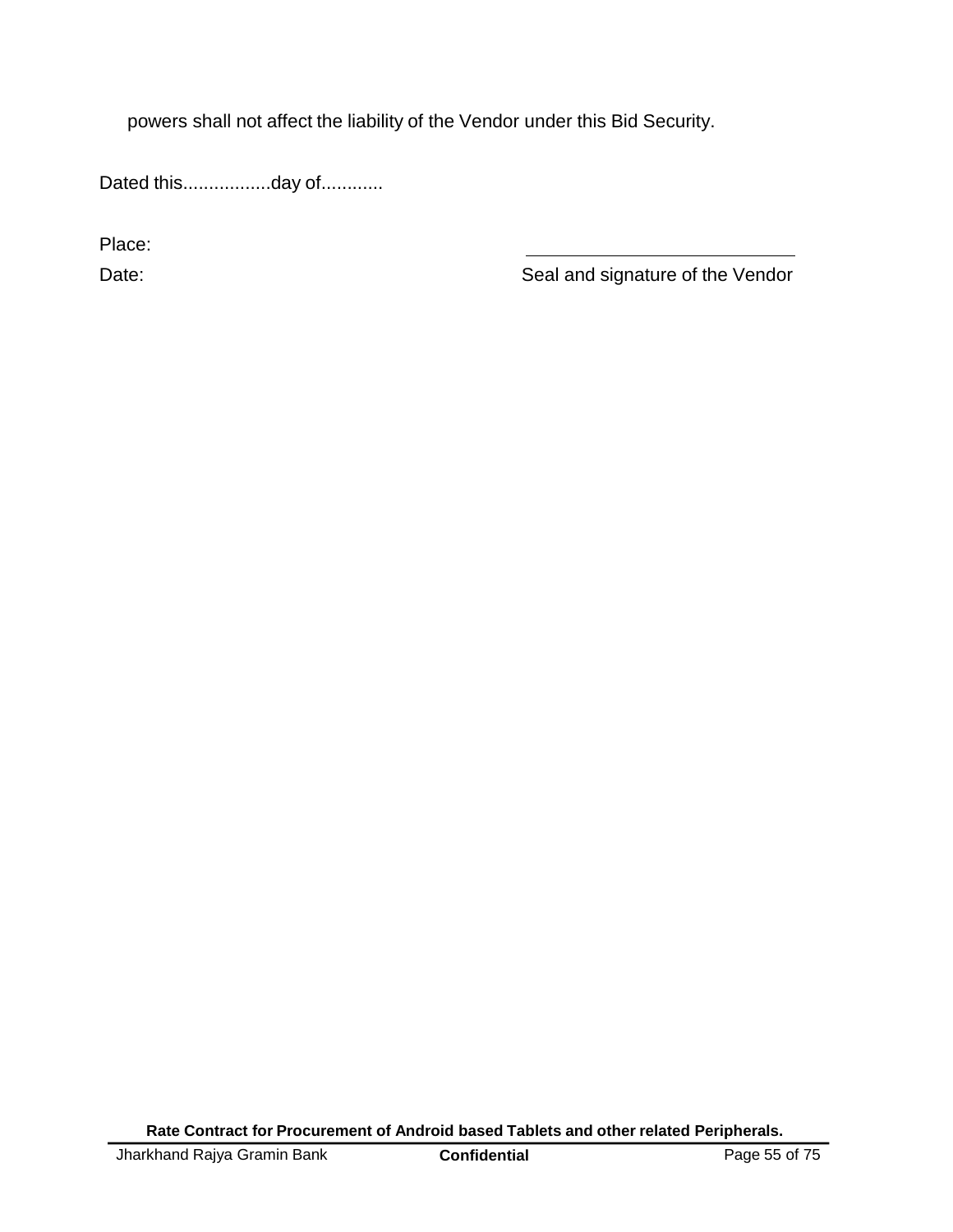## **Annexure 04 - Bid Security Form**

(FORMAT OF BANK GUARANTEE (BG) IN LIEU OF EARNEST MONEY DEPOSIT)

To

The General Manager (IT), Jharkhand Rajya Gramin Bank, Head Office, 3<sup>rd</sup> Floor, Zila Parishad Premises, Kutchery Road, Ranchi-834001.

WHEREAS\_\_\_\_\_\_\_\_\_\_\_\_\_\_\_\_\_\_\_\_\_\_\_\_\_\_\_\_(hereinafter called "the Vendor") has submitted its bid dated\_\_\_\_\_\_\_\_(date of submission of bid) for Rate Contract for Procurement of Android based Tablets at Bank Branches / Offices in response to Request for Proposal (RFP) No. \_\_\_\_\_\_\_\_(hereinafter called "the Bid") issued by Jharkhand Rajya Gramin Bank.

KNOW ALL PEOPLE by these presents that WE\_\_\_\_\_\_\_\_\_\_\_\_\_\_(name of bank) of (name of country) having our registered office at (address of bank) (hereinafter called "the Bank") are bound unto Jharkhand Rajya Gramin Bank (hereinafter called "the Purchaser") in the sum of for the sum of for which payment will and truly to be made to the said Purchaser, the Bank binds itself, its successors and assigns by these presents.Sealed with the common seal of the said Bank  $this$  day of  $\qquad \qquad .20$ .

THE CONDITIONS of this obligation are:

- 1. If the Vendor withdraws its Bid during the period of bid validity specified by the Vendor on the Bid Form; or
- 2. If the Vendor, having been notified of the acceptance of its bid by the Purchaser during the period of bid validity :
	- a) fails or refuses to execute the mutually agreed Contract Form if required; or
	- b) fails or refuses to furnish the Performance Security, in accordance with the Terms and Conditions of the Contract;

We undertake to pay the Purchaser up to the above amount upon receipt of its first written demand, without the Purchaser having to substantiate its demand, provided that in its demand the purchaser will note that the amount claimed by it is due owing to the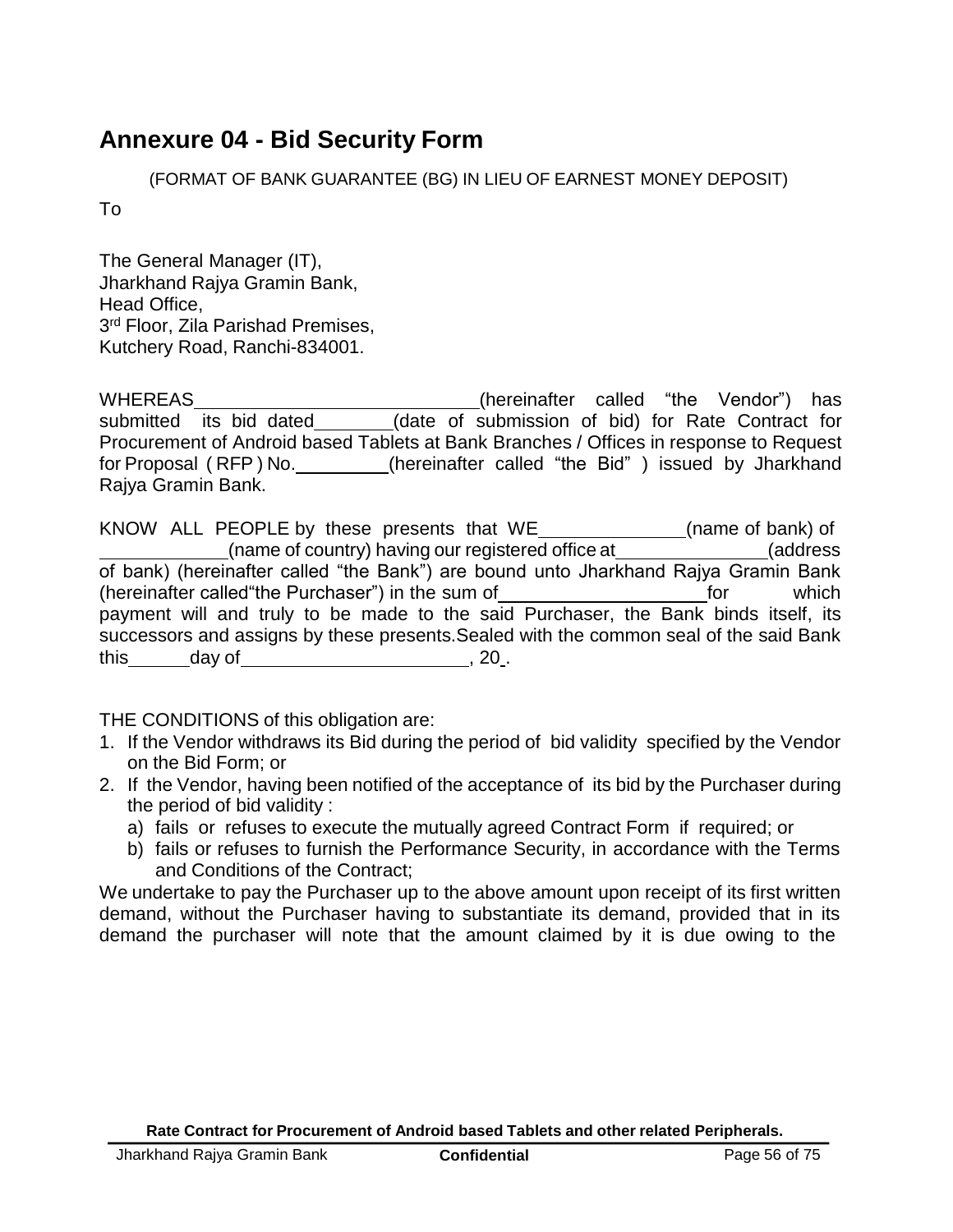occurrence of one or both of the two conditions, specifying the occurred condition or conditions.

This guarantee will remain in force up to and including 90 days after the period of the bid validity, and any demand in respect thereof should reach the Bank not later than the above date.

Notwithstanding any other term contained herein

- a) this guarantee shall be valid only up to \_\_\_\_\_\_\_\_\_\_\_\_\_\_\_\_\_\_\_( Insert Guarantee End Date ) whereupon it shall automatically expire irrespective of whether the original guarantee is returned to the Bank or not; and
- b) the total liability of Bank under this guarantee shall be limited to Rs.  $\blacksquare$ /- (Rupees only).

Place :

SEAL Code No. SIGNATURE.

NOTE:

- 1. VEDNOR SHOULD ENSURE THAT THE SEAL & CODE NO. OF THE SIGNATORY IS PUT BY THE BANKERS, BEFORE SUBMISSION OF BG
- 2. STAMP PAPER IS REQUIRED FOR THE BG ISSUED BY THE BANKS LOCATED IN RANCHI.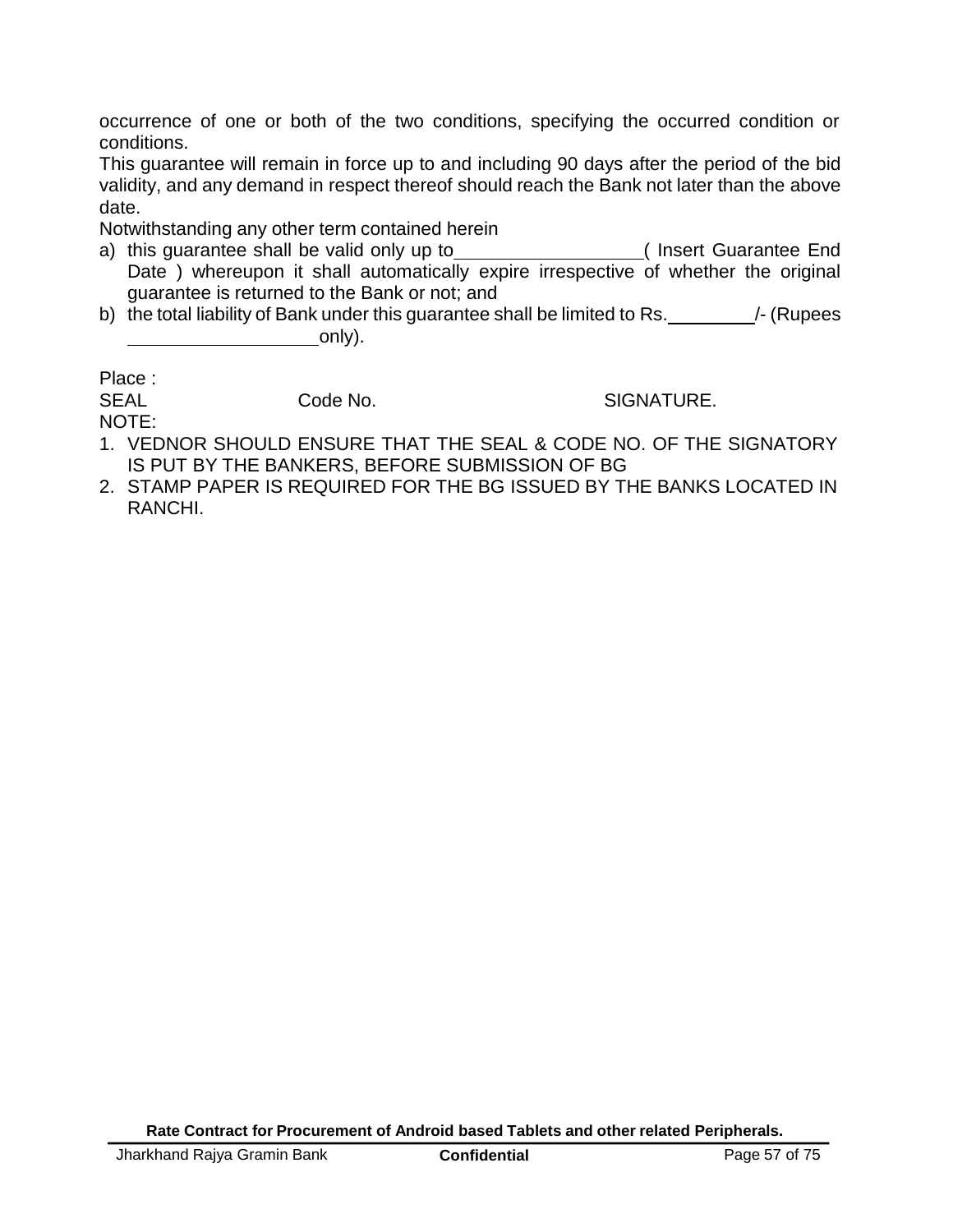# **Annexure 05 – Undertaking**

To

The General Manager (IT), Jharkhand Rajya Gramin Bank, Head Office, 3<sup>rd</sup> Floor, Zila Parishad Premises, Kutchery Road, Ranchi-834001.

Sir,

### **Sub: RFP for Rate Contract for Procurement of Android based Tablets**

- 1. Having examined the Tender Documents including all Annexures and Appendices, the receipt of which is hereby duly acknowledged, we, the undersigned offer to supply, deliver, implement and commission ALL the items mentioned in the 'Request for Proposal' and the other schedules of requirements and services for your bank in conformity with the said Tender Documents in accordance with the schedule of Prices indicated in the Price Bid and made part of this Tender.
- 2. If our Bid is accepted, we undertake to comply with the delivery schedule as mentioned in the Tender Document.
- 3. We agree to abide by this Tender Offer for 180 days from date of bid opening and our Offer shall remain binding on us and may be accepted by the Bank any time before expiry of the offer.
- 4. This Bid, together with your written acceptance thereof and your notification of award, shall constitute a binding Contract between us.
- 5. a) We undertake that in competing for and if the award is made to us, in executing the subject Contract, we will strictly observe the laws against fraud and corruption in force in India namely "Prevention of Corruption Act 1988".
	- b) Commission or gratuities, if any paid or to be paid by us to agents relating to this Bid and to Contract execution, if we are awarded the Contract are listed below.
		- i. Name and Address of the Agent
		- ii. Amount and Currency in which Commission paid / payable
		- iii. Purpose of payment of Commission (If commission is not paid / not payable indicate the same here)
- 6. We agree that the Bank is not bound to accept the lowest or any Bid the Bank may receive.
- 7. We certify that we have provided all the information requested by the bank in the format requested for. We also understand that the bank has the exclusive right to reject this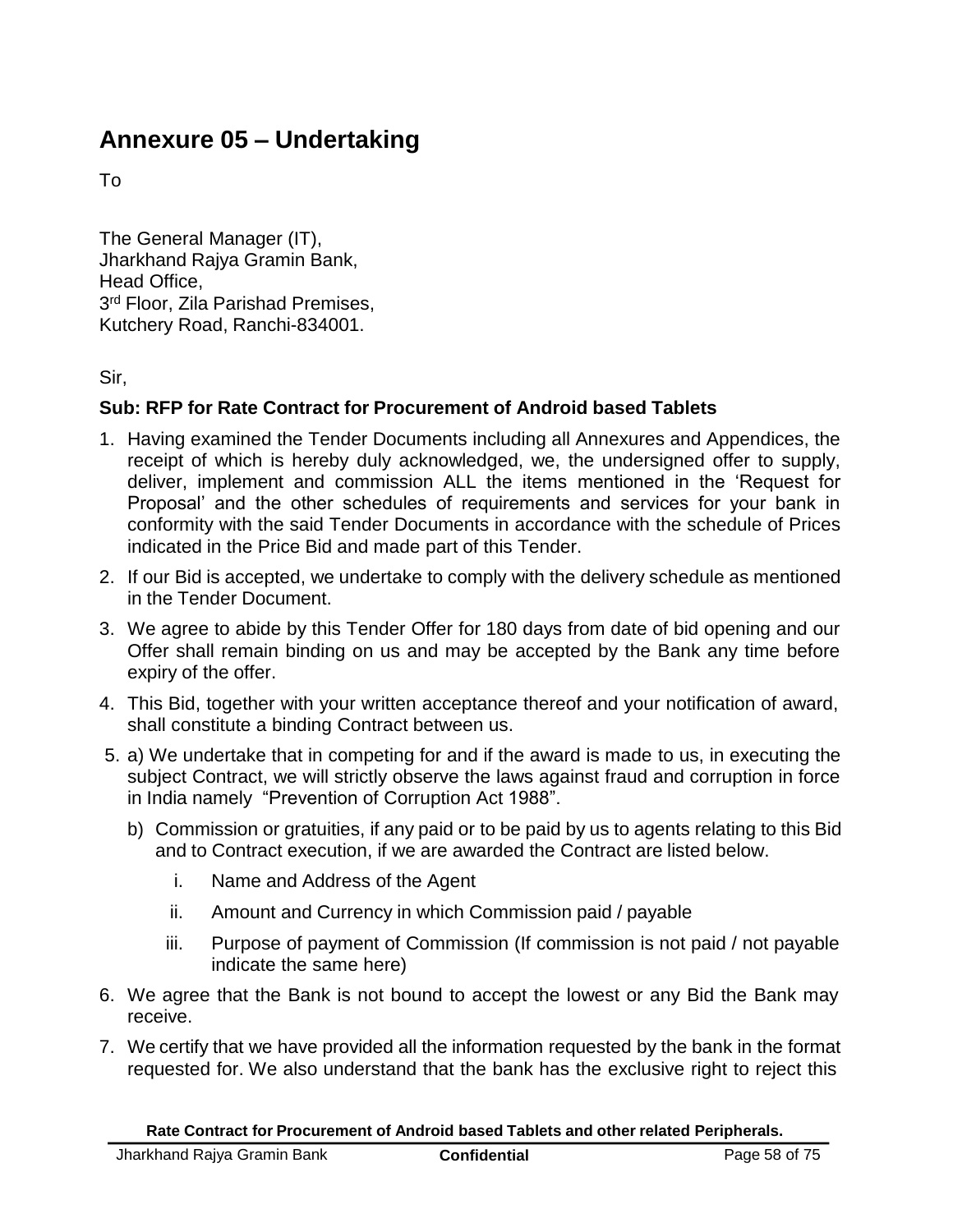offer in case the bank is of the opinion that the required information is not provided or is provided in a different format.

Dated this…………………………………..by......................................20

Yours faithfully,

Authorized Signatory Name: Designation: Vendor's Corporate Name **Address** Email and Phone #

(This letter should be on the letterhead of the Vendor duly signed by an authorized signatory)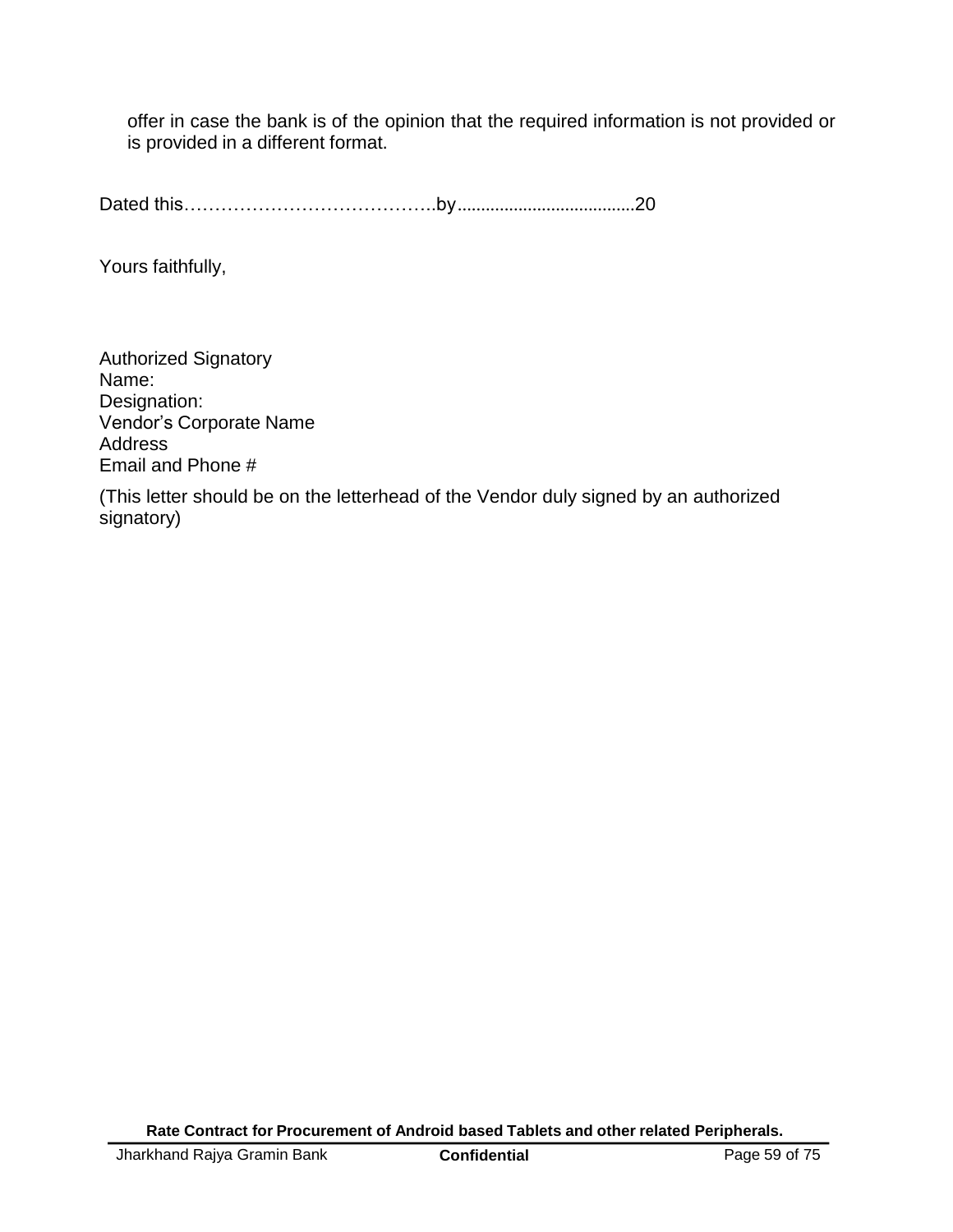## **Annexure 06 - Comments Format**

[Please provide your comments on the Terms & conditions in this section. You are requested to categorize your comments under appropriate headings such as those pertaining to the Scope of work, Approach, Work plan, Personnel schedule, Curriculum Vitae, Experience in related projects etc. You are also requested to provide a reference of the page number, state the clarification point and the comment/ suggestion/ deviation that you propose as shown below.]

Name of the Respondent:

Contact Person from Respondent in case of need.

Name :

Tel No: e-Mail ID:

| Sr.<br>No.      | Page<br># | Point /<br><b>Section</b><br># | <b>Clarification point as</b><br>stated in the tender<br>document | <b>Comment/ Suggestion/</b><br><b>Deviation</b> |
|-----------------|-----------|--------------------------------|-------------------------------------------------------------------|-------------------------------------------------|
| 1               |           |                                |                                                                   |                                                 |
| 2               |           |                                |                                                                   |                                                 |
| 3               |           |                                |                                                                   |                                                 |
| $\overline{4}$  |           |                                |                                                                   |                                                 |
| 5               |           |                                |                                                                   |                                                 |
| $6\phantom{1}6$ |           |                                |                                                                   |                                                 |
| $\overline{7}$  |           |                                |                                                                   |                                                 |
| 8               |           |                                |                                                                   |                                                 |
| 9               |           |                                |                                                                   |                                                 |

Authorized Signatory Name: Designation: Vendor's Corporate Name **Address** Email and Phone # Date: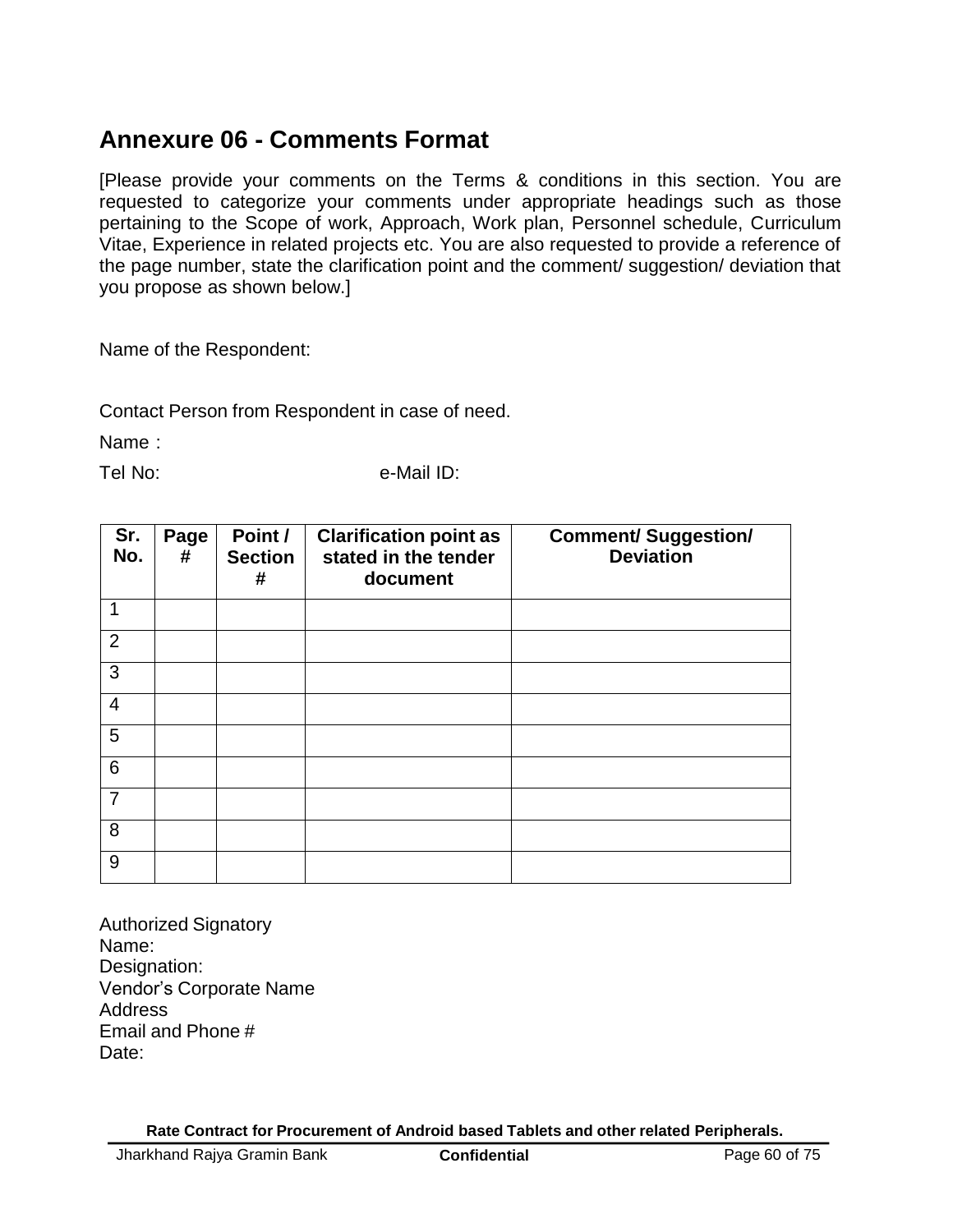## **Annexure 07 – Conformity with Hardcopy Letter**

(*This letter should be on the letterhead of the bidder duly signed by an authorized signatory*)

To

The General Manager (IT), Jharkhand Rajya Gramin Bank, Head Office, 3<sup>rd</sup> Floor, Zila Parishad Premises, Kutchery Road, Ranchi-834001.

Sir,

## **Sub: RFP for Rate Contract for Procurement of Android based Tablets**

Further to our proposal dated ................, in response to the Request for Proposal (Bank's tender No. hereinafter referred to as **"RFP"**) issued by Jharkhand Rajya Gramin Bank (**"Bank"**) we herebycovenant, warrant and confirm as follows:

The soft-copies of the proposal submitted by us in response to the RFP and the related addendums and other documents including the changes made to the original tender documents issued by the Bank, conform to and are identical with the hard-copies of aforesaid proposal submitted by us, in all respects.

Yours faithfully,

Authorized Signatory Name: Designation: Vendor's Corporate Name Address Email and Phone #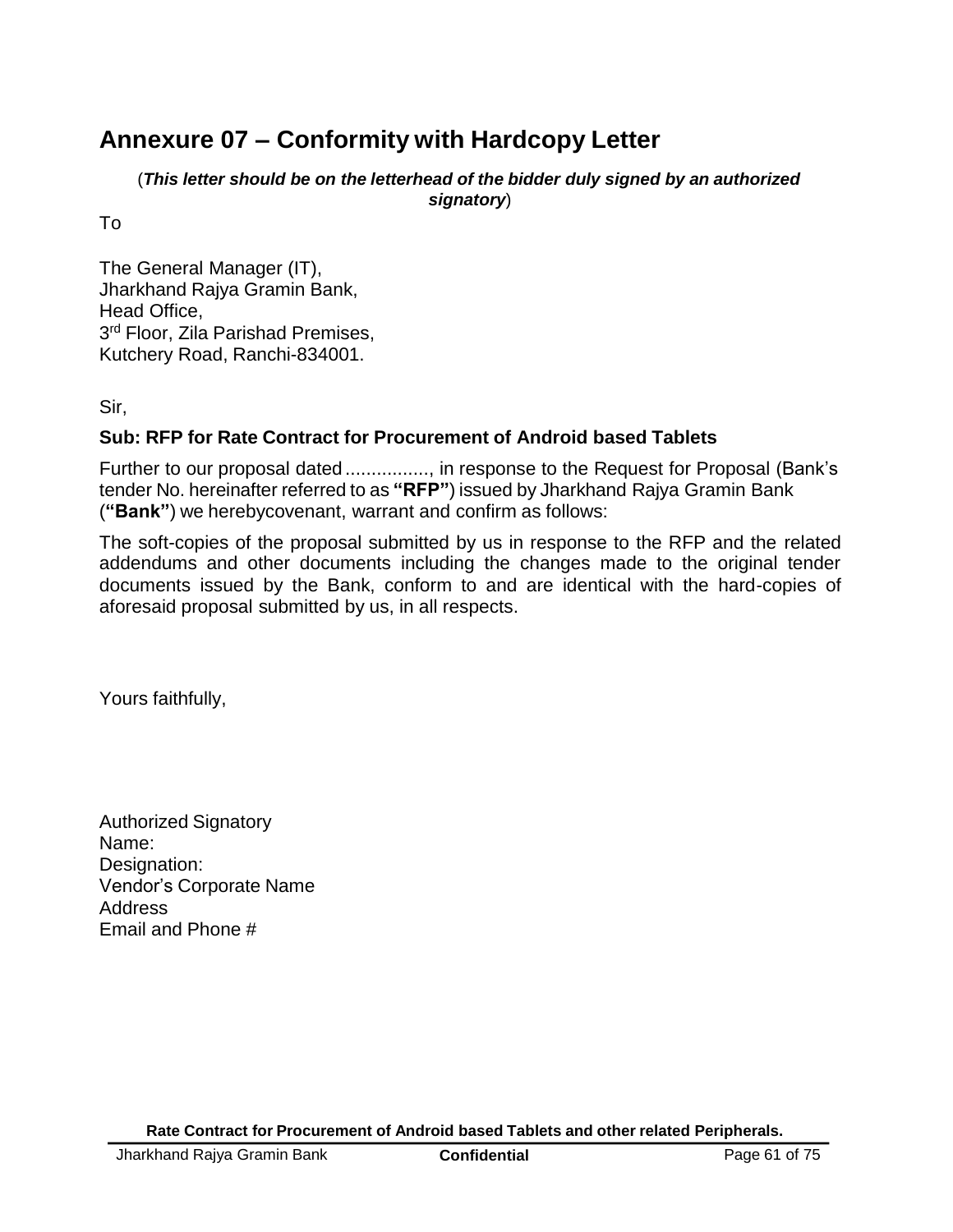## **Annexure 08 – Conformity Letter**

(*This letter should be on the letterhead of the bidder duly signed by an authorized signatory*)

To

The General Manager (IT), Jharkhand Rajya Gramin Bank, Head Office, 3<sup>rd</sup> Floor, Zila Parishad Premises, Kutchery Road, Ranchi-834001.

Sir,

### **Sub: RFP for Rate Contract for Procurement of Android based Tablets**

Further to our proposal dated ………., in response to the Request for Proposal (Bank's tender No. hereinafter referred to as "RFP") issued by Jharkhand Rajya Gramin Bank ("Bank") we herebycovenant, warrant and confirm as follows:

We hereby agree to comply with all the terms and conditions / stipulations as contained in the RFP and the related addendums and other documents including the changes made to the original tender documents issued by the Bank shall form a valid and binding part of the aforesaid RFP document. The Bank is not bound by any other extraneous matters or deviations, even if mentioned by us elsewhere either in our proposal or any subsequent deviations sought by us, whether orally or in writing, and the Bank's decision not to accept any such extraneous conditions and deviations will be final and binding on us.

Yours faithfully,

Authorized Signatory Name: Designation: Vendor's Corporate Name Address Email and Phone #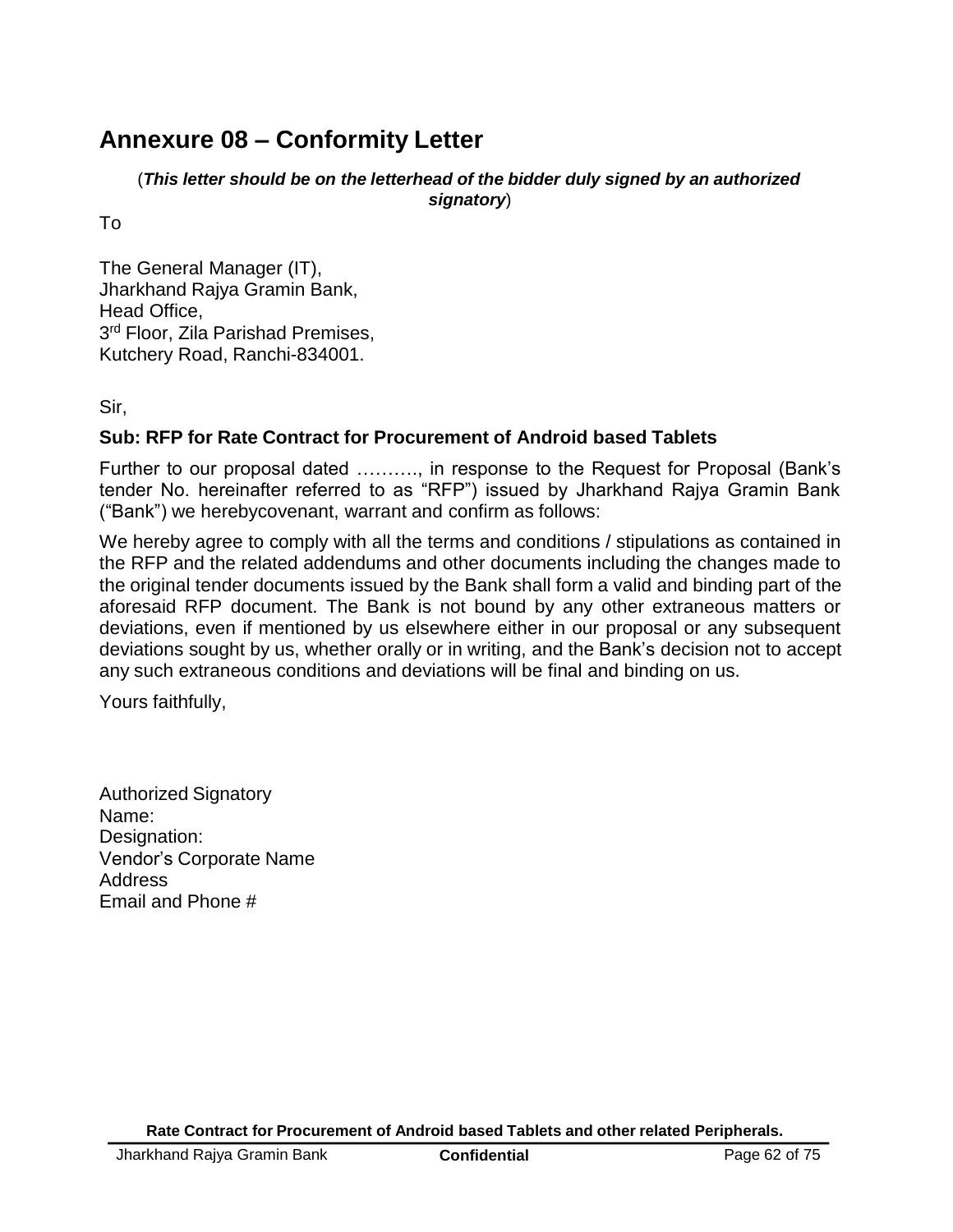## **Annexure 09 – Manufacturer Authorization Form**

(*This letter should be on the letterhead of the OEM/ Manufacturer duly signed by an authorized signatory*)

To

The General Manager (IT), Jharkhand Rajya Gramin Bank, Head Office, 3<sup>rd</sup> Floor, Zila Parishad Premises, Kutchery Road, Ranchi-834001.

Sir,

We ……………………………………………………………… (Name of the Manufacturer) who are established and reputable manufacturers of …………………………………… having factories at ………, …………, ………, …………… and …………… do hereby authorize M/s ……………………… (who is the vendor submitting its bid pursuant to the Request for Proposal issued by the Bank) to submit a Bid and negotiate and conclude a contract with you for supply of equipment's manufactured by us against the Request for Proposal received from your Bank by the Bidder and we have duly authorised the Bidder for this purpose.

The model(s) / product(s) .......................................proposed in this RFP is covered under 1 Years comprehensive support from the date of installation of product.

We hereby extend our guarantee and warranty during this 1 year period as per terms and conditions of the RFP and the contract for the equipment and services offered for supply against this RFP by the above-mentioned Bidder, and hereby undertake to perform the obligations as set out in the RFP in respect of such equipments and services.

We assure you that in the event of M/s ……………………… not being able to fulfill its obligation as M/s ……………………… vendor in respect of the warranty terms defined in the RFP, …………………………………… (OEM Name) would continue to meet these either directly or through alternate arrangements without any additional cost to the Bank.

Yours Faithfully

| <b>Authorised Signatory</b> |     |        |  |
|-----------------------------|-----|--------|--|
| (Name:                      |     |        |  |
| Phone No.                   | Fax | E mail |  |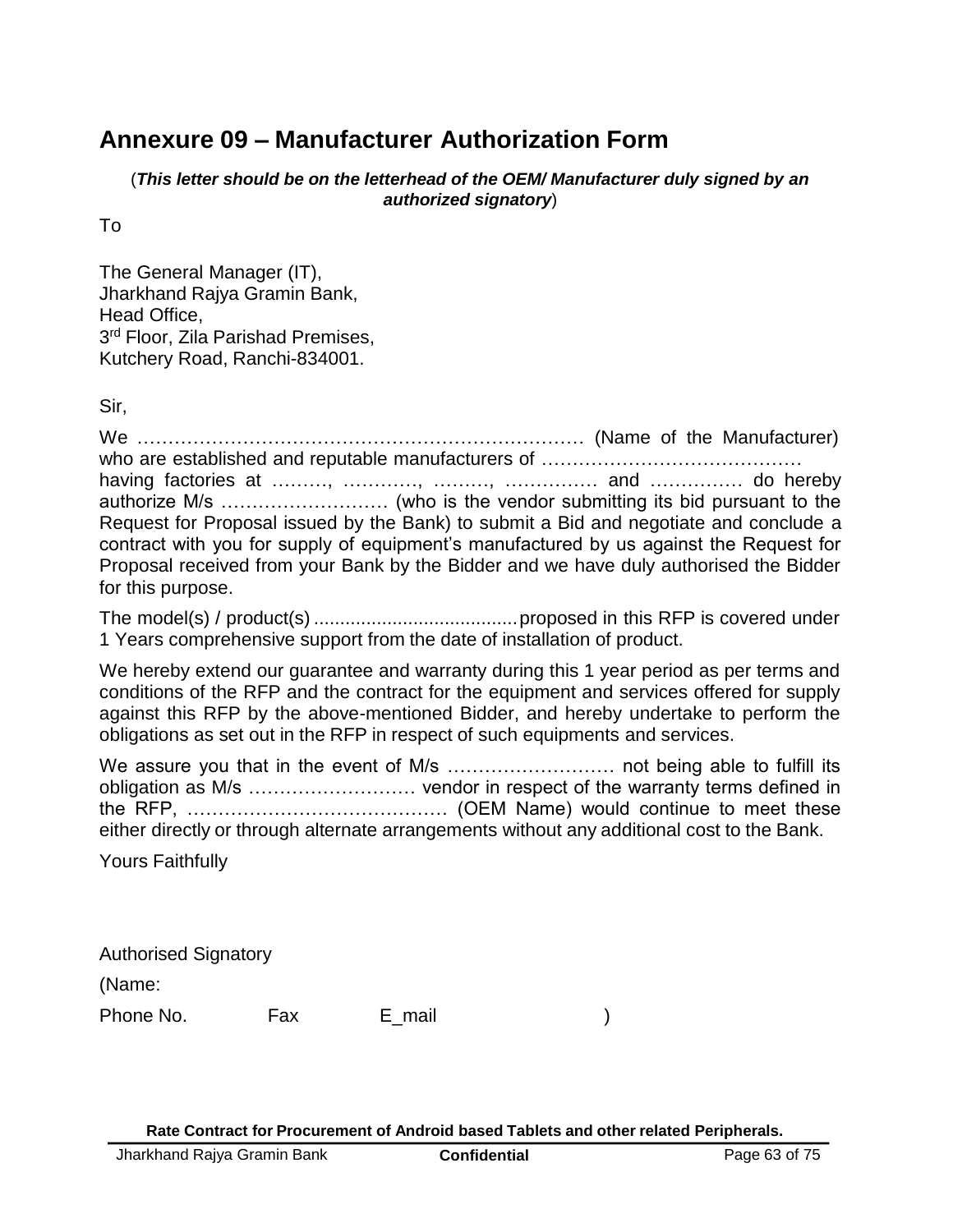## **Annexure 10 – Undertaking of Information Security**

(*This letter should be on the letterhead of the bidder as well as the OEM/ Manufacturer duly signed by an authorized signatory on Information security as per regulatory requirement*

To

The General Manager (IT), Jharkhand Rajya Gramin Bank, Head Office, 3<sup>rd</sup> Floor, Zila Parishad Premises, Kutchery Road, Ranchi-834001.

Sir,

## **Sub: RFP for Rate Contract for Procurement of Android based Tablets**

We hereby undertake that the proposed hardware / software to be supplied will be free of malware, free of any obvious bugs and free of any covert channels in the code (of the version of the application being delivered as well as any subsequent versions/modifications done)

Yours faithfully,

| <b>Authorized Signatory</b> |  |
|-----------------------------|--|
| Name:                       |  |
| Designation:                |  |
| Vendor's Corporate Name     |  |
| Address                     |  |
| Email and Phone #           |  |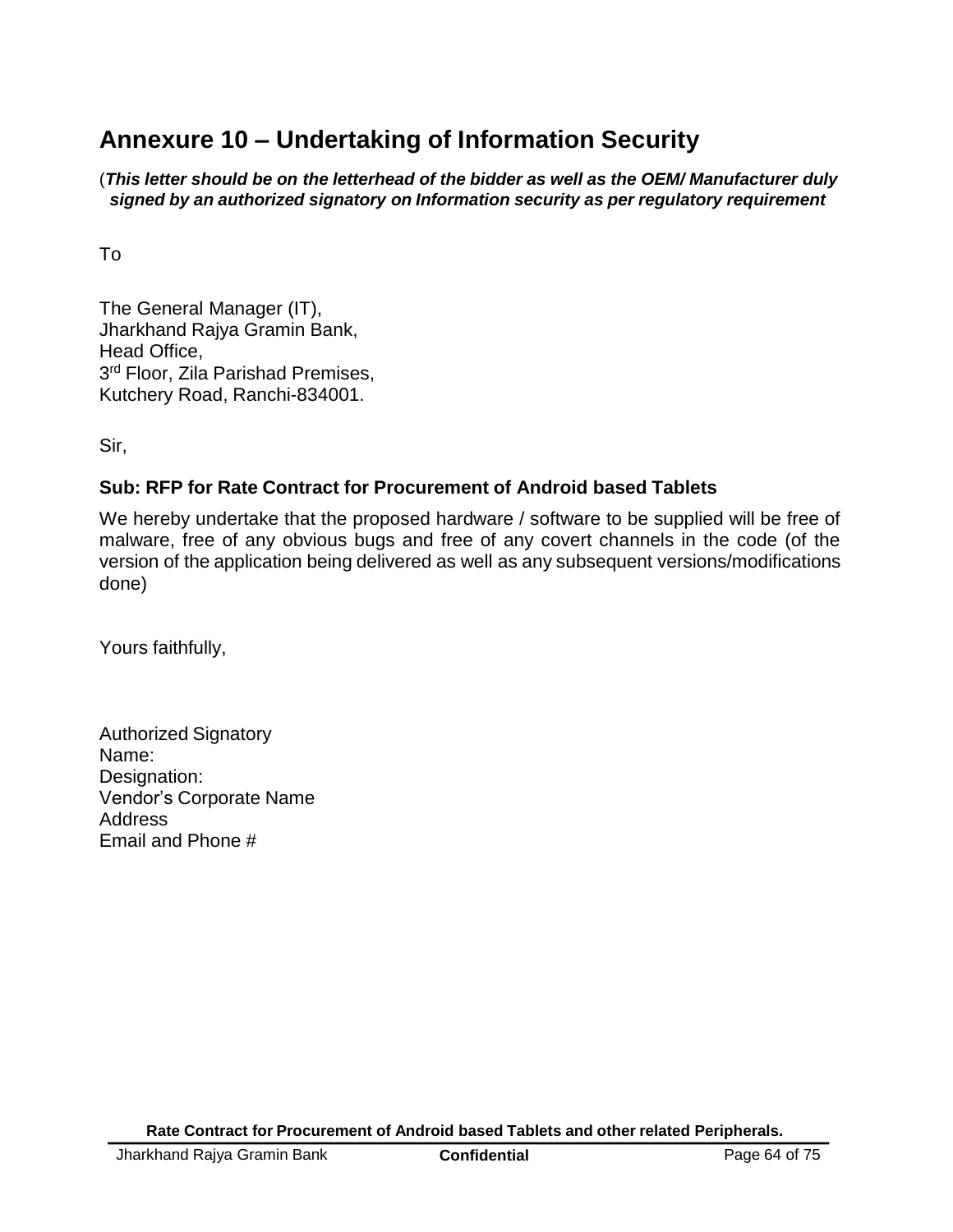**Annexure 11 – Technical Specification of Android based Tablet and other related peripherals (10 inch orhigher category ).**

|                                        | Android based Tablet (10 inch or higher category.)                                             | <b>Complied</b> |                       |
|----------------------------------------|------------------------------------------------------------------------------------------------|-----------------|-----------------------|
| <b>HARDWARE</b>                        | Make & Model of Tablet PC - Make<br>and Model of Tablet Jacket -                               | <b>Y/N</b>      | If No.<br>Rema<br>rks |
| <b>CPU</b>                             | Min. 2 Ghz Quad Core or higher.                                                                |                 |                       |
| <b>DISPLAY</b>                         | 10"OR Higher Screen Size with capacitative<br>touch screen<br>& Multitouch, 16M Colors Display |                 |                       |
| <b>RESOLUTION</b>                      | Min. 1280 x 800                                                                                |                 |                       |
| <b>CHIPSET</b>                         | Latest class compatible chipset                                                                |                 |                       |
| <b>RAM</b>                             | Min. 2 GB or More                                                                              |                 |                       |
| <b>INTERNAL</b><br><b>MEMORY</b>       | <b>Min. 32 GB</b>                                                                              |                 |                       |
| <b>EXPANDABILITY</b>                   | Expandable to Min. 64 GB                                                                       |                 |                       |
| <b>CAMERA</b>                          | Primary - Min. 8 MP with Auto Focus &<br>Flash, Secondary - Min 5.0 MP                         |                 |                       |
| <b>DATA</b><br><b>CONNECTIVITY</b>     | 2G, 3G, 4G, LTE, WLAN 802.11<br>a/b/g/n/ac, Bluetooth 5.0, micro USB v2.0,<br>GPS.             |                 |                       |
| <b>BATTERY</b>                         | Min. 4500 mAh Li-ion Battery of Android based<br>Tablet.                                       |                 |                       |
| <b>SOUND</b>                           | Loudspeaker, 3.5 mm jack, microphone builtin                                                   |                 |                       |
| <b>OTG ENABLE</b>                      | Yes                                                                                            |                 |                       |
| Z Height                               | $<$ 10 mm                                                                                      |                 |                       |
| <b>Sensors</b>                         | Accelerometer, GPS                                                                             |                 |                       |
| <b>TABLET</b><br><b>CERTIFICATIONS</b> | ISO 27001, ISO 2000-1: 2018, ISO 9001, ISO<br>14001, BIS, FCC, CE, RoHs, CB                    |                 |                       |
| <b>Preferable make</b>                 | Samsung/Sony/Lenovo/or equivalent                                                              |                 |                       |
| <b>I/O</b> Interface                   | 1 Micro SD Socket, 1.5 pin Micro USB<br>interface, Minimum 1 Sim Socket                        |                 |                       |
| <b>ACCESSORIES</b>                     | AC Adapter, micro USB to USB Cable, OTG<br>cable.                                              |                 |                       |
| <b>OPERATING</b><br><b>SYSTEM</b>      | Android OS 10 or higher                                                                        |                 |                       |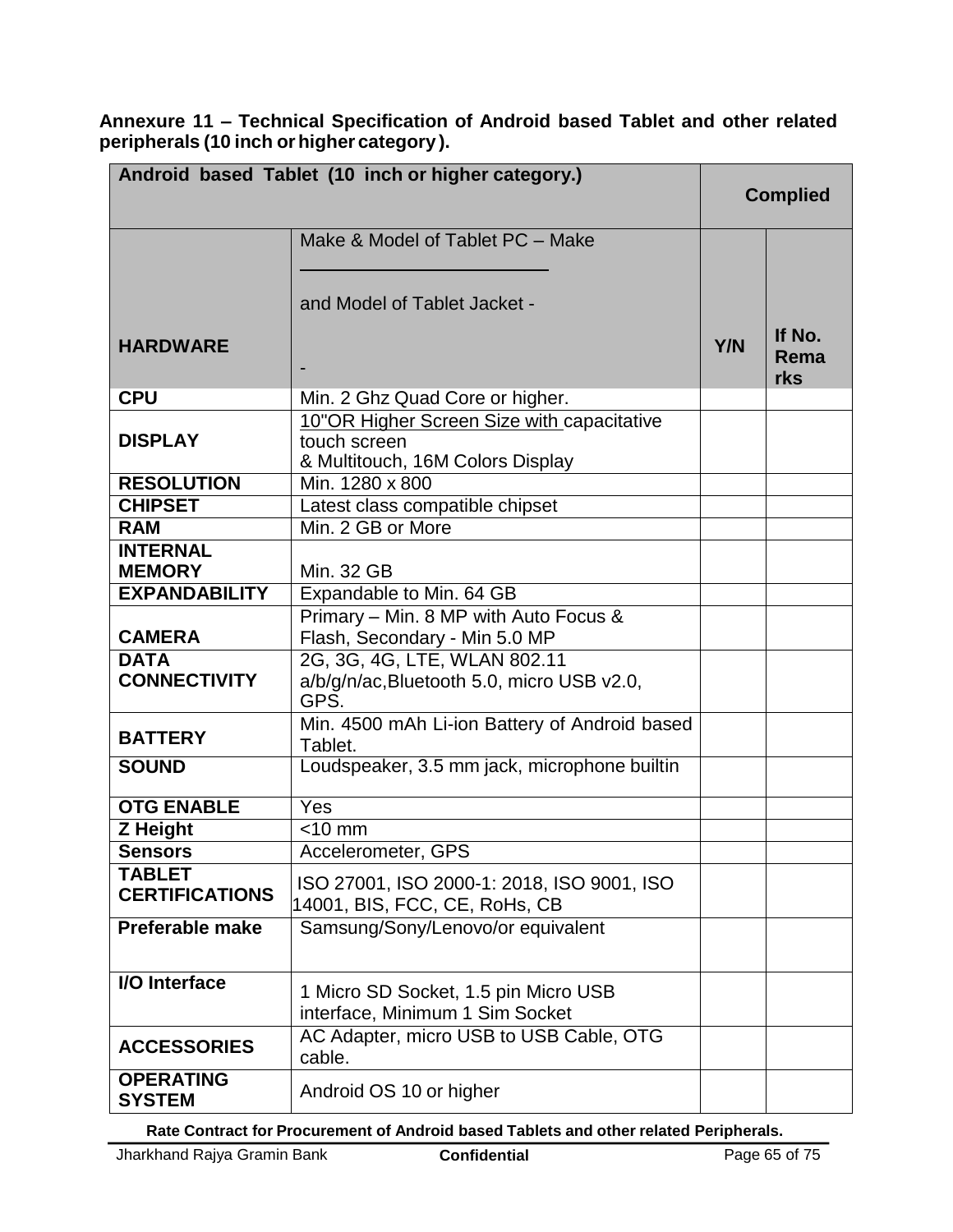|                 | 1 Year Comprehensive Warranty Support<br>to be covered by OEM/Bidder. |  |
|-----------------|-----------------------------------------------------------------------|--|
| <b>WARRANTY</b> |                                                                       |  |
|                 |                                                                       |  |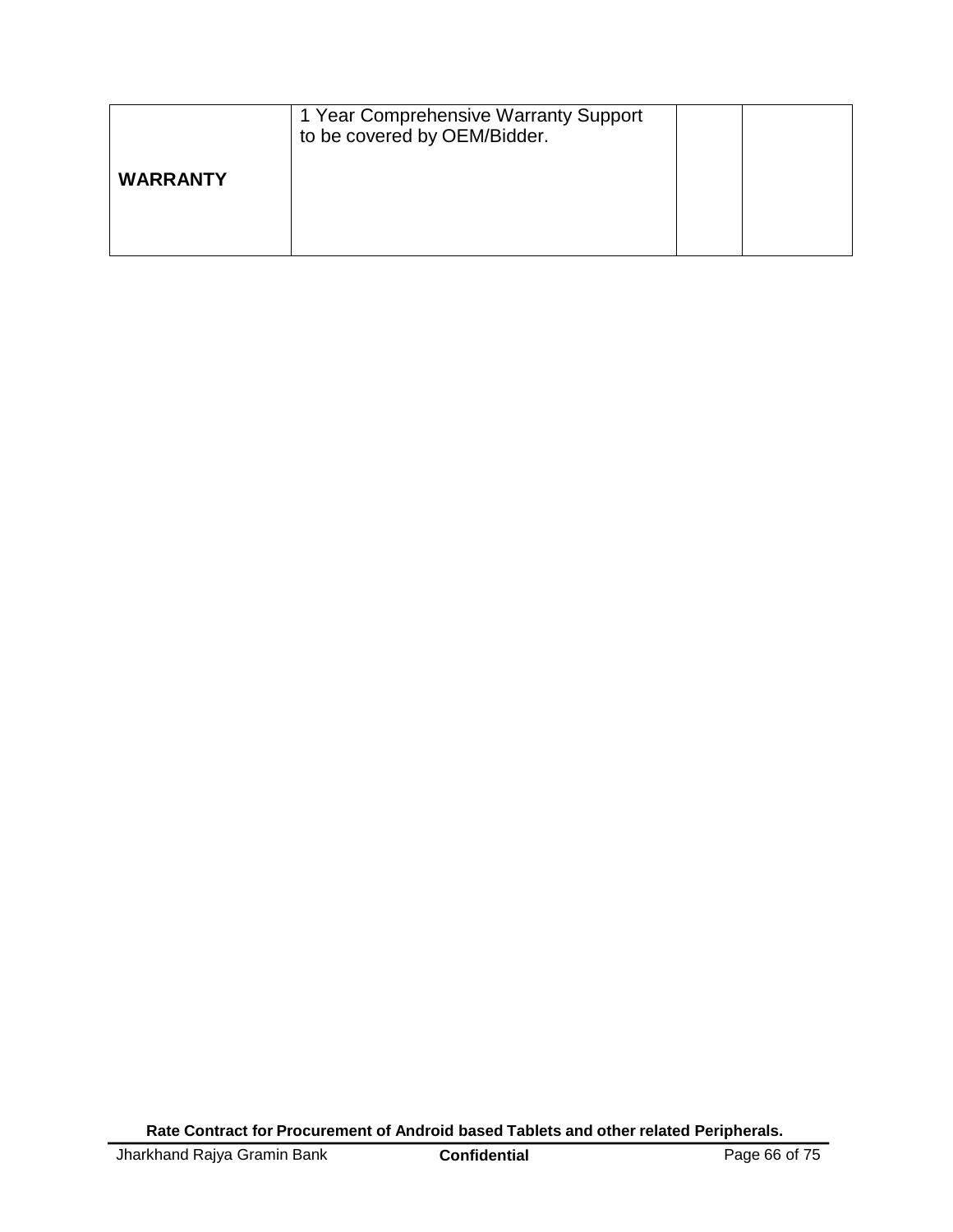## **Annexure 12 - Performance Guarantee**

#### **BANK GUARANTEE**

(FORMAT OF PERFORMANCE BANK GUARANTEE)

To

The General Manager (IT), Jharkhand Rajya Gramin Bank, Head Office, 3<sup>rd</sup> Floor, Zila Parishad Premises, Kutchery Road, Ranchi-834001.

WHEREAS M/S …………………………………………… (Name of Vendor) a Company registered under the Indian Companies Act, 1956 and having its Registered Office at , (Please provide complete address) (hereinafter referred to as "Vendor") was awarded a contract by Jharkhand Rajya Gramin Bank (JRGB) vide their Purchase Order no.

……………………………… dated …………………………. (hereinafter referred to as "PO") for ……………………………. …………………………………………………………………….

AND WHEREAS, in terms of the conditions as stipulated in the PO and the Request for Proposal document No. …………………. Dated …………………….. for ………………………… ……………………………………………………………………. (hereinafter referred to as "RFP"), the vendor is required to furnish a Performance Bank Guarantee issued by a Public Sector Bank in India in your favour for Rs ................................... /- towards due performance of the contract in accordance with the specifications, terms and conditions of the purchase order and RFP document (which guarantee is hereinafter called as "BANK GUARANTEE").

AND WHEREAS the Vendor has approached us for providing the BANK GUARANTEE.

AND WHEREAS at the request of the Vendor, WE,....................................................................... ,a body corporate in terms of the Banking Companies Acquisition and Transfer of Undertakings Act,1970/1980 having it's..........................................................................Office at …………………….…………………………………………………………………….…… and a branch interaliaat................................................................... India have agreed to issue the BANK GUARANTEE. THEREFORE, WE, (name of Bank and it's address) ...........................................................through our local office at ............................................. India furnish you the BANK GUARANTEE in manner hereinafter contained and agree with you as follows:

1. We ...................................... do hereby expressly, irrevocably and unconditionally undertake to pay the amounts due and payable under this Guarantee without any demur, merely on demand from you and undertake to indemnify you and keep you indemnified from time to time and at all times to the extent of Rs............................/-(Rupees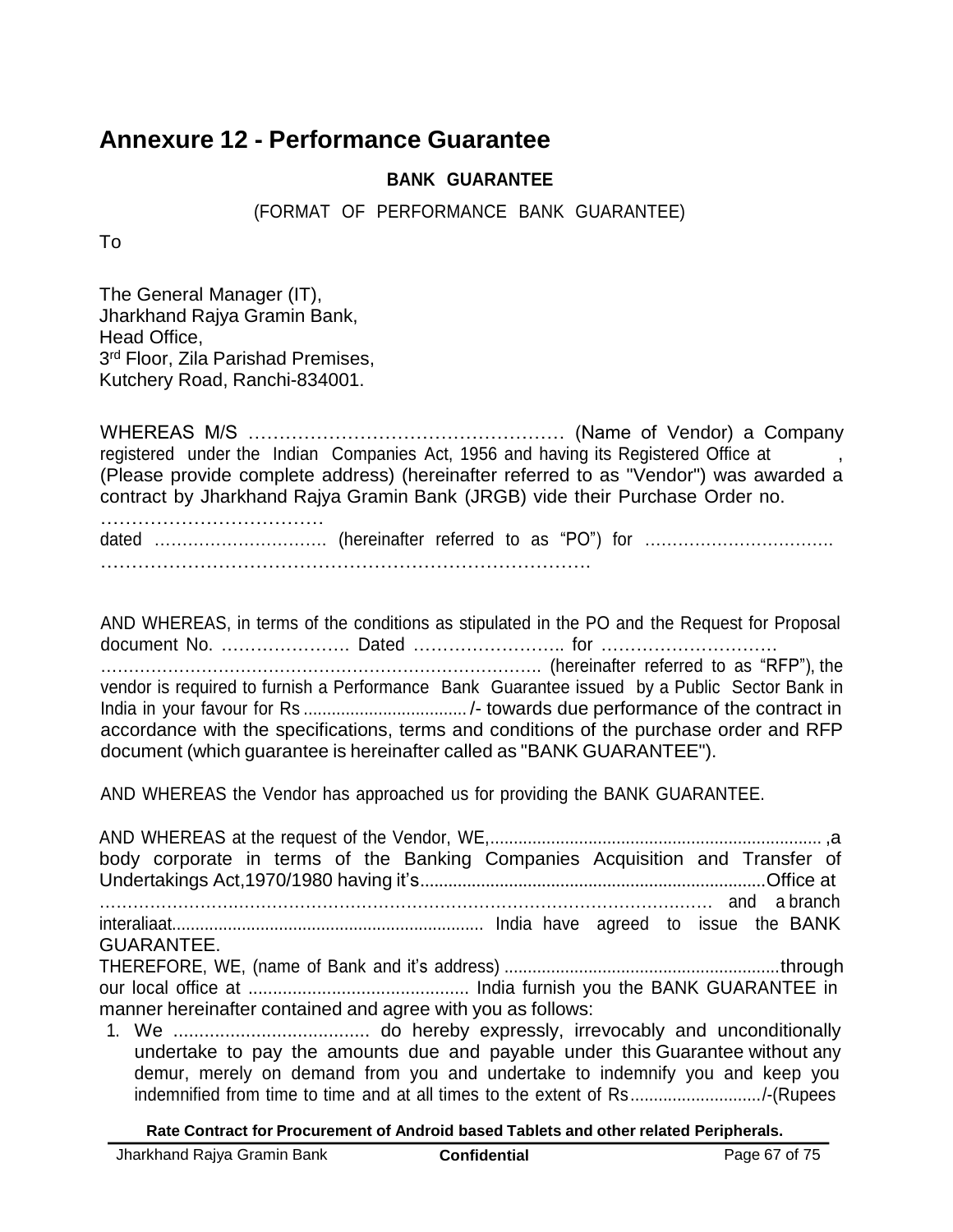………………………………………………………….. only) against any loss or damage caused to or suffered by or that may be caused to or suffered by you on account of any breach or breaches on the part of the Vendor of any of the terms and conditions contained in the PO and RFP and in the event of the Vendor committing default or defaults in carrying out any of the work or discharging any obligation under the PO or RFP document or otherwise in the observance and performance of any of the terms and conditions relating thereto in accordance with the true intent and meaning thereof, we shall forthwith on demand pay to you such sum or sums not exceeding the sum of Rs .................. /-.(Rupees ……………………………………………… …………………………………………… only) as may be

claimed by you on account of breach on the part of the Vendor of their obligations or default in terms of the PO and RFP.

- 2. Notwithstanding anything to the contrary contained herein or elsewhere, we agree that your decision as to whether the vendor has committed any such breach/ default or defaults and the amount or amounts to which you are entitled by reasons thereof will be binding on us and we shall not be entitled to ask you to establish your claim or claims under Bank Guarantee, but will pay the same forthwith on your demand without any protest or demur. Any such demand made by Jharkhand Rajya Gramin Bank shall be conclusive as regards the amountdue and payable by us to you.
- 3. This Bank Guarantee shall continue and hold good until it is released by you on the application by the Vendor after expiry of the relative guarantee period provided always that the guarantee shall in no event remain in force after ................................................ (date) without prejudice to your claim or claims arisen and demanded from or otherwise notified to us in writing before the expiry of the said date which will be enforceable against us notwithstanding that the same is or are enforced after the said date.
- 4. You will have the fullest liberty without our consent and without affecting our liabilities under this Bank Guarantee from time to time to vary any of the terms and conditions of the PO and RFP or extend the time of performance of the contract or to postpone for a ny timeor from time to time any of your rights or powers against the vendor and either to enforce or forbear to enforce any of the terms and conditions of the said PO and RFP and we shallnot be released from our liability under Bank Guarantee by exercise of your liberty with reference to matters aforesaid or by reason of any time being given to the vendor or any other forbearance, act or omission on your part or any indulgence by you to the vendor or any other act, matter or things whatsoever which under law relating to sureties, would butfor the provisions hereof have the effect of so releasing us from our liability hereunder provided always that nothing herein contained will enlarge our liability hereunder beyond the limit of Rs. ……………./-( Rupees…………… …………………………………………………… only) as aforesaid or extend the period of the

guarantee beyond the said ...................... (date) unless expressly agreed to by us in writing.

- 5. The Bank Guarantee shall not in any way be affected by your taking or giving up any securities from the vendor or any other person, firm or company on its behalf or by the winding up, dissolution, insolvency or death as the case may be of the vendor.
- 6. In order to give full effect to the guarantee herein contained, you shall be entitled to act as if we were your principal debtors in respect of all your claims against the vendor hereby guaranteed by us as aforesaid and we hereby expressly waive all our rights of suretyship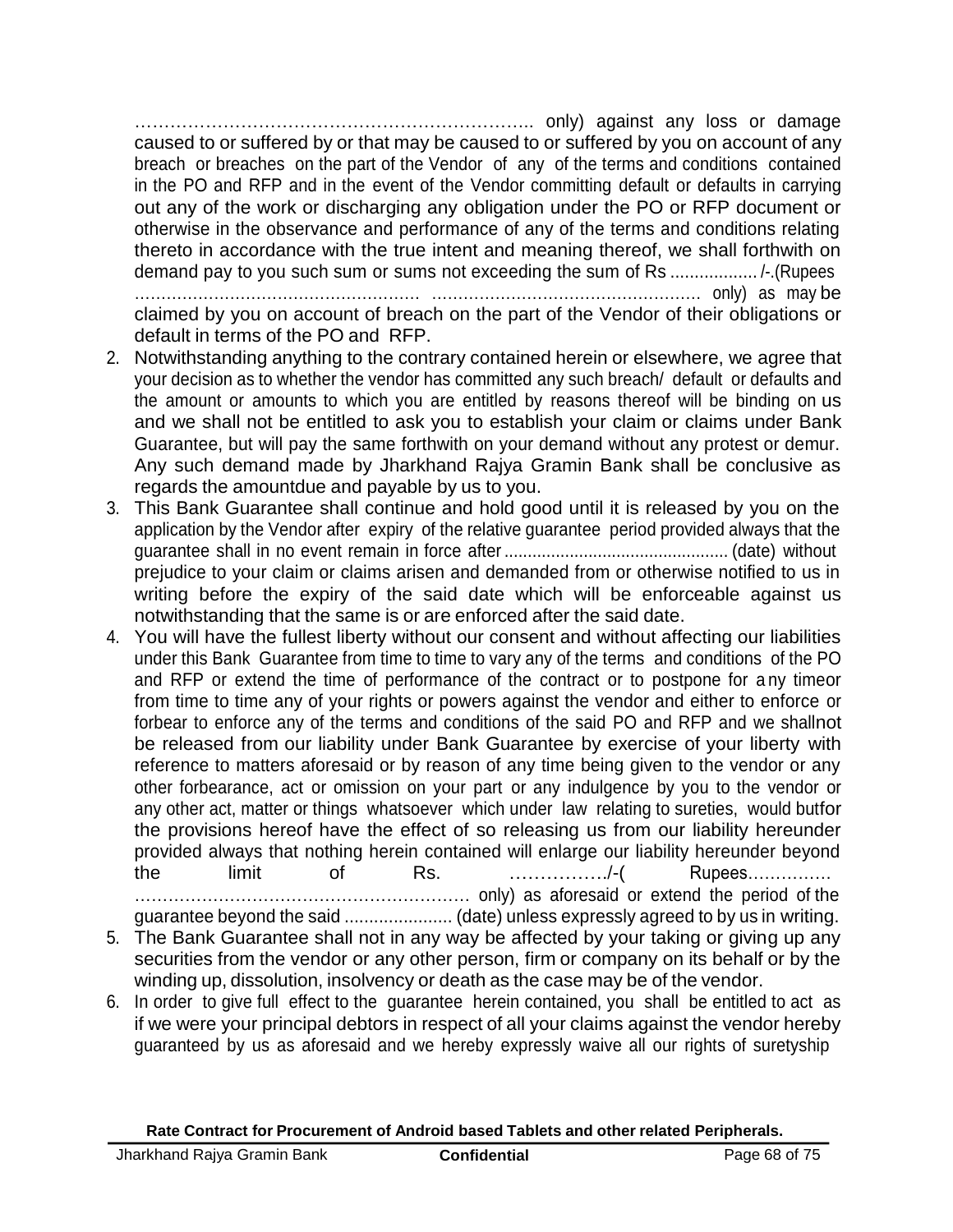and other rights, if any, which are in any way inconsistent with any of the provisions of Bank Guarantee.

- 7. Subject to the maximum limit of our liability as aforesaid, Bank Guarantee will cover all your claim or claims against the vendor from time to time arising out of or in relation to the PO and RFP and in respect of which your claim in writing is lodged on us before expiry of Bank Guarantee.
- 8. Any notice by way of demand or otherwise hereunder may be sent by special courier, fax or registered post to our local address as aforesaid and if sent accordingly it shall be deemed to have been given when the same has been posted.
- 9. The Bank Guarantee and the powers and provisions herein contained are in addition to and not by way of limitation of or substitution for any other guarantee or guarantees hereto before given to you by us (whether jointly with others or alone) and now existing uncancelled and this Bank Guarantee is not intended to and shall not revoke or limit such guarantee or guarantees.
- 10. The Bank Guarantee shall not be affected by any change in the constitution of the vendor or us nor shall it be affected by any change in your constitution or by any amalgamation or absorption thereof or therewith but will enure to the benefit of and be available to and be enforceable by the absorbing or amalgamated company or concern.
- 11. The Bank Guarantee shall come into force from the date of its execution and shall not be revoked by us any time during its currency without your previous consent in writing.
- 12. We further agree and undertake to pay you the amount demanded by you in writing irrespective of any dispute or controversy between you and the vendor in any suit or proceeding pending before any court or Tribunal relating thereto, our liability under this present being absolute and unequivocal. The payments so made by us shall be a valid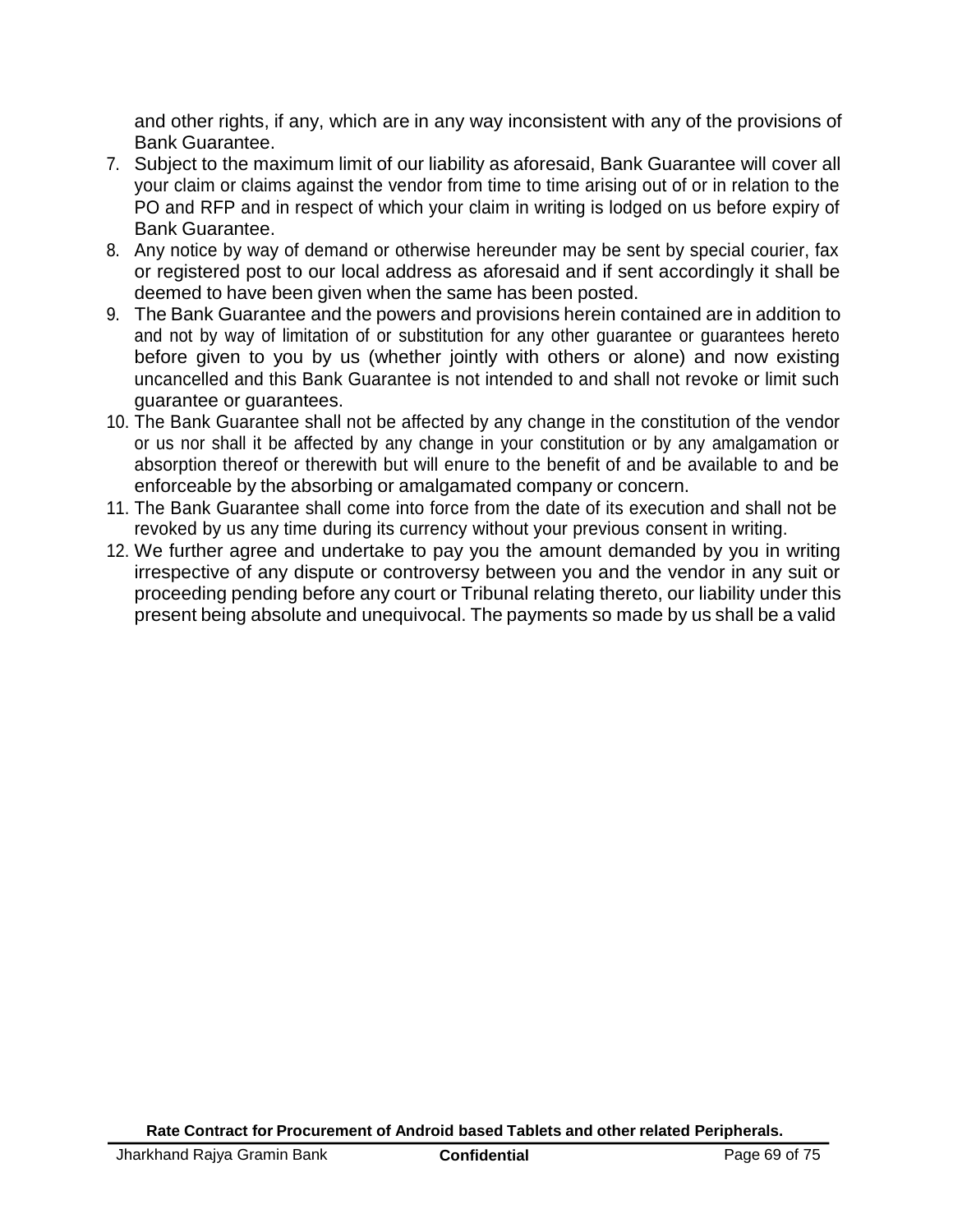discharge of our liability for payment here under and the vendor shall have no claim against us for making such payment.

- 13. Notwithstanding anything contained herein above;
	- a) our liability under this Guarantee shall not exceed Rs .........................../- (Rupees ……………………………………………………only)
	- b) this Bank Guarantee shall be valid and remain in force upto and including the date ............. and
	- c) we are liable to pay the guaranteed amount or any part thereof under this Bank Guarantee only and only if you serve upon us a written claim or demand on or before the expiry of this guarantee.
- 14. We have the power to issue this Bank Guarantee in your favour under the Memorandum and Articles of Association of our Bank and the undersigned has full power to execute this Bank Guarantee under the Power of Attorney issued by the Bank.

Dated this the ……… day of …………………….., 20…..

For and on behalf of

Branch Manager Seal and Address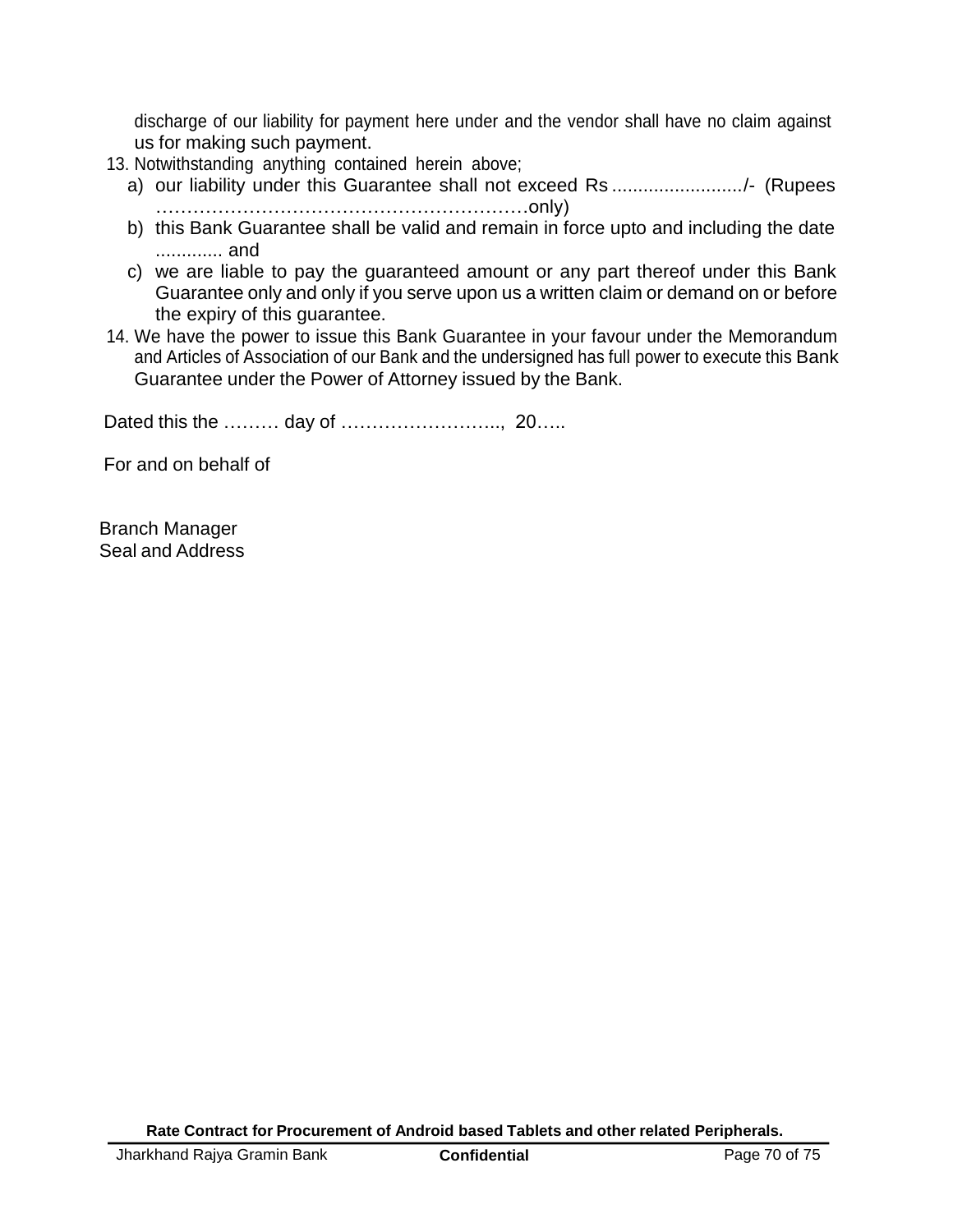## **Annexure 13 - Bank Guarantee for early release of retention money BANK GUARANTEE**

(FORMAT OF BANK GUARANTEE)

To

The General Manager (CTO & Head - IT Projects & CRM) Jharkhand Rajya Gramin Bank Baroda Sun Tower Bandra Kurla Complex Bandra (E), RANCHI 400 051

Dear Sir,

|  | under the Indian Companies Act, 1956 and having its Registered Office at               |  |  |  |
|--|----------------------------------------------------------------------------------------|--|--|--|
|  |                                                                                        |  |  |  |
|  | (hereinafter referred to as "Vendor") was awarded a contract by Jharkhand Rajya Gramin |  |  |  |
|  |                                                                                        |  |  |  |
|  | referred to as "PO")                                                                   |  |  |  |
|  |                                                                                        |  |  |  |

<details of equipment that supplied to be filled in table>

and it has been agreed that a payment of Rs...................... /- (Rupees …………………………………… only) will be made to the vendor representing balance 10% of the consideration amount against the security of a Bank Guarantee from a Scheduled Commercial Bank.

2. Now this deed of guarantee witnesseth that in consideration of JRGB agreeing to release asum of Rs. ……………/- (Rupees …………………………………… only)representing balance 10% of the consideration amount payable to the vendor in terms of, the said agreement, we ………………………………. (Bank) having our head office at ………………………………………………… and amongst other places, a branch at …………………………….. (hereinafter referred to as the guarantor) do hereby expressly, irrevocably and unreservedly agree and undertake that :

a) In the event of vendor committing breach of any of the undertakings or committing default in fulfilling any obligation arising out of said agreement, we............................................. (bank) shall on demand, pay JRGB without any demur Rs ..................../- (Rupees …………………………………… only)and notwithstanding any right the vendor may have against JRGB or any disputes raised by the vendor or any suit or proceedings pending in any competent Court of Law in India or otherwise or before any arbitrator, and JRGB's written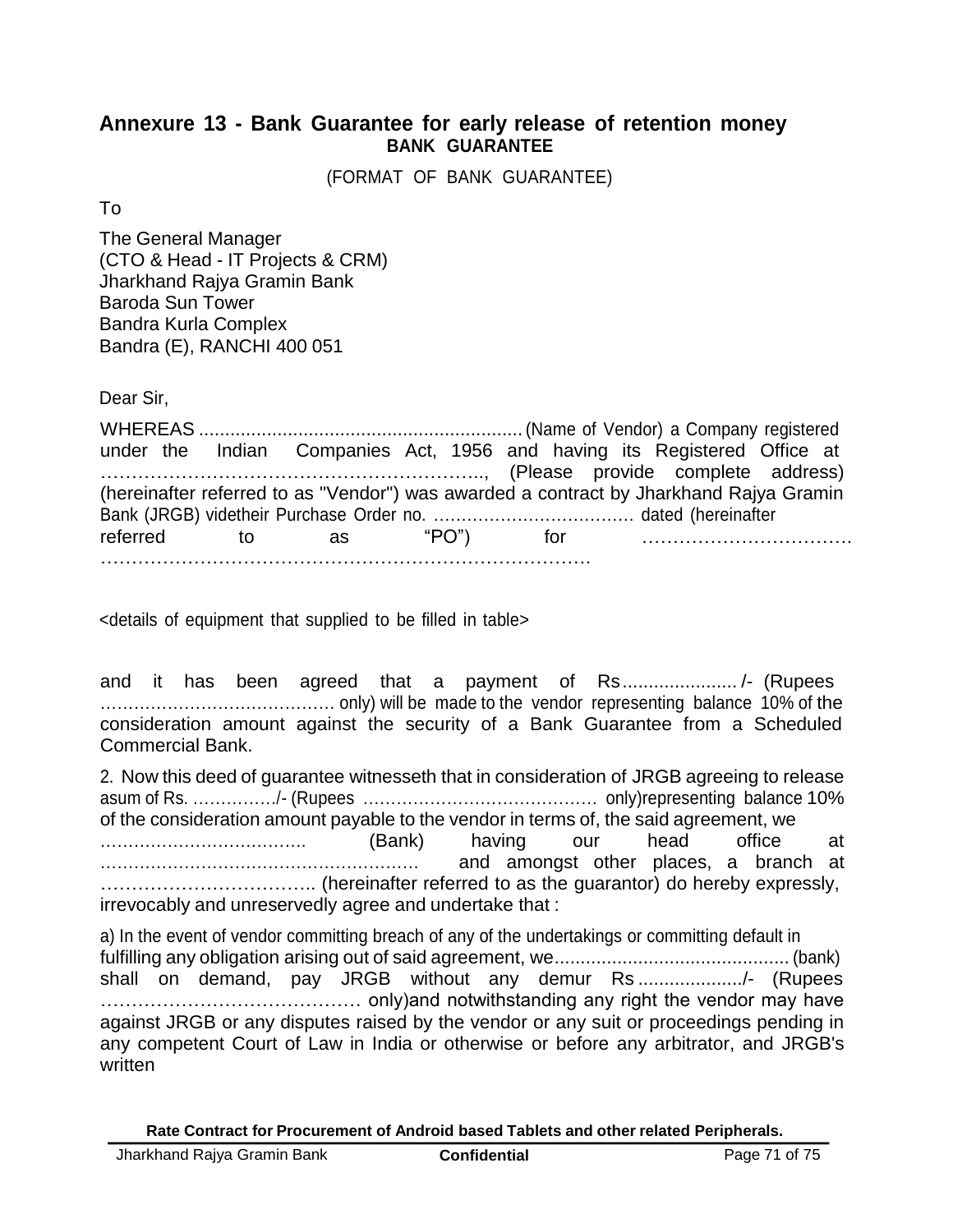demand shall be conclusive evidence to us that such amount is payable by us under the said contract and shall be binding in all respects on the Guarantor.

3. The Guarantor shall not be discharged or released from the aforesaid undertaking and guarantee by any agreement, variations made between JRGB and the vendor, indulgence shown to the vendor by JRGB, with or without the consent and knowledge of the Guarantor or by any alterations in the obligations of the vendor by any forbearance whether as to payment, time performance or otherwise.

4. (a) This guarantee shall remain valid until (date which is 3 months after expiry of warranty period), or until discharged by JRGB in writing.

(b) This guarantee shall be a continuing guarantee and shall not be revocable except with the previous written consent of JRGB and save as aforesaid it will be in force until the vendor complies with its obligations hereunder.

(c) This Guarantee shall not be affected by any change in the constitution of the vendor by absorption with any other body or corporation or dissolution or otherwise and this guarantee will be available to or enforceable against such body or corporation.

5. In order to give effect to this guarantee, JRGB will be entitled to act as if the guarantor were the principal debtor and the guarantor hereby waives all and any of its rights of suretyship.

6. This guarantee shall continue to be in force notwithstanding the discharge of the vendor by operation of law and shall cease only on payment of the full amount by the guarantor to JRGBofthe amount hereby secured.

7. This Guarantee shall be in addition to and not in substitution for any other guarantee or security for the vendor given or to be given to JRGB in respect of the said contract.

8. Any notice by way of request and demand or otherwise hereunder may be sent by post or any other mode of communication to the guarantor's address as aforesaid, and if sent by post, it shall be deemed to have been given at the time when it would be delivered in due course by post and in proving such notice when given by post it shall be sufficient to prove that the envelope containing the notice was posted and a certificate signed by an officer of JRGB thatthe envelope was so posted shall be conclusive.

9. These presents shall be governed by and construed in accordance with Indian Law. Notwithstanding anything contained herein:

a) Our liability under this Bank Guarantee shall not exceed Rs..................../- (Rupees …………………………………… only)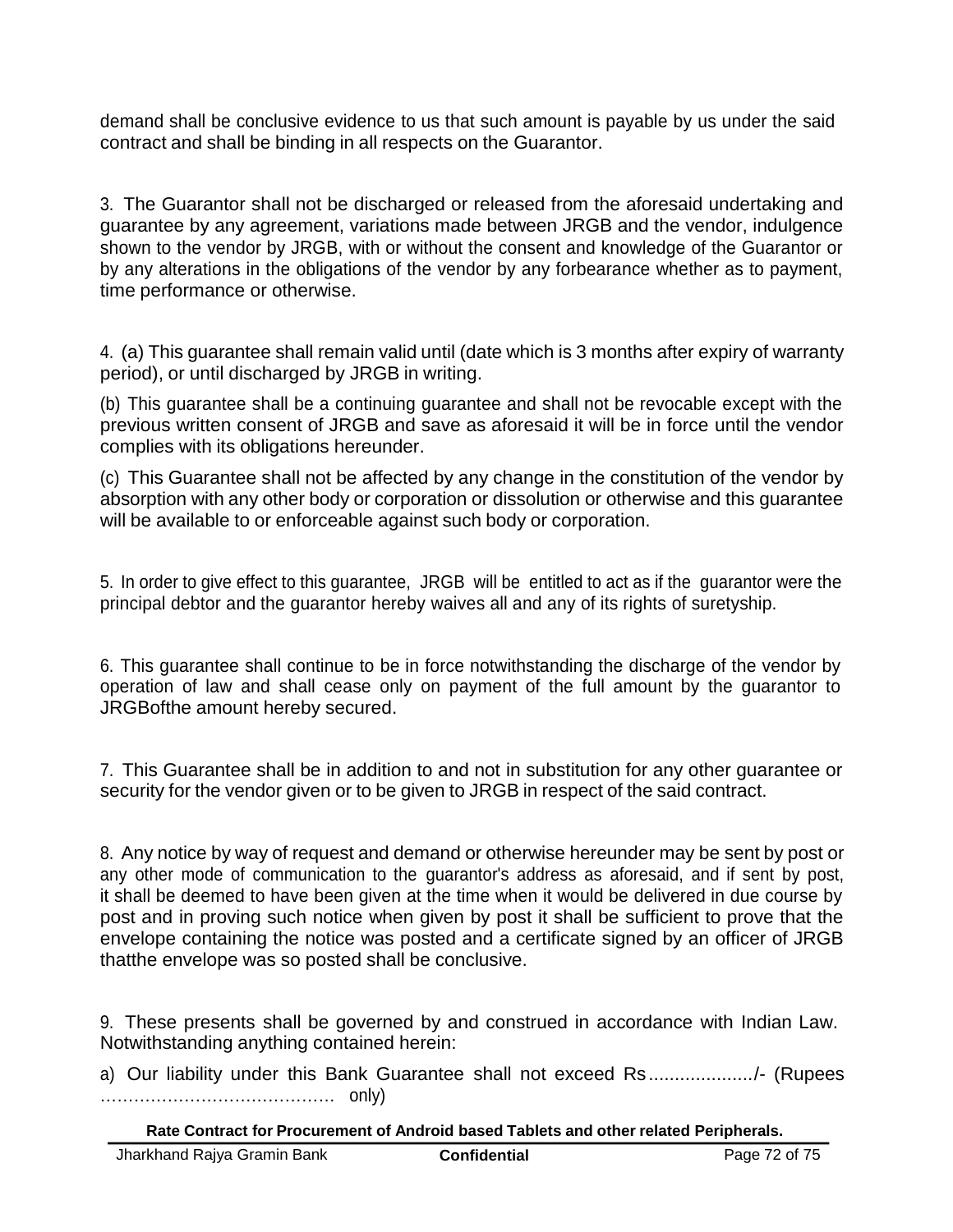b) This Bank Guarantee shall be valid up to (date which is 3 months after expiry of warranty period) and

c) We are liable to pay the guaranteed amount or any part thereof under this Bank Guarantee only and only if you serve upon us a written claim or demand on or before \_\_\_\_\_\_ (three months after the date of expiry of the warranty).

d) The guarantor has under its constitution powers to give this guarantee and Shri. …………………… (signatories) Officials / Managers of the Bank who has/have signed this guarantee has/have powers to do so.

Dated this ......... day of................. 201 at ..................

For and on behalf of ............................(Bank).

Authorised Signatory .......................... in favour of the Bank

Designation .......................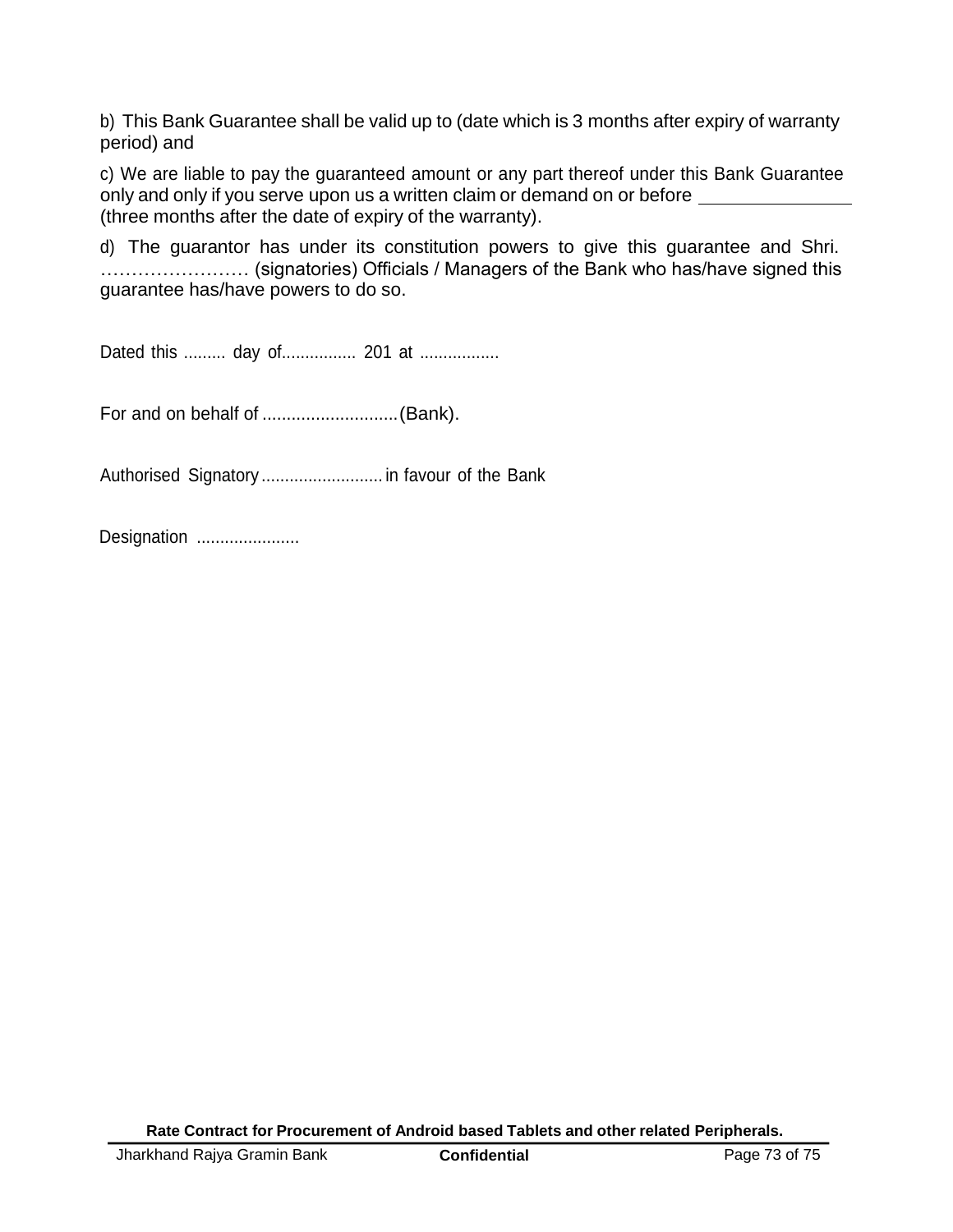## **Annexure 14 – Commercial Bid Format for Android based Tablet and other related peripheral (10 inch or higher category )**

| <b>HW Particulars</b>                                                                                                                                       | Quantity | <b>Unit</b><br>Rate<br>(in Rs.) | <b>Total</b><br><b>Amount</b><br>(in Rs.) | <b>GST</b><br>(%) | <b>GST</b><br><b>Amount</b> | HSN/<br><b>SAC</b><br>Code |
|-------------------------------------------------------------------------------------------------------------------------------------------------------------|----------|---------------------------------|-------------------------------------------|-------------------|-----------------------------|----------------------------|
| Android<br>based<br>Tablet<br>related<br>other<br>and<br>peripheral (10 inch or<br>higher category) as per<br><b>Technical Specification</b><br>Annexure-11 | 450      | 0.00                            | 0.00                                      | 0.00              | 0.00                        | 0                          |
| Other Charges (If any)*                                                                                                                                     | X        | 0.00                            | 0.00                                      | 0.00              | 0.00                        | <b>XXX</b>                 |
| <b>Total Cost of Ownership of 450 Android</b><br>based Tablets with 1 Year Warranty (in Rs.)                                                                |          |                                 | 0.00                                      | XXX               |                             |                            |

## **Note**:

- a. The Quantity mentioned here is indicative and Bank reserves the right to alter the quantity from 10% to 100% as per its requirement. In the case of additional requirements desired by the Bank in next 6 months from the date of last purchase order during the rate contract, over and above the quantity mentioned in this RFP the rates will remain valid.
- b. For each of the above items provided the vendor is required to provide the cost for every line item where the vendor has considered the cost in BOM.
- c. The vendor needs to clearly indicate if there are any recurring costs included in the above bid and quantify the same. In the absence of this, the vendor would need to provide the same without any charge. Vendor should make no changes to the quantity.
- d. If the cost for any line item is indicated as zero then it will be assumed by the Bank that the said item is provided to the Bank without any cost.
- e. All Deliverables to be supplied as per RFP requirements provided in the tender
- f. The Service Charges need to include all services and other requirement as mentioned in the RFP
- g. The vendor has to make sure all the arithmatical calculations are accurate. Bank will not be held responsible for any incorrect calculations.
- h. Prices quoted by the Vendor should be inclusive of all taxes, duties, levies etc. except GST. GST will be paid at actuals. The Vendor is expected to provide the GST amount and GST percentage in both the commercial and masked bids (without amounts being submitted in the technical response). There will be no price escalation for during the contract period and any extension thereof. Bid submitted with an adjustable price quotation will be treated as non-